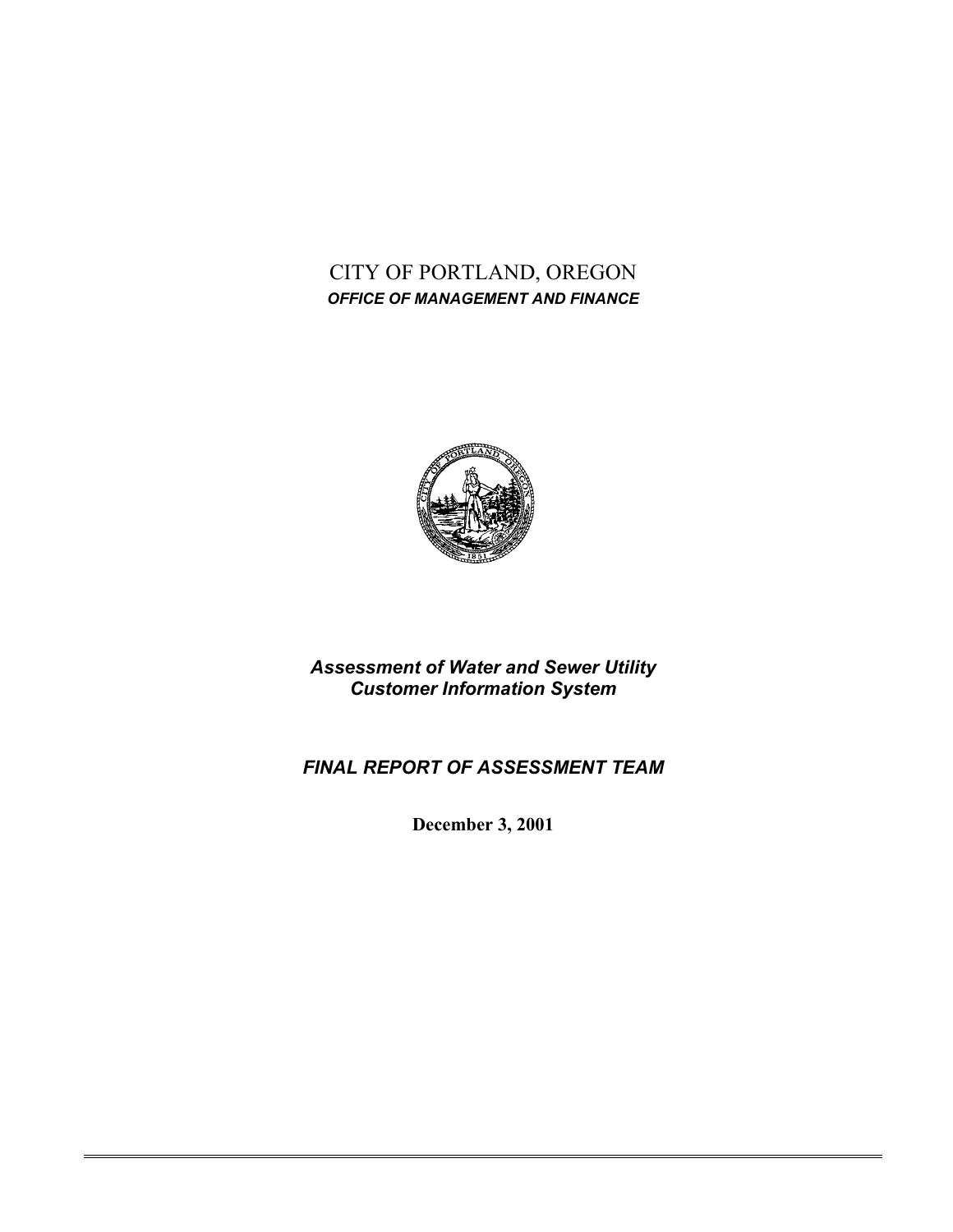**December 3, 2001**

## *TABLE OF CONTENTS*

### Page

 $\overline{a}$ 

- 1 SUMMARY
- 2 THE ASSESSMENT PROJECT What the City Council asked for
- 3 BACKGROUND Why the City Council asked for this assessment
- 5 CURRENT SITUATION
- 6 THE ASSESSMENT PROCESS

### ASSESSMENT RESULTS

- 8 Can the City go back to the old billing system?
- 10 Can the City switch to a different billing system?
- 12 What is "stability" for the City's billing system?
- 14 How is the City doing in achieving stability?
- 16 Can the STS OV system be made to meet minimum business requirements?
- 18 What does the City have to do to keep the STS\OV system stable?
- 19 Can the STS \ OV system ever function as originally expected?
- 22 How is the City doing in responding to the Auditor's concerns?
- 25 Do billing system problems affect City credit ratings?
- 26 OTHER ISSUES

Operating and financial policy changes Organizational considerations

### 28 ASSESSMENT TEAM RECOMMENDATIONS

### 37 CONCLUSIONS

### APPENDICES

- A. Resolution No. 36009 creating this Assessment
- B. Cover Memo accompanying Resolution 36009 from the Chief Administrative Officer
- C. KPMG Management Letter
- D. Report of the City Auditor on Water Bureau progress in addressing KPMG concerns
- E. Members of the Council, Assessment Team, TAC, PURB and other key staff participants
- F. Assessment Team analysis of ability to return to old billing system
- G. Assessment Team analysis of alternatives to STS\OV system
- H. TMG Report
- I. Assessment Team analysis of credit rating strategy
- J. Assessment Team analysis of interest free pay plans and the 20 percent sewer credit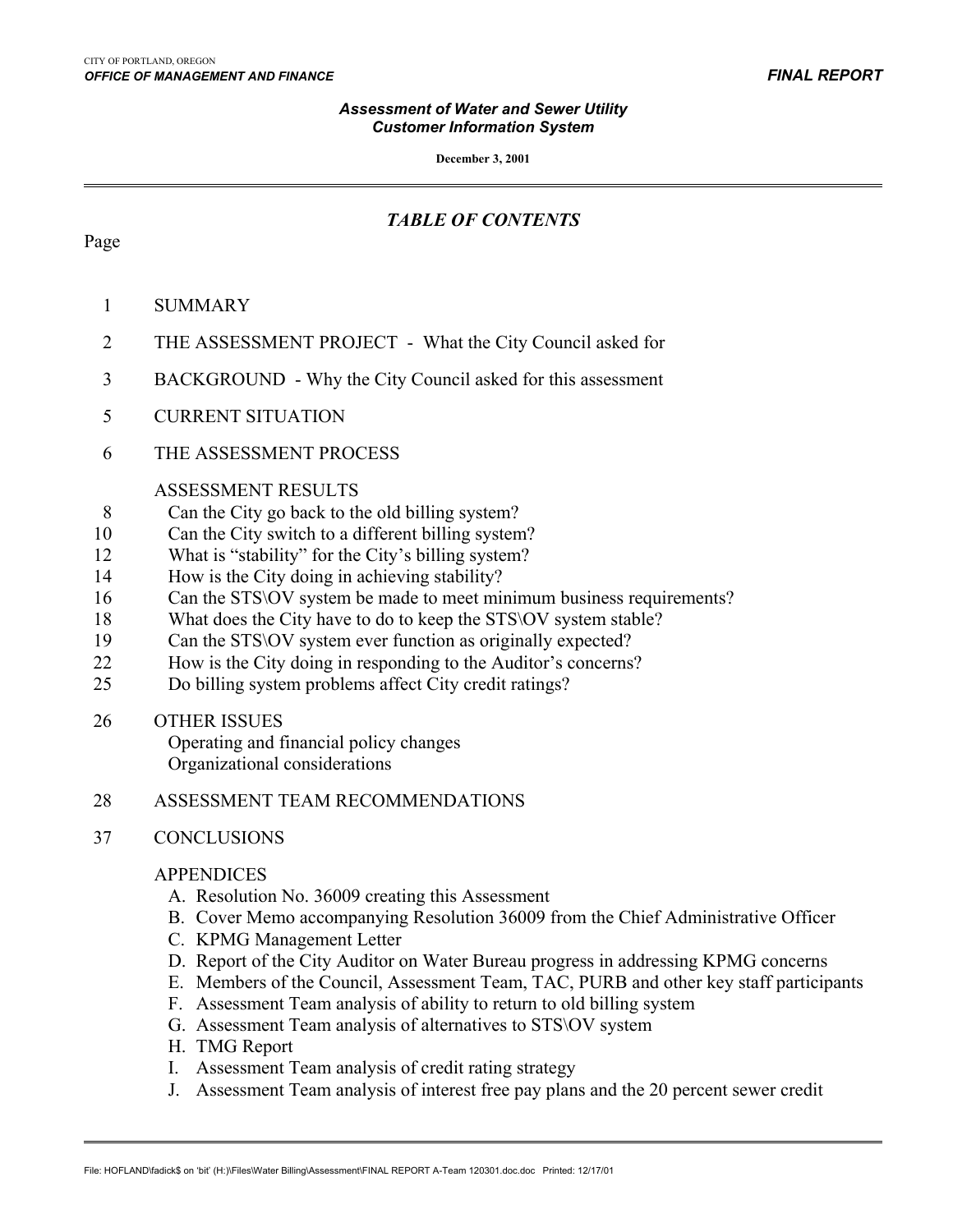**December 3, 2001**

#### *SUMMARY*

 $\overline{a}$ 

#### *Current Situation*

- Accounts receivable and cash balances are not yet to financial plan levels
- Although 95 percent of accounts are billing, approximately 8,000 accounts are still not billing
- STS\OV system staff support levels remain at twice the initially predicted level

#### *Assessment Results*

- The time and cost to "go back" to the old billing system exceeds other alternatives
- Switching to a different billing system will be a long and expensive process
- The system can likely be made stable to meet minimum business requirements within 15 months
- Beyond achieving stability, the greatest risk is not having a maintenance and support agreement
- Beyond meeting minimum requirements, the system is unlikely to be viable as a long-term solution
- Some progress has been made on audit issues, but work on them remains
- Credit rating issues appear to be manageable if there is continued progress toward system stability

#### *Recommendations*

.

- Water Bureau and BES should continue to conserve financial resources
- Achieve stability to meet minimum business requirements before any other changes are made
- Water Bureau should immediately arrange for long-term system maintenance and support
- Approach any further investments in the STS\OV system only after analysis of options
- Review and alter business practices and operating procedures to ease demands on the STS\OV system
- Immediately review alternatives to the STS\OV system
- Review organizational alternatives for developing, implementing and operating large systems
- Conduct a performance audit of the STS\OV project, once the system has achieved stability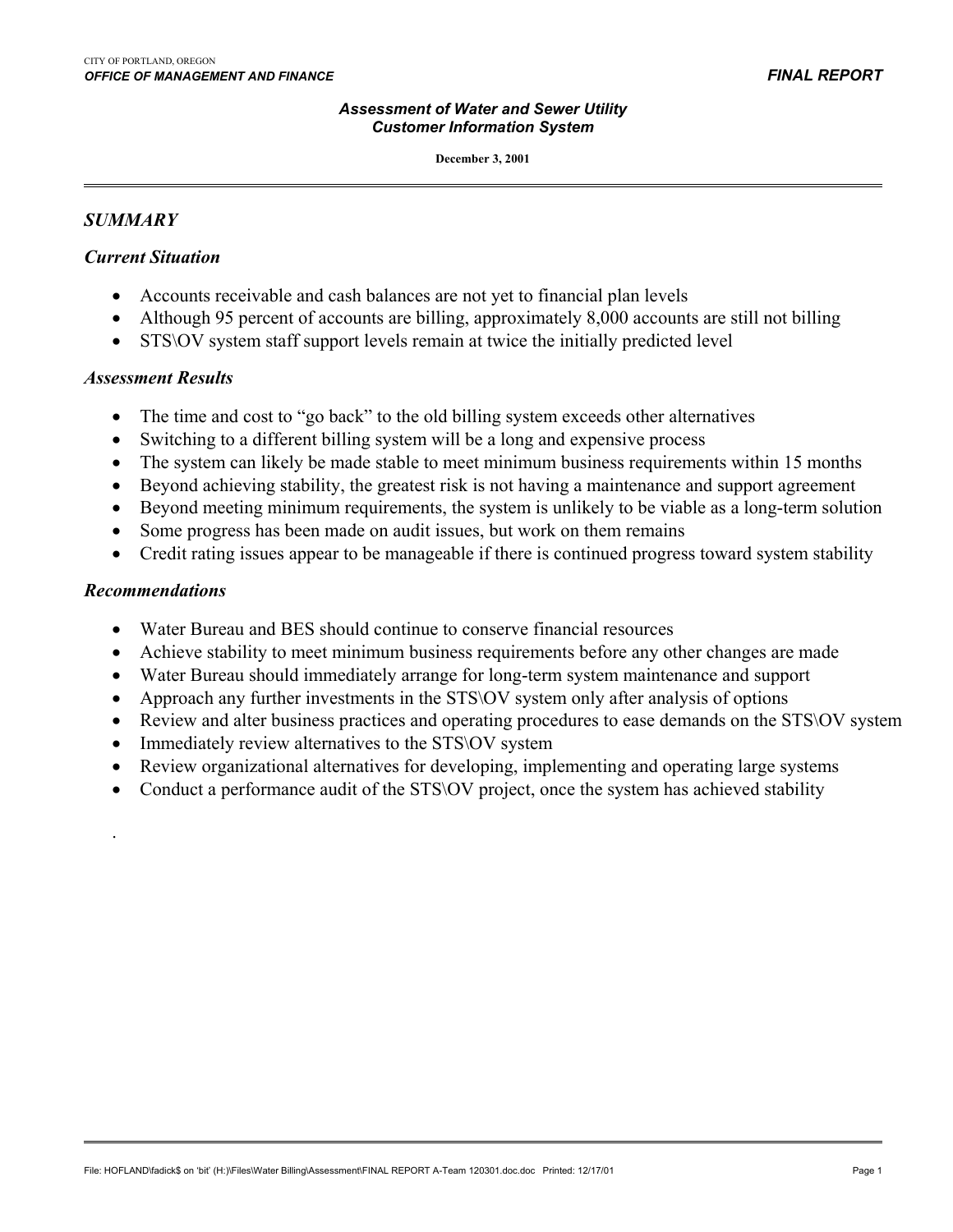#### *Assessment of Water and Sewer Utility Customer Information System*

**December 3, 2001**

### *THE ASSESSMENT PROJECT - What the City Council asked for*

In July, 2001, the City Council passed Resolution No. 36009 calling for an independent assessment by Tim Grewe, the City's Chief Administrative Officer (CAO) of the existing Severn Trent Systems (STS) Open Vision (STS\OV) customer information system (CIS) used to bill residential and commercial customers for water and sewer services. The Resolution and accompanying cover memo from the CAO outlined the following tasks for the assessment effort: $<sup>1</sup>$ </sup>

- Assess the ability of the STS\OV system to meet the needs of the City in both the short and long term;
- Identify options to fix problems, including restarting the previous version of the billing system, and identifying alternative systems to the current system;
- Chart a strategy for next steps to stabilize billings and fix problems;
- Define what is meant by "success" for the system's performance, identify measurement criteria and monitor progress;
- Determine strategies for addressing  $KMPG<sup>2</sup>$  management letter concerns; and
- Determine any bond rating implications and strategies required in light of system performance.

The City Council acknowledged that the Bureau of Water Works (Water Bureau) would need to continue to manage internal efforts to fix the STS\OV system and manage cash flows during the assessment, but also directed that the Water Bureau insure timely responses to the directions of the CAO and the findings and recommendations of the Assessment Team.

While the City Council acknowledged the importance of identifying and understanding lessons learned from the STS\OV implementation effort, that is not within the specific scope of this assessment project.

<span id="page-3-0"></span><sup>1</sup> See Appendix A for the text of the Resolution. Appendix B contains the cover memo from the CAO to the City Council that accompanied the Resolution.

<span id="page-3-1"></span><sup>2</sup> The City's contracted financial auditor.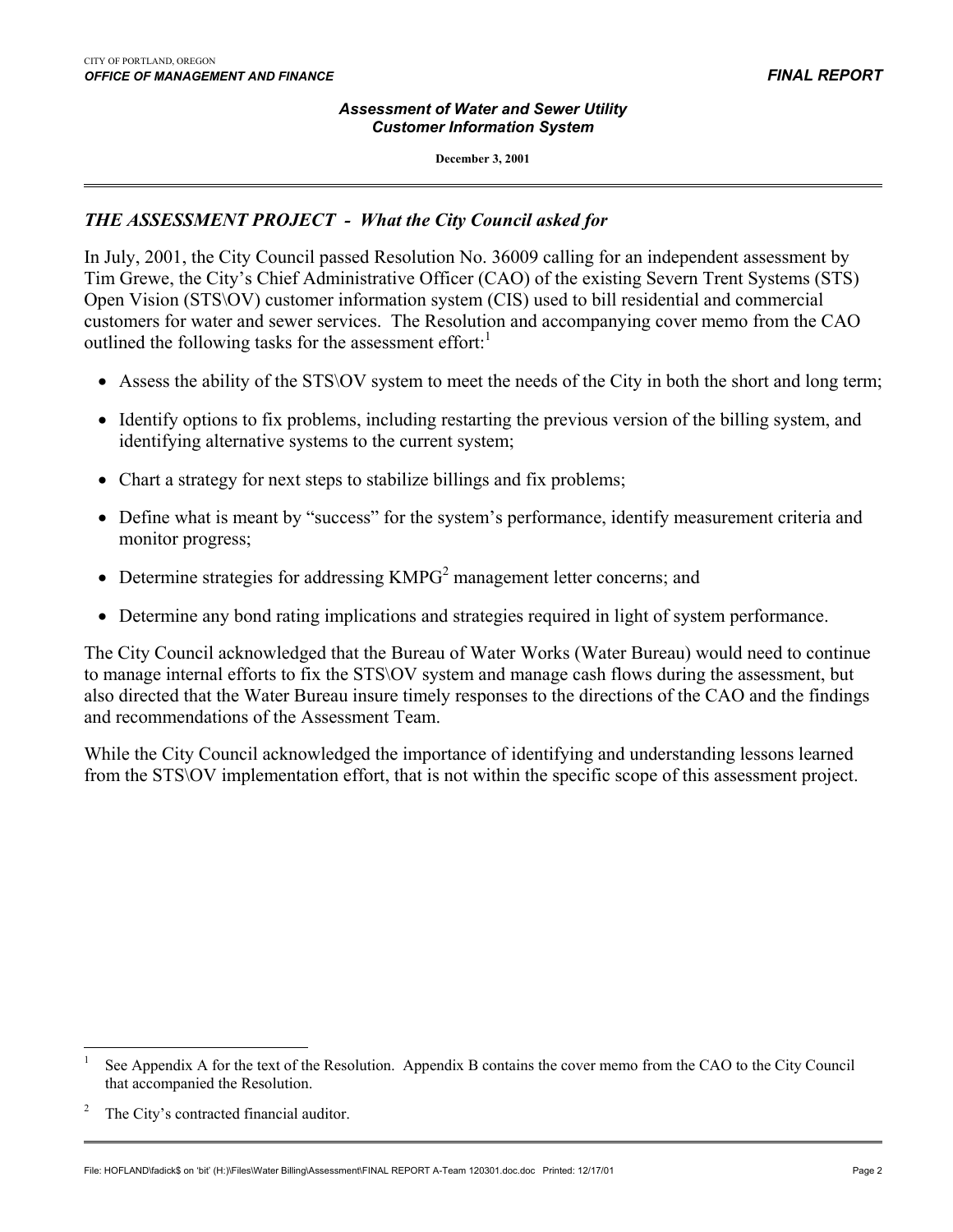#### *Assessment of Water and Sewer Utility Customer Information System*

**December 3, 2001**

### *BACKGROUND - Why the City Council asked for this assessment*

In 1997 the Water Bureau initiated a process to acquire a modern utility CIS to replace the existing system used to bill residential and commercial customers for water and sewer services that had been in operation since 1983. The decision to replace the existing legacy billing system was driven primarily by the business needs of the Water Bureau and Bureau of Environmental Services (BES) to reengineer and improve customer service related business processes.

The Water Bureau projected that a new system could reduce manual efforts of customer services staff by 40%, and that the cost to bill could be reduced by 90%.<sup>[3](#page-4-0)</sup> From today's perspective these expectations seem unrealistic. Additionally, the Water Bureau hoped to position the City to be able to offer billing services to other water agencies in the surrounding geographic area, and finally, it was known that the existing billing system was not Year 2000 compliant, and would require some level of remediation if not replaced.<sup>[4](#page-4-1)</sup> Rather than invest in the old system, the Water Bureau opted to replace it.

In January, 1998, following a nationwide request for qualifications and bids from firms offering CIS software, the Water Bureau selected the STS\OV system.<sup>[5](#page-4-2)</sup> The original "go live" date for the STS\OV system was December, 1998.<sup>[6](#page-4-3)</sup> As with many complex, large scale software implementation projects, the STS\OV project encountered difficulties, and the STS\OV system was eventually put into production in February,  $2000$ .<sup>7</sup> Because of the delays in implementation, the Water Bureau was forced to make programming changes in its old billing system in order for it to handle dates in the Year 2000 and beyond.<sup>[8](#page-4-5)</sup>

Following the "go live" decision, the Water Bureau continued to experience difficulty with STS\OV system performance. By June, 2000, problems with the new system were causing serious utility financial impacts, including an increase in combined water and sewer accounts receivable from a historically fairly constant level of less than \$15 million<sup>[9](#page-4-6)</sup> to nearly \$35 million as of June 30, 2000.<sup>10</sup> These difficulties were primarily the result of accounts billing incorrectly or not at all, and lack of automated past due account collections processing.

- <span id="page-4-5"></span><sup>8</sup> City Year 2000 Project Status Report, October 1, 1999.
- <span id="page-4-6"></span>9 Official Statements for Water System Revenue Bonds 2000 Series A, and Sewer System Revenue Bonds 2000 Series A.
- <span id="page-4-7"></span><sup>10</sup> City's Comprehensive Annual Financial Reports, as audited by KPMG, for the fiscal year ended June 30, 2000.

<span id="page-4-0"></span> 3 Bureau of Water Works presentation on Business Case for CIS Procurement, September, 1997.

<span id="page-4-1"></span><sup>4</sup> Bureau of Water Works, Request for Statement of Qualifications to Provide and Implement Customer Information System, August 15, 1997, pages 2-3.

<span id="page-4-2"></span><sup>5</sup> City Ordinance No. 171957, January 28, 1998.

<span id="page-4-3"></span><sup>6</sup> STS\OV Implementation Project Manager memorandum to Implementation Team, June 9, 1998.

<span id="page-4-4"></span><sup>7</sup> Tuesday Update file from original Water Bureau STS\OV Implementation Project Manager's archive, February 22, 2000.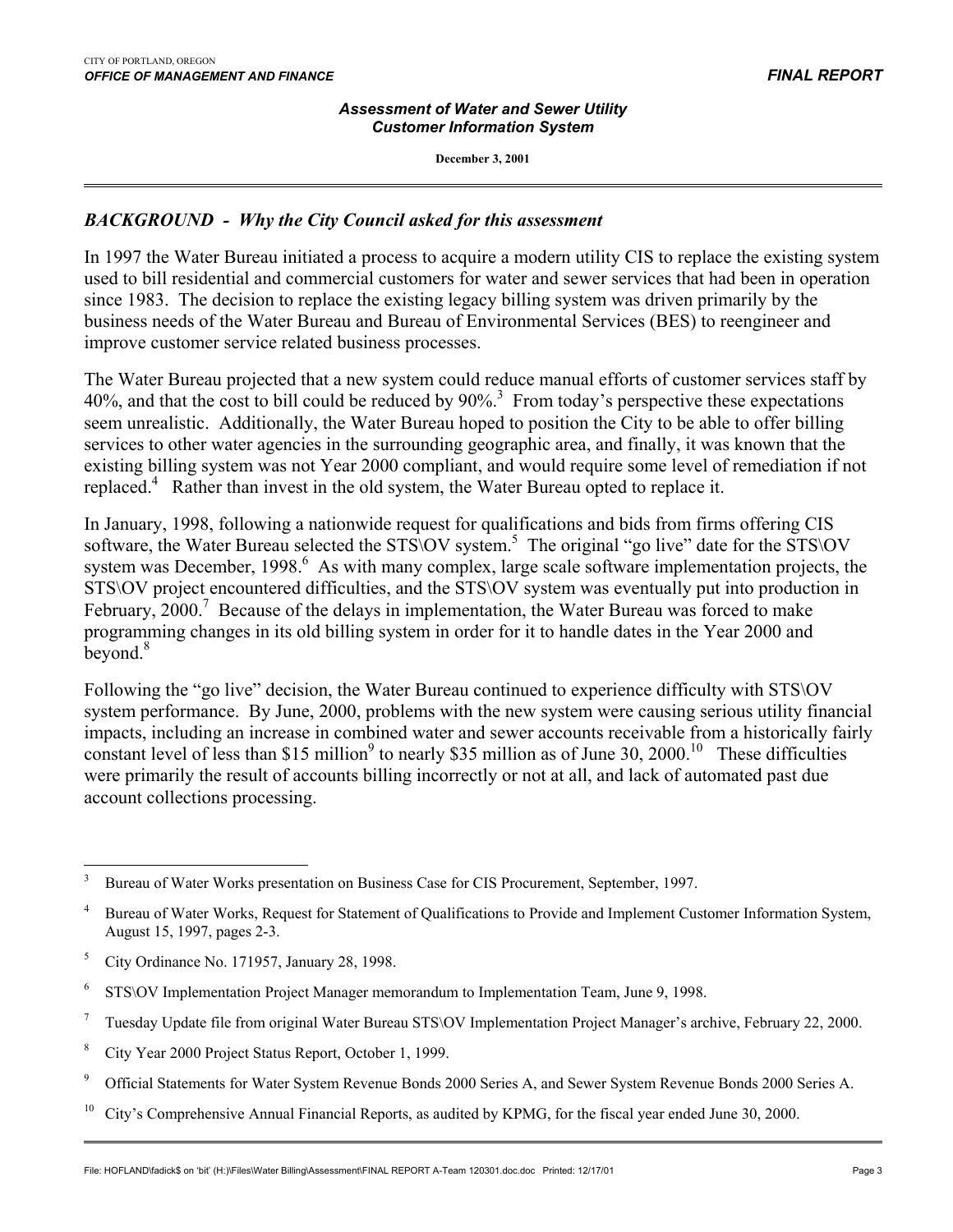**December 3, 2001**

### *BACKGROUND (continued)*

 $\overline{a}$ 

By February, 2001, a full year after "going live," approximately 40,000 accounts were still not billing properly. By June, 2001, problem accounts had fallen to less than 12,000 (of a total of over 180,000 active accounts) representing some \$13.7 million in revenue.<sup>11</sup> In addition, automated debt recovery was still not functioning,<sup>12</sup> and the City's unaudited results for the fiscal year ended June 30, 2001, revealed that the water and sewer utilities now had some \$42 million in current outstanding accounts receivable.<sup>13</sup>



In May, 2001, KPMG released a management letter to the City Council raising concerns about the financial impact that problems with the STS\OV system implementation was having on utility operations, and on the City's overall financial condition.<sup>14</sup> The City Auditor found in October, 2001, that although some progress had been made in addressing these issues, additional work remained.<sup>15</sup>

Some level of difficulty with new computerized systems is typical.<sup>16</sup> However, when lingering problems begin to significantly affect critical business functions, particularly cash flow, additional analysis of project direction and options is required. This report responds to the City Council's request for that level of additional analysis of project direction and options.

<span id="page-5-0"></span> $11$ Bureau of Water Works Report to City Council, July 5, 2001. The Assessment Team has been unable to independently verify the value potentially associated with accounts that are not billing.

<span id="page-5-1"></span><sup>&</sup>lt;sup>12</sup> Bureau of Water Works Report to City Council, July 5, 2001.

<span id="page-5-2"></span><sup>&</sup>lt;sup>13</sup> City's preliminary and unaudited Trial Balance By Fund for the fiscal year ended June 30, 2001, IBIS Report GL306301, August 25, 2001.

<span id="page-5-3"></span><sup>14</sup> KPMG Management Letter to the City, distributed to the City Council May 14, 2001. See Appendix C.

<span id="page-5-4"></span><sup>&</sup>lt;sup>15</sup> City Auditor memorandum to City Council, October 22, 2001. See Appendix D.

<span id="page-5-5"></span><sup>&</sup>lt;sup>16</sup> CIS Cost and Schedule Assessment for the City of Portland Bureau of Water Works, The Wilson Group, March 16, 2000.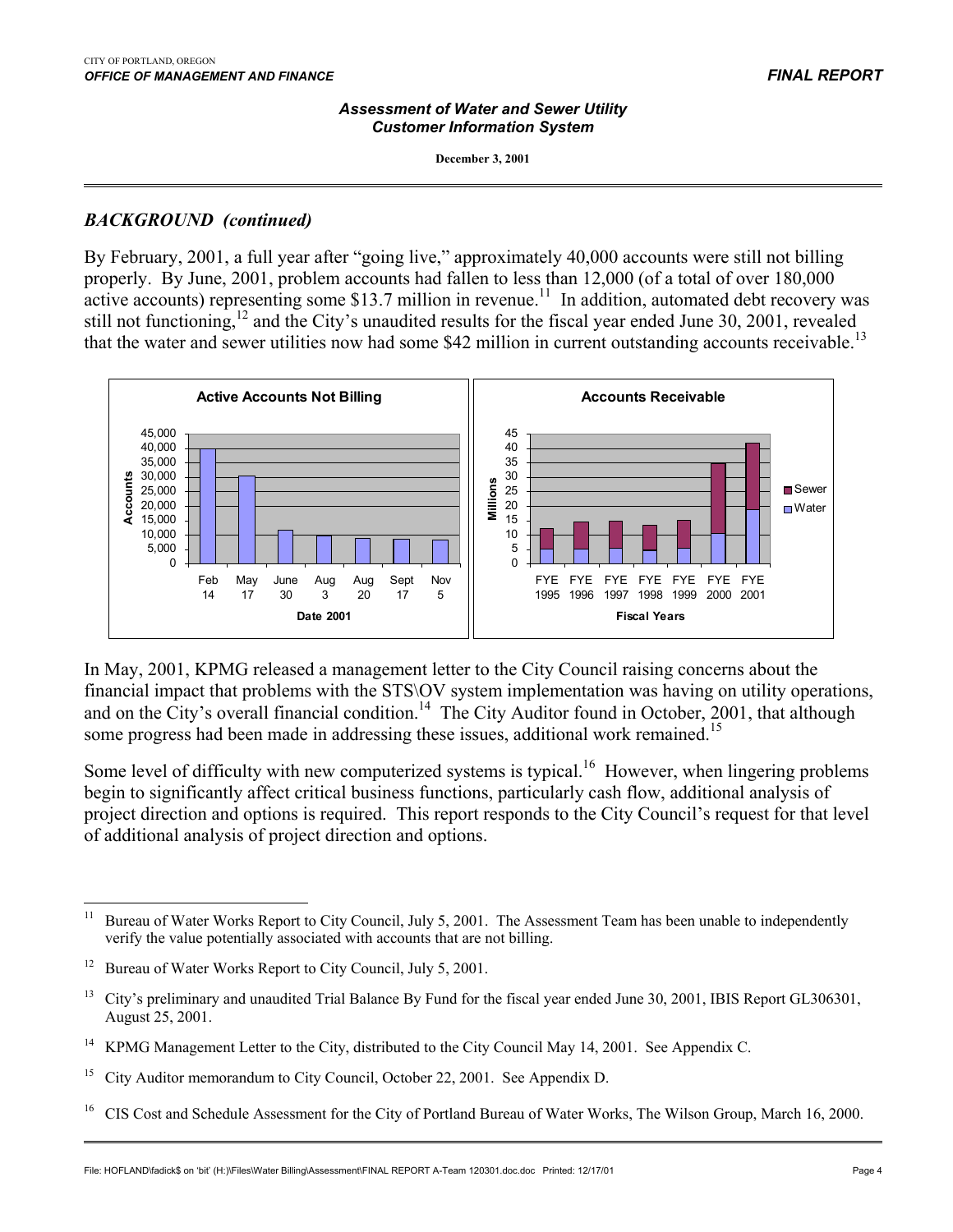**December 3, 2001**

### *CURRENT SITUATION*

 $\overline{a}$ 

At the present time the STS\OV system is regularly billing 95 percent of the City's 180,000 current utility accounts.<sup>[17](#page-6-0)</sup> As part of their audit work for the fiscal year ending June 30, 2001, KPMG, is completing a review of billing accuracy. Their work is expected to be complete around the middle of December,  $2001^{18}$ 

Additional work remains to clear STS\OV system issues surrounding accounts that are not billing, additional critical functionality is still needed to achieve basic stability (including full automation of debt collection, and implementation of automated pay plan capacity), and additional work remains to fully respond to KPMG management letter concerns. STS\OV system work is currently scheduled and underway.

On November 27, 2001, the Water Bureau provided additional work plan details, testing schedules and estimates for technical work now underway. Because of its receipt near the conclusion of the assessment effort, it is impossible to incorporate the information into the technical analysis to refine the range of probable effort to achieve stability.

The significant progress that has been made in meeting STS\OV system stability, particularly over the last six months, is the result of concerted efforts by both STS personnel and dedicated Water Bureau employees. A change in STS management focus, and the personal and professional commitment by the people involved to bring this project together in a high-pressure and stressful environment has been extraordinary. The Assessment Team acknowledges and honors these efforts.

<span id="page-6-0"></span><sup>&</sup>lt;sup>17</sup> Based on 8,000 active accounts not billing.

<span id="page-6-1"></span><sup>&</sup>lt;sup>18</sup> KPMG email memorandum to City Auditor's Office, November 27, 2001.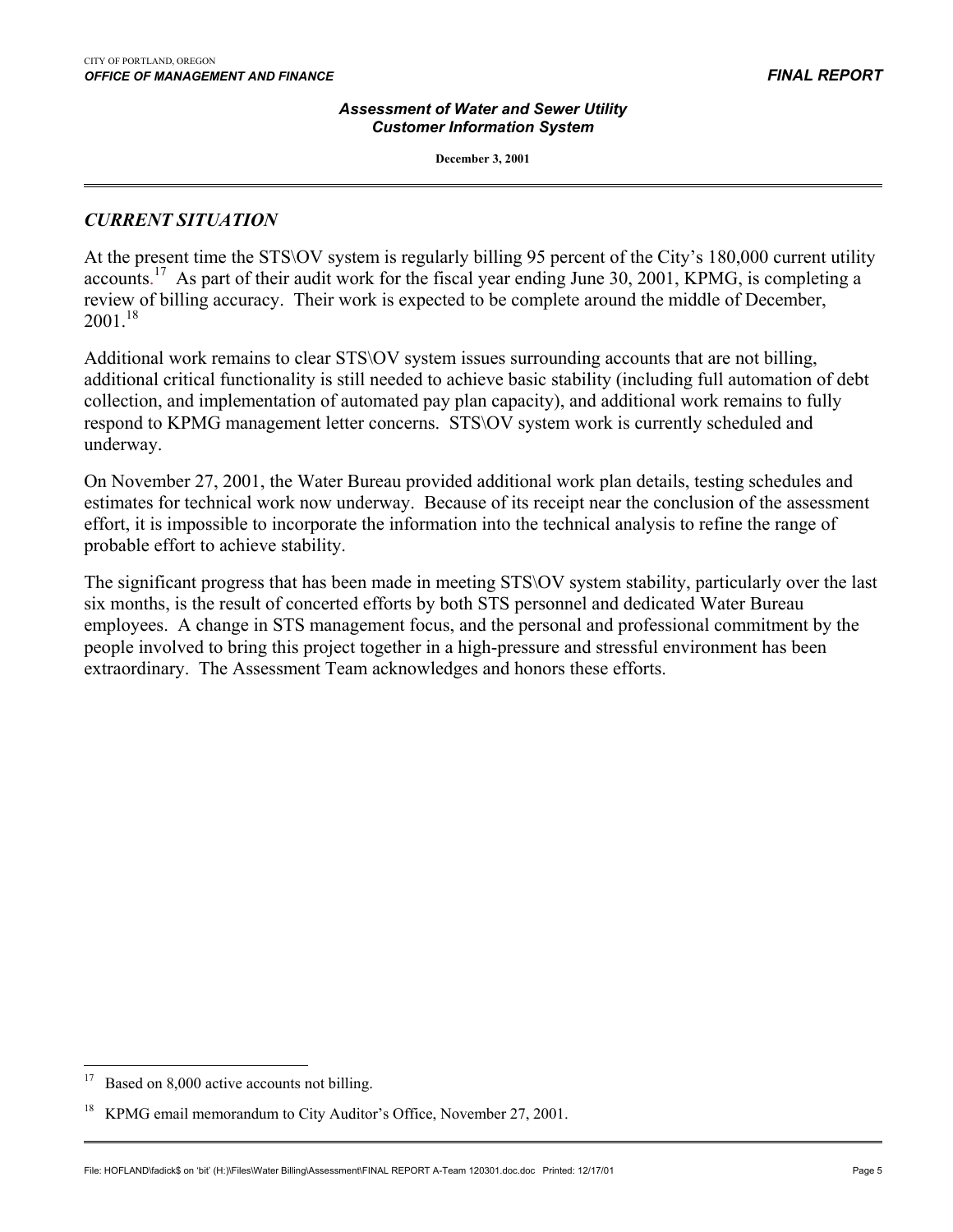**December 3, 2001**

### *THE ASSESSMENT PROCESS*

 $\overline{a}$ 

An Assessment Team was assembled by the CAO composed of existing City staff from a number of different bureaus on temporary assignment.<sup>19</sup> Ron Bergman, Interim Director of the Bureau of General services, was designated as Project Manager. The Assessment Team was organized into four primary work groups as requested by Council in order to efficiently address the work:

- *Old CBIS Assessment Work Group* Led by Steve Fulmer from the Bureau of Information Technology (BIT) and charged with investigating the possibility of reverting to the City's old billing system (or some of its modules) as an interim measure, and if that was found to be a viable option, to understand related limitations and how they could be overcome.
- *System Alternatives Work Group* Led by Cindy Dietz from the Water Bureau and Debbie Douglas from BIT, charged with making a preliminary investigation of alternatives, including outsourcing or other software options to STS\OV, in the event the CIS consultant found that STS\OV was inadequate as either a short or long-term solution for the City.
- *Finance Work Group* Led by Dave Gooley from BES and Ken Rust from the Office of Management and Finance (OMF), charged with defining success and stability criteria for the STS\OV system's performance, identifying measurement criteria to gauge success, monitoring utility cash flows, determining strategies for addressing KPMG management letter concerns, and determining any bond rating implications and strategies required by the current situation.
- *STS\OV Assessment Work Group* Led by Richard Hofland from OMF and charged with specifying the work plan and selection of an independent consultant with expertise in CIS to complete the technical STS\OV system assessment, working with that consultant to ensure the work products produced included adequate information for the City's use, and drafting this final report.

In addition, the Assessment Team created a *Communications Strategy* under the leadership of Ross Walker from the Water Bureau, and Jim Van Dyke from the City Attorney's Office participated regularly during the assessment process to keep the Assessment Team cognizant of potential legal issues that could emerge from their work. The Assessment Team also worked closely with the City Auditor's staff in reviewing Water Bureau progress in response to KPMG management letter recommendations, and with the current review of billing accuracy.

The Assessment Team was assisted by a Technical Advisory Committee (TAC) composed of information technology and customer service system experts from other local organizations and businesses.<sup>20</sup> The TAC met regularly and were invaluable in assisting the Assessment Team in formulating the basic questions that needed to be addressed, helping evaluate proposals from consulting teams, reading early drafts of reports, and adding a solid, private business perspective to the work.

File: HOFLAND\fadick\$ on 'bit' (H:)\Files\Water Billing\Assessment\FINAL REPORT A-Team 120301.doc.doc Printed: 12/17/01

<span id="page-7-0"></span> $\overline{a}$ See Appendix E.

<span id="page-7-1"></span> $20$  Ibid.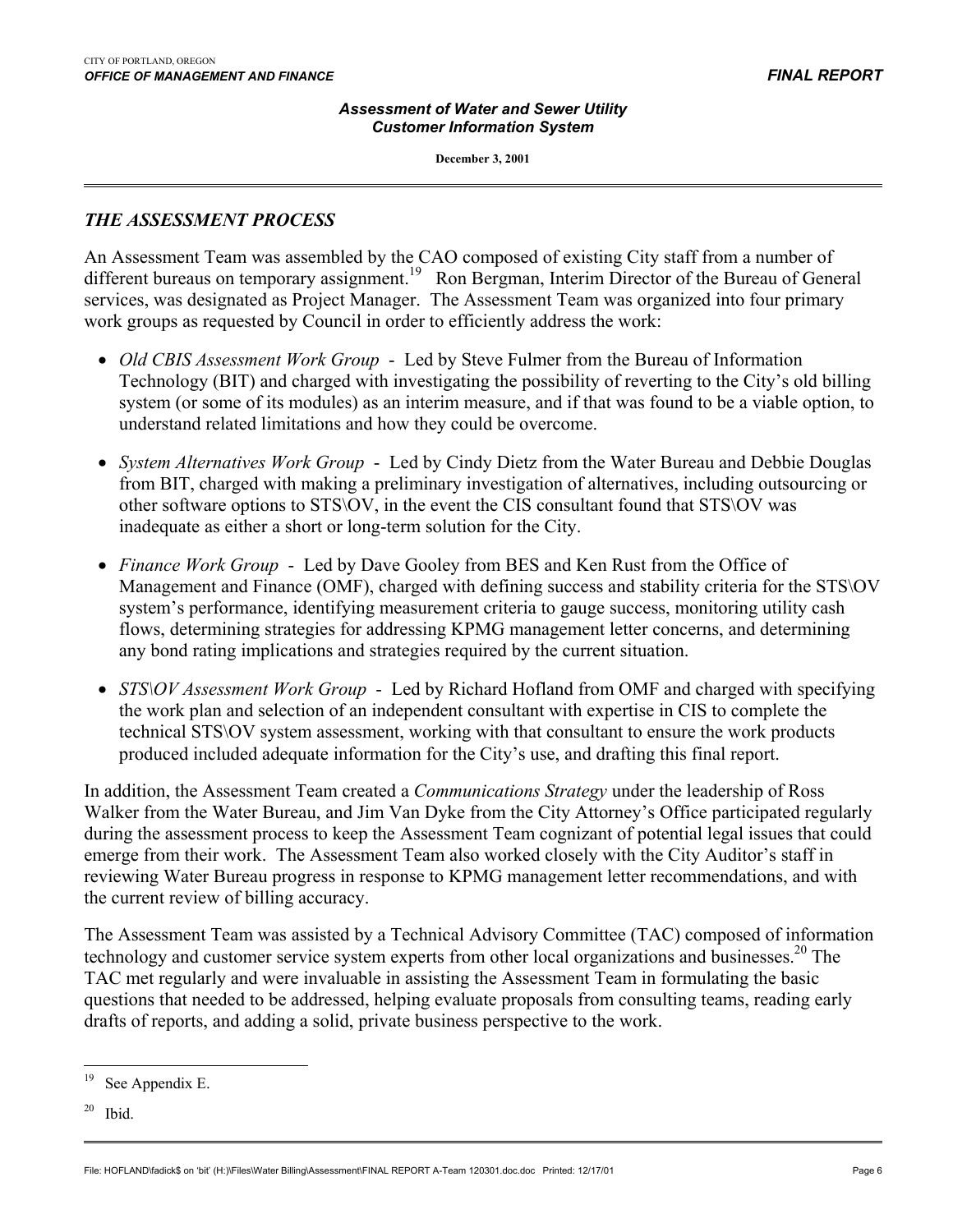#### *Assessment of Water and Sewer Utility Customer Information System*

**December 3, 2001**

### *THE ASSESSMENT PROCESS (continued)*

The Assessment Team relied on key consultations with the Commissioners-in-Charge of the Water Bureau (Commissioner Erik Sten) and BES (Commissioner Dan Saltzman). Both Commissioners, along with Mayor Vera Katz, were actively engaged with the assessment effort through weekly meetings with the Project Manager. Commissioner Sten in particular took time to discuss assessment activities, in addition to his efforts toward ensuring that work necessary to resolve remaining STS\OV system issues stayed on track.

Mayor Katz and Commissioners Sten and Saltzman were briefed regularly on the progress of the assessment, and all members of the City Council, TAC and the City's Public Utility Review Board  $(PURB)^{21}$  received weekly written status reports on Assessment Team activities.

All activities affecting Water Bureau operations were coordinated with Mort Anoushiravani, the Water Bureau Administrator, who was similarly involved on a regular and in-depth basis. Barney Rabold from the Water Bureau played a key role on the Assessment Team by ensuring that work was coordinated with other Water Bureau activities, including the continuing work on repairs to the STS\OV system, and work in response to the KPMG management letter. The Water Bureau Administrator and The CAO each met regularly with the Assessment Team Project Manager, read early drafts of documents, and contributed their perspectives.

<span id="page-8-0"></span><sup>&</sup>lt;u>.</u>  $21$  Ibid.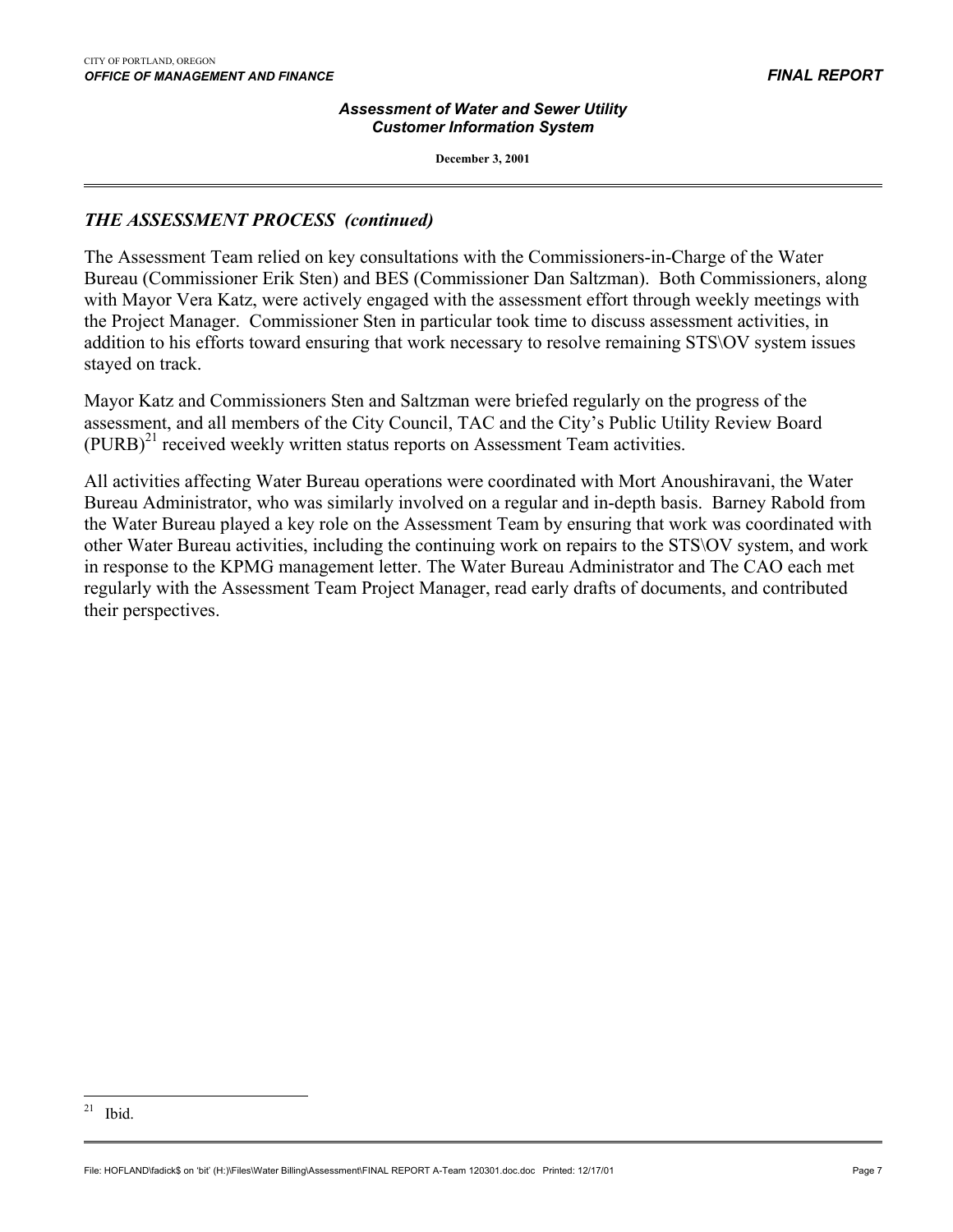$\overline{a}$ 

#### *Assessment of Water and Sewer Utility Customer Information System*

**December 3, 2001**

### *ASSESSMENT RESULTS - Can the City go back to the old billing system?*

#### ⇒ **The time and cost to do so is equivalent to other alternatives.**

Returning to the previous billing system (CBIS) is an apparent option to continuing struggles with the STS\OV system. CBIS worked reasonably well for almost 20 years until its retirement less than two years ago. Unfortunately, while it is theoretically possible, reviving CBIS would present more challenges and be just as expensive as outsourcing or migrating to a more modern, more flexible commercial alternative.

The option of restoring all or parts of CBIS was examined by the Water Bureau twice during the last year and rejected. The Old CBIS Assessment Work Group reviewed these previous analyses, discussed associated issues, and once again concluded that outsourcing would be a faster and lower risk alternative in the event STS\OV stability is not possible.<sup>[22](#page-9-0)</sup>

CBIS is old technology and software, operating in an environment that utilizes some of the oldest surviving programming languages still in use in the IT industry. The fact is that CBIS inadequacies, including the inability to handle two major rate reforms now in place with the STS\OV system, led to the Water Bureau's need to replace it. In addition, the resident CBIS customer data is nearly two years old and does not reflect the details of thousands of customer moves, meter replacements and service orders, plus literally hundreds of thousands of meter readings and payments. Updating the information manually would be a mammoth job, and the ability to merge that data electronically from a couple of hundred data tables in the STS\OV system back to three major sequential files in CBIS would be very difficult to say the least.

A second area of technical issues surround subsidiary systems that operate independently of any billing system, including CBIS or STS\OV, but are crucial to the overall bill generation and receivables process. Some of these systems have now been modified to work with the STS\OV system, and others have been replaced or are new. All would require modification.

Even if these technical difficulties could be overcome, staff would have to be re-trained to use it. Compared to more modern systems (including STS\OV) with pull-down menus and on-line Help screens, CBIS is not intuitive. Most system entry and display is in "code" and requires extensive training for customer services staff to update and interpret. The Water Bureau training standard for customer service staff that was in place prior to implementation of the STS\OV system was three months. Most of the staff with CBIS experience have either moved to other jobs, or are critical leads with the STS\OV project. Achieving this needed level of training presents a number of challenges.

The Work Group also investigated using only parts of CBIS, particularly debt recovery features, as an adjunct to features available within the STS\OV system. However, use of pieces of CBIS would still require maintenance of large portions of the "core" CBIS computer code, and initial and routine updating of most data elements.

<span id="page-9-0"></span><sup>22</sup> Re-Use of CBIS, Assessment Team Old CBIS Assessment Work Group, July 23, 2001. See Appendix F.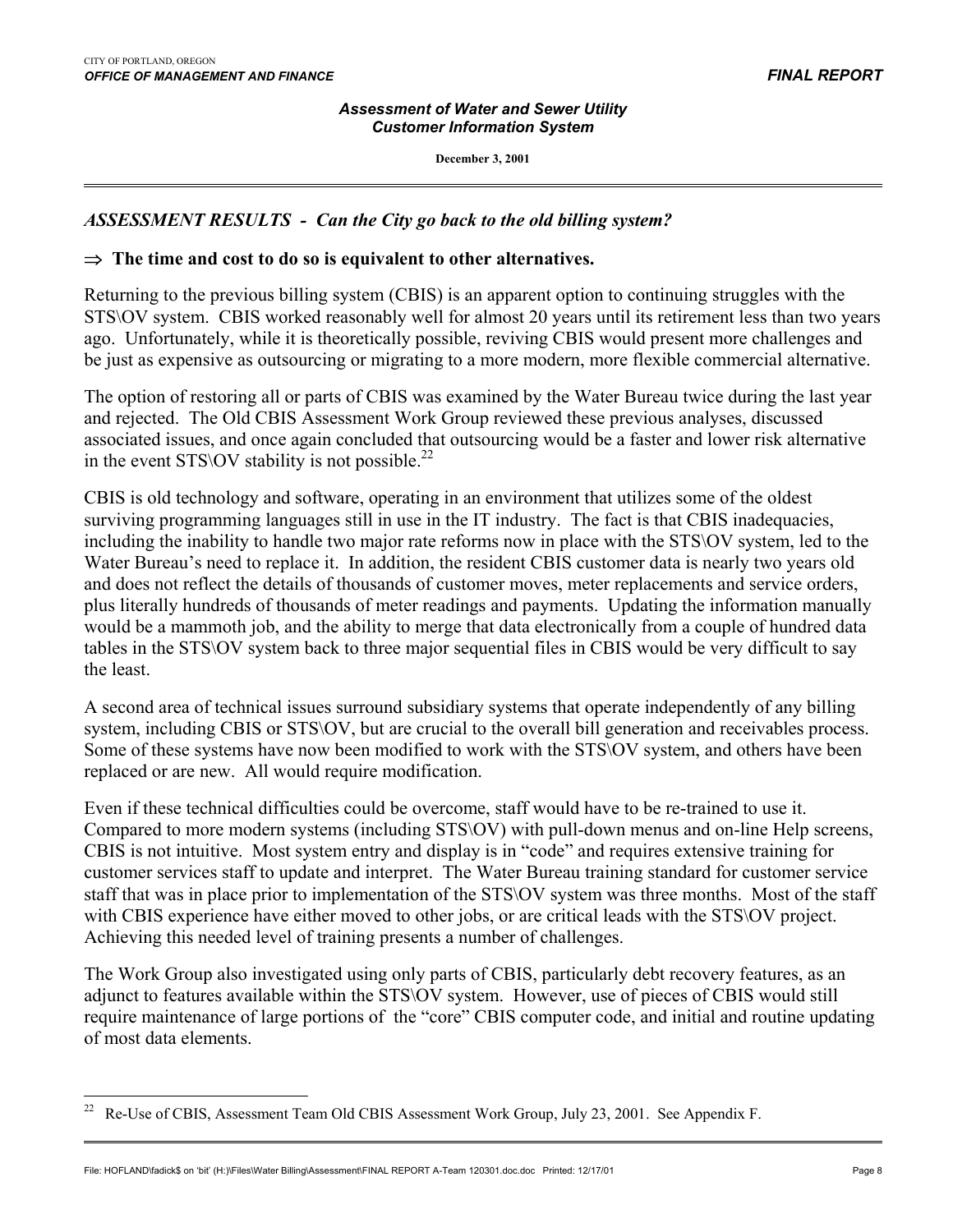#### *Assessment of Water and Sewer Utility Customer Information System*

**December 3, 2001**

### *ASSESSMENT RESULTS - Can the City go back to the old billing system? (continued)*

The Work Group noted that there are also some significant functional issues with the CBIS debt recovery features. There is a "gap" in the CBIS debt recovery module between the last payment postings as it prepares to print reminder notices, and the most recent "real time" payment that may have actually been received on an account. This requires a manual effort to compare the pending notices with the latest payment activity to prevent sending notices to customers who have actually paid. The Work Group concluded that an all-new debt recovery system could be written for less investment in time, effort and money.

Following a discussion of these issues the rest of the Assessment Team and the TAC unanimously concurred that returning to CBIS was not a viable option.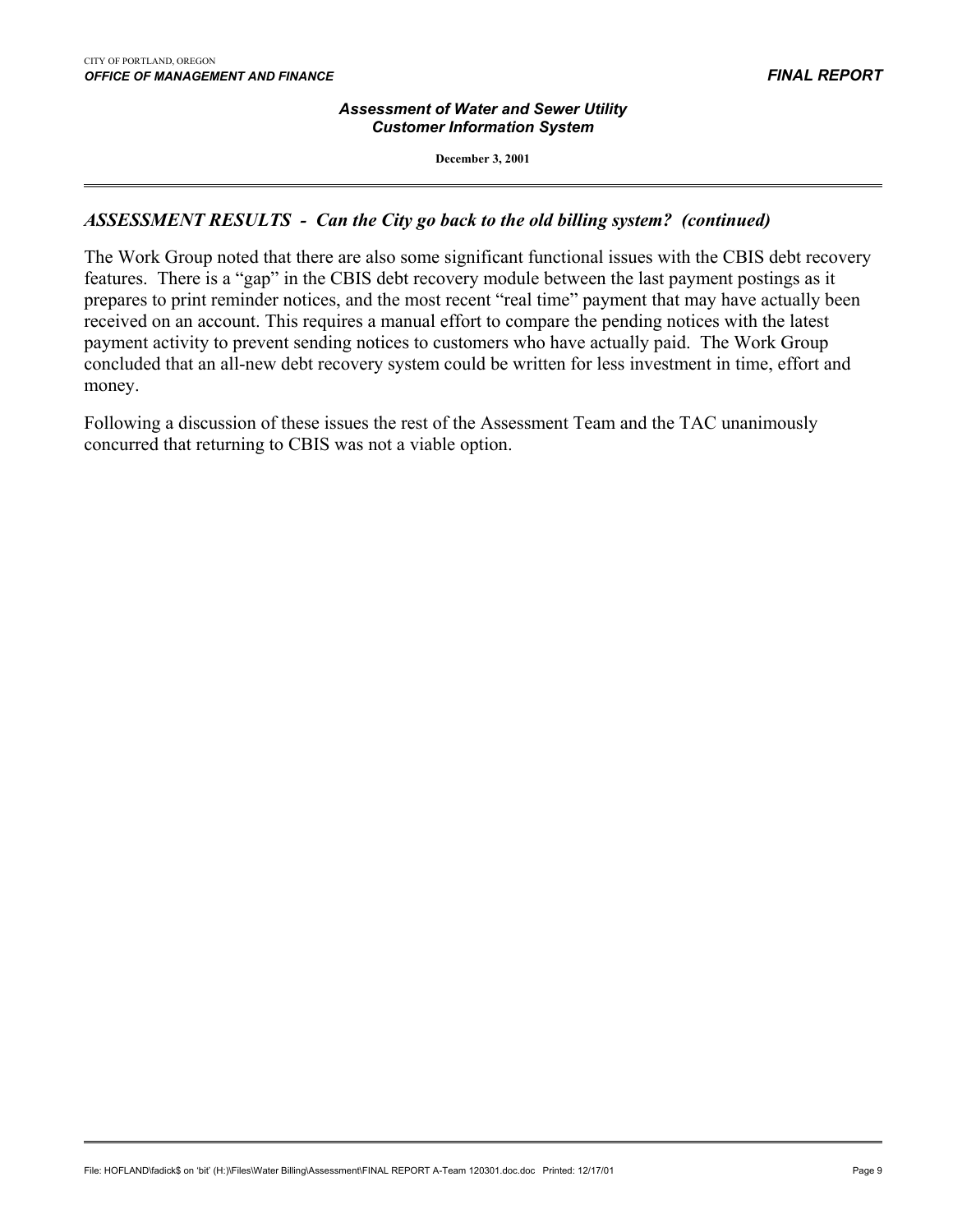#### *Assessment of Water and Sewer Utility Customer Information System*

**December 3, 2001**

## *ASSESSMENT RESULTS - Can the City switch to a different billing system?*

### ⇒ **Yes, but it will be a long and expensive process.**

The System Alternatives Work Group made a preliminary investigation of alternative CIS products and services currently available.<sup>23</sup> The research was focused on identifying what solutions utilities of similar size to the City use, including other software products, outsourcing, and application service providers. A survey was created to normalize responses and help determine a path that may make the most sense for the City to pursue if a new direction is needed. It should be stressed that this research was not an in-depth analysis of alternatives, but a preliminary effort to gather basic, general information about options. In the event a serious pursuit of an alternative to the STS\OV system is required, significantly more work on options will be required.

Staff contacted 16 City-run utilities, nine application service providers  $(ASPs)^{24}$  and 21 CIS software vendors. The results of this preliminary investigation led to several conclusions:

- 1. City utility billing practices should be reviewed, and changed whenever possible to align with methods available within CIS software or services, rather than tailoring software to fit our practices.
- 2. Purchase of a different CIS to replace the STS\OV system will be a long and costly process.
- 3. Moving to an ASP may require only half as long to implement as purchasing a different CIS *if minimal customization is require*, although simplifying business practices may require a complex effort, and require extensive community involvement.

All of the utilities contacted that had converted to a new system noted that it was a very difficult process, and none of them were able to give us a clear picture of the total costs of implementation. Vendors were also unwilling to provide costs at such a preliminary level of inquiry due to the huge variables in needs and environments. Vendors indicated that implementation times of up to 18 months were common, although TMG suggests that a minimum of two years, and realistically three years may be required.<sup>25</sup> ASPs indicated implementation times of up to 14 months.

A number of factors emerged that could significantly reduce implementation times, but each has potential customer service implications. For example, moving to a new system without bringing historical data into the new system can shorten implementation times, but eliminates the ability of customer service staff to

<span id="page-11-0"></span><sup>23</sup> 23 City of Portland OMF OV Assessment System Alternatives, Assessment Team System Alternatives Work Group, November 9, 2001. See Appendix G.

<span id="page-11-1"></span><sup>&</sup>lt;sup>24</sup> ASPs typically provide "rentable" software to multiple clients, hosted from a shared data center, and are responsible for maintaining and upgrading the software and the data center. Software may be "industry standard "out of the box," or customized applications. Vertical Service Providers (VSPs) offer specialized services such as call center operations, bill and/or remittance processing, credit and collections, in addition to ASP services.

<span id="page-11-2"></span><sup>&</sup>lt;sup>25</sup> Review of the Water and Sewer Utility Customer Information System, Final Report Draft, TMG Consulting, November 25, 2001, (TMG Report), page 17. See Appendix H.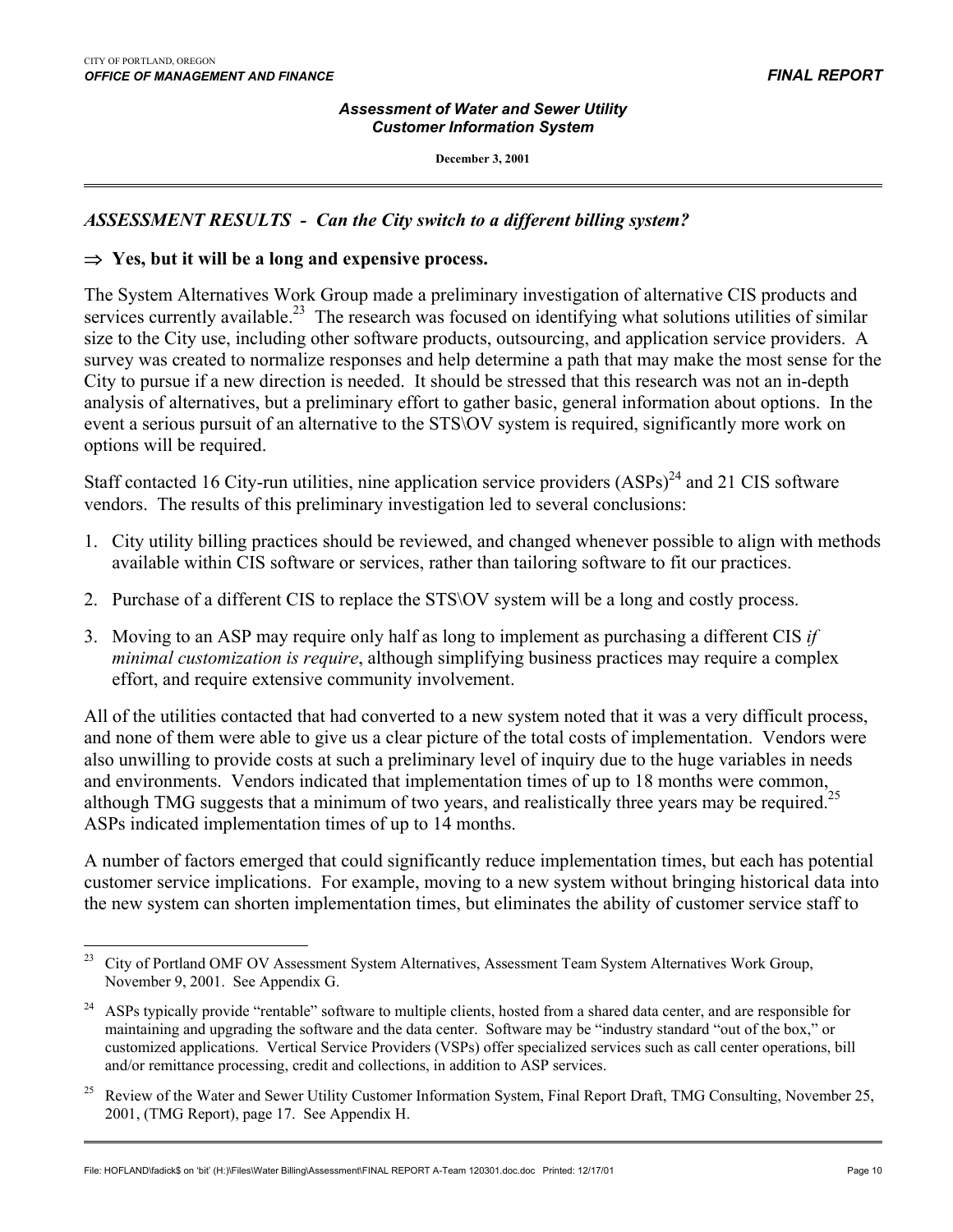#### *Assessment of Water and Sewer Utility Customer Information System*

**December 3, 2001**

### *ASSESSMENT RESULTS - Can the City switch to a different billing system?**(continued)*

"see" historical billing and service history. In addition, the level of flexibility or simplification the City would accept in billing and business practices can make implementation move more quickly.

The Work Group's investigation indicated that some of Portland's utility billing *practices* are significantly different and in some cases more complex than most other cities, although the end results sought by cities (including Portland) can be similar. For example, Portland uses a 12-month rolling average in rate calculations, while other cities consider static period use factors. Similarly, Portland can invoke curtailment rates in the event of serious water shortages, while only one other city does this.

Each utility typically has a unique set of billing practices which are addressed by their billing systems. A billing practice may have been developed as a way to deal with situations that are particular to that utility (e.g., special sub-meters to measure cooling/product water discharge). A billing practice may have been developed as a way to deal with a common situation in a unique way (e.g., promoting wise water use through Water Incentive Pricing). Some billing practices are easily handled by existing capabilities within a billing system; other billing practices may require custom software changes. The key point is that although customizing software may be required in some situations, customizing should be avoided whenever possible by changing or eliminating billing practices that do not match the system's standard process, particularly when policy objectives can still be reasonably achieved.

Seven of the 16 cities surveyed are currently operating on a commercially available CIS product, and the rest use an internally developed solution, although three of the latter originally purchased products that have now undergone major customization and are therefore internally supported. Seven cities said they adjusted their business policies and practices to fit the software, and 13 said they adjusted the system to fit their needs.<sup>26</sup> Nine of the 16 cities rate their solution highly.

Of the thirty CIS vendors and ASPs contacted, only ten responded that they have clients with greater than 100,000 customers; four had only one client in that category.

Moving to an ASP appears to provide the quickest opportunity to start accurate billing of more problematic or delinquent accounts. An ASP will have a sense of urgency due to the fact that their revenues are associated with actual billings. If the City is willing to leave billing history behind in the old system and simplify billing and business practices in order to conform to ASP methods, implementation times could be as short as ten months. However, ASPs that have the most experience with large customers indicate a longer timeframe. Full implementation typically can be expected to take from nine to 14 months or longer.

Based on the Work Group's preliminary research with other cities and CIS vendors, conversion to a replacement CIS solution is likely to take *at least* 18 months. TMG has concluded that the City should expect to spend one year to make a selection, and another two years for implementation.<sup>27</sup>

<span id="page-12-0"></span><sup>26</sup> Some cities made adjustments to fit the software *and* adjusted the system to fit their needs.

<span id="page-12-1"></span><sup>&</sup>lt;sup>27</sup> TMG Report, Appendix H, page 17.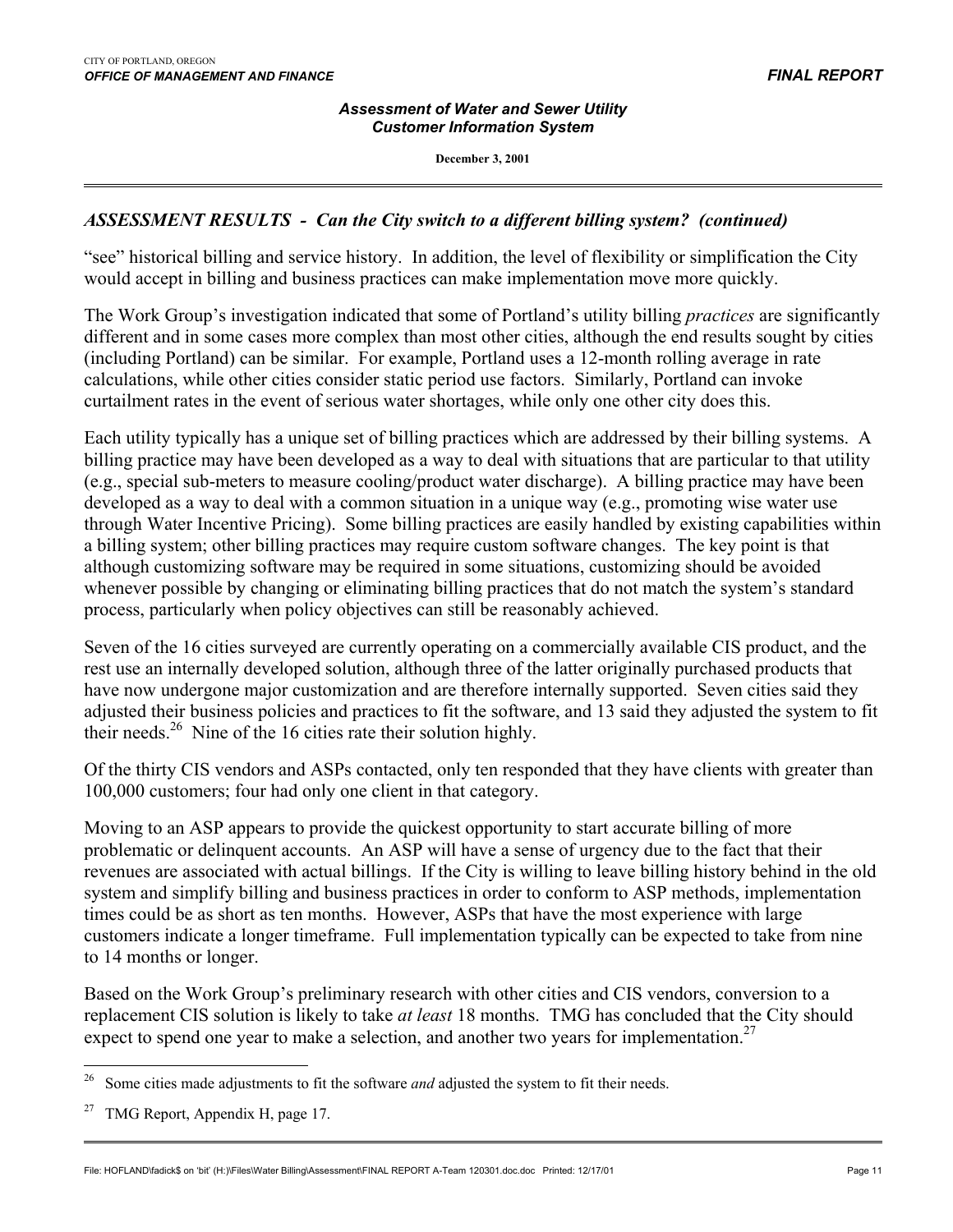$\overline{a}$ 

#### *Assessment of Water and Sewer Utility Customer Information System*

**December 3, 2001**

## *ASSESSMENT RESULTS - What is "stability" for the City's billing system?*

The Finance Work Group met to define STS\OV system stability criteria, based on existing utility financial planning parameters, agreement on required minimum business functionality, the need to minimize manual intervention with automated systems, and the need for successful interfaces with associated business processes. The Work Group focused on measurable *results* that would indicate stability, rather than relying on specific dates or timeframes to achieve success. Furthermore, meeting the criteria for a least one quarterly billing cycle was also required in order for billing system stability to be achieved<sup>28</sup>

The Finance Work Group developed the following stability criteria for the purposes of this assessment. It is expected that some of these criteria could change over time.

|                | <b>STS\OV Stability Criteria</b>                                                                                                                                                                                                                                                                      | Measure                                                       | <b>Minimum</b>  |
|----------------|-------------------------------------------------------------------------------------------------------------------------------------------------------------------------------------------------------------------------------------------------------------------------------------------------------|---------------------------------------------------------------|-----------------|
| 1.             | <b>Billing and Account Maintenance</b><br>Correctly handle account maintenance operations<br>(openings, closings, transfers and other modifications),<br>and accurately calculate bills for all customer classes<br>and cycles, regardless of water service status for at least<br>one billing cycle. | Percent of<br>problem<br>accounts                             | Less than $1\%$ |
| 2.             | <b>Credit and Collections</b><br>Correctly initiate and execute automated collection<br>processes for at least one billing cycle.                                                                                                                                                                     | Percent of past<br>due accounts to<br>automated<br>collection | More than 99%   |
| 3.             | <b>Accounting and Financial Management</b><br>Correctly allocate payments among accounts and funds<br>for at least one billing cycle.                                                                                                                                                                 | Percent of<br>allocations<br>correct                          | More than 99%   |
| $\mathbf{4}$ . | <b>Cash Flow</b><br>Maximum Accounts Receivable balance at any time.                                                                                                                                                                                                                                  | AR balance                                                    | \$17 million    |
| 5.             | <b>Customer Service Staffing Levels</b><br>On-going required staffing levels are reasonable.                                                                                                                                                                                                          | <b>FTE</b>                                                    | 49              |

<span id="page-13-0"></span><sup>&</sup>lt;sup>28</sup> CIS Stability Criteria, Assessment Team Finance Work Group, August 30, 2001.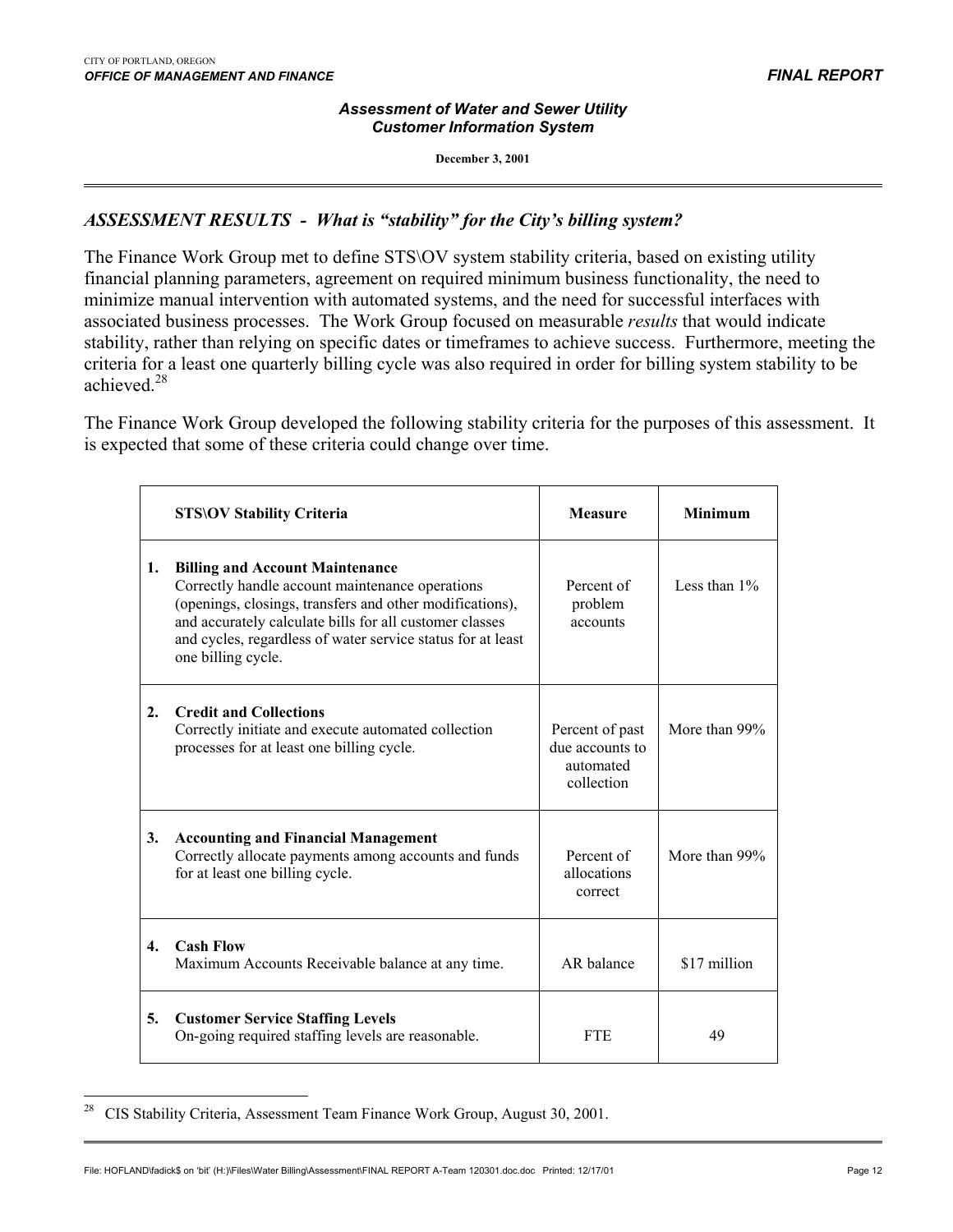#### *Assessment of Water and Sewer Utility Customer Information System*

**December 3, 2001**

### *ASSESSMENT RESULTS - What is "stability" for the City's billing system? (continued)*

It should be noted that these minimum criteria were developed for purposes of this assessment of the current status of the STS\OV system, and these criteria were not part of STS contract specifications.

The Finance Work Group noted that system stability includes the stability of underlying technical structures such as data table formats. System *results* may be made stable by continuing adjustments to underlying technical structures, but this condition would not be sufficient to meet true system *stability*. The Finance Work Group further recommended that these criteria be maintained if additional evolution of the STS\OV system is undertaken to add or implement functions such as monthly billings for residential customers, storm water discounts, and commercial strength-based sewer rates.<sup>29</sup>

With regard to staffing levels, the Finance Work Group adopted a definition of stability that would return support levels for the STS\OV system to those required to maintain the old billing system. Initial Water Bureau expectations for a new CIS were that staffing levels should actually decrease with a new system.<sup>[30](#page-14-1)</sup> However, from TMG's perspective it is very common for customer call times to lengthen, and for customer service staffing levels to actually increase. The underlying assumption is that a new system brings new functionality that requires additional staff to operate. At this time, the STS\OV system has not provided functionality beyond that offered by CBIS.<sup>31</sup> Therefore, the Finance Work Group assumes staffing levels should be comparable to those that existed under CBIS. Another key is that staff be *maintaining* a stable system, and not be *intervening* in system operations to overcome system failures.

It should be noted that the criteria outlined by the Finance Work Group for defining STS\OV *success* (included in the Table, above) is *different* from the list of *features* that TMG has identified that must be made to operate successfully in order to achieve *stability*. All of the *features* identified by TMG must be made to operate, without any hitches, for at least one quarterly billing cycle, and the *results* of these operations must then satisfy the criteria identified by the Finance Work Group for a low number of problem accounts, automated debt collection, revenue allocations between the Water Bureau and BES, cash flow and staffing support levels.

<span id="page-14-0"></span><sup>29</sup> Ibid.

<span id="page-14-1"></span><sup>&</sup>lt;sup>30</sup> Bureau of Water Works presentation on Business Case for CIS Procurement, September, 1997.

<span id="page-14-2"></span><sup>&</sup>lt;sup>31</sup> TMG Report, Appendix H, page 23.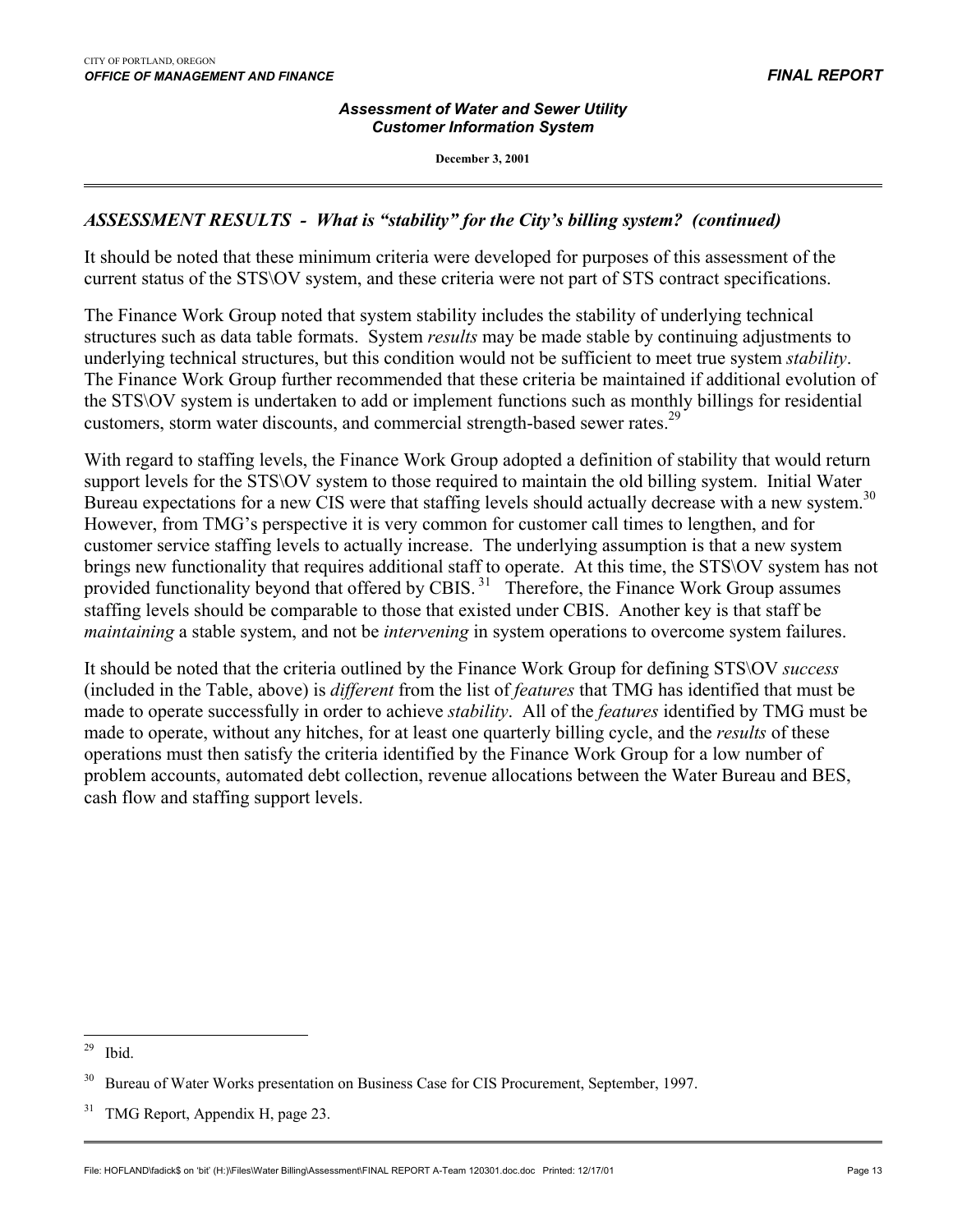#### *Assessment of Water and Sewer Utility Customer Information System*

**December 3, 2001**

### *ASSESSMENT RESULTS - How is the City doing in achieving STS\OV stability?*

#### ⇒ **Better than three months ago, but there is still a ways to go to achieve stability.**

Although the Water Bureau had been monitoring cash flows, the Finance Work Group initiated an additional regimen of weekly monitoring reports for utility performance, including data on stability criteria and daily cash receipts. Information was gathered, plotted in graph form, and distributed weekly to Assessment Team members, the TAC, PURB, senior utility managers, City Council and others.

At its heart a utility CIS must be capable of calculating accurate bills for all classes of customers according to established rate methodologies and tariffs, printing those bills and distributing them to customers, accepting customer payments, crediting the proceeds to the proper accounts, and collecting on past due accounts. Although a CIS typically offers additional features for improved customer focused information, service requests, and issue handling capacity, if the financial component does not function properly, it can seriously effect the financial health of the utilities.

Regular cash flow is critical to the continued operation of the water and sewer utilities, and management of accounts receivable is essential to maintaining utility cash flows. As of November 30, 2001, accounts receivable were \$43.6 million,<sup>32</sup> compared to a stability level of \$17 million. Although 95% of all accounts bill now, approximately  $8,000^{33}$  active accounts are still not billing at all, and approximately 2,000[34](#page-15-2) inactive accounts in Final Bill status are not billing. The majority of problem accounts are for single family residential services, although the Water Bureau believes that most of the potential revenue outstanding is from a smaller number of large commercial accounts.<sup>35</sup>

All parties are focused on doing those things necessary to generate additional cash flow. Activation of the first phases of automated debt recovery has generated over \$2 million in payments since mid-October.<sup>36</sup>

Water Bureau staff support for the STS\OV system, however, remains over twice the level anticipated after "go live." Customer service and other support staff for the old billing system replaced by the  $STS\overline{\rm OV}$  system was approximately 49 full-time equivalents (FTE).<sup>[37](#page-15-5)</sup> The Water Bureau initially

<span id="page-15-0"></span> $\overline{a}$ <sup>32</sup> Unaudited and unadjusted STS\OV system accounts receivable balance.

<span id="page-15-1"></span><sup>&</sup>lt;sup>33</sup> Bureau of Water Works Report to City Council, November 5, 2001.

<span id="page-15-2"></span><sup>&</sup>lt;sup>34</sup> Bureau of Water Works CIS Report on Accounts With Billing Delays Greater Than 20 days, November 27, 2001. This Report is available on the Water Bureau's internet site. The Report shows accounts with billing delays that exceed 20 days beyond the normal billing cycle. This Report tracks closely with reported numbers for problem accounts, although the Water Bureau reports only *active* problem accounts to City Council, and apparently uses a different report to generate their numbers, which was not available to the Assessment Team.

<span id="page-15-3"></span>The Assessment team has been unable to independently verify this.

<span id="page-15-4"></span><sup>&</sup>lt;sup>36</sup> Bureau of Water Works Summary Report of Payments on Accounts for which Debt Recovery Notices Have Been Generated, November 30, 2001.

<span id="page-15-5"></span><sup>&</sup>lt;sup>37</sup> Bureau of Water Works Customer Accounts Group organization chart, February 12, 1996.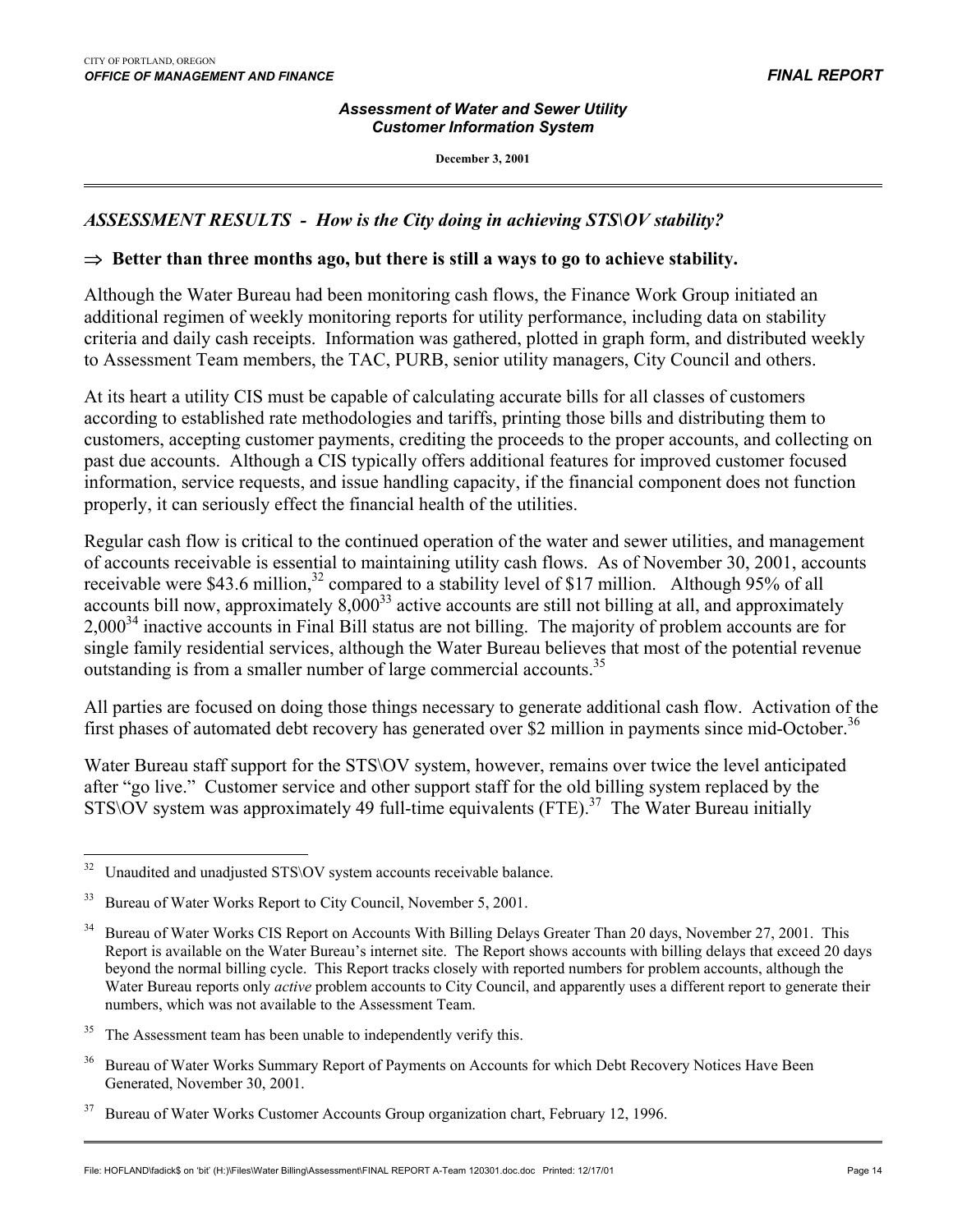#### *Assessment of Water and Sewer Utility Customer Information System*

**December 3, 2001**

### *ASSESSMENT RESULTS - How is the City doing in achieving stability? (continued)*

projected a 40 percent reduction in manual work within the customer service area,<sup>38</sup> although the current expectation and stability criteria calls for a reduction from the current staffing level of 93  $FTE<sup>39</sup>$  to 49 FTE.[40](#page-16-2)

It should be noted, however, that TMG believes that a new CIS is typically more expensive to operate than the system it replaces. Increases are usually attributable to a more complex system that presents new services such as automated payment plans, as well as more options for customer services staff to use and navigate in answering customer questions. The improved services available with access to more information with which to help customers translates into increased operating costs.<sup>[41](#page-16-3)</sup>

It remains unclear what level of staff support will be required for the STS\OV system once it reaches stability. As the system reaches stability (projected over the next 15 months), staffing levels will need to be reassessed. Since the STS\OV system provides functionality closer to CBIS (which it replaced) rather than a full CIS, the expectation should remain, that staffing levels should lowered to levels similar to those required to support CBIS.

<span id="page-16-0"></span><sup>38</sup> 38 Water Bureau presentation on Business Case for CIS Procurement, September, 1997.

<span id="page-16-1"></span><sup>&</sup>lt;sup>39</sup> Bureau of Water Works Customer Services Group organization chart, November 30, 2001.

<span id="page-16-2"></span><sup>&</sup>lt;sup>40</sup> CIS Stability Criteria, Assessment Team Finance Work Group, August 30, 2001.

<span id="page-16-3"></span><sup>&</sup>lt;sup>41</sup> TMG Report, Appendix H, page 23.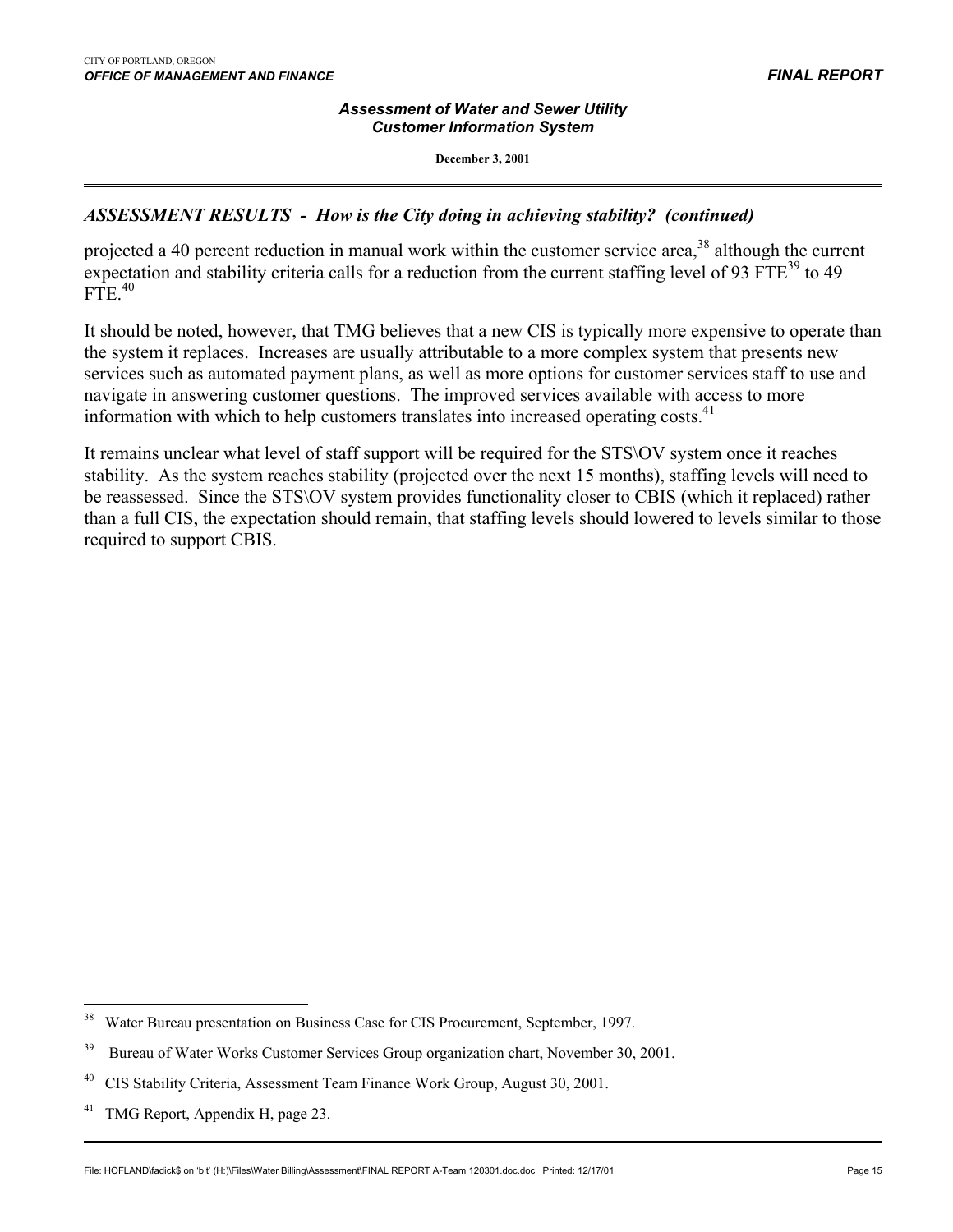#### *Assessment of Water and Sewer Utility Customer Information System*

**December 3, 2001**

### *ASSESSMENT RESULTS - Can the STS\OV system be made to meet minimum business requirements?*

### ⇒ **It is likely that it can, but there is still a long ways to go to reach stability.**

The Assessment Team did not have the specialized expertise to adequately assess the status of the STS\OV system, or to understand its probable viability as a business solution in the broader CIS marketplace. Therefore, a key strategy was to obtain the assistance of an outside consultant with such expertise. Consequently, after significant discussion among the TAC and Assessment Team members, a Request for Proposals (RFP) was finalized and issued in August, 2001.

Thirteen (13) responses to the RFP were received and evaluated, and TMG Consulting of Austin, Texas (TMG) was selected to complete this work.<sup>42</sup> A final contract with TMG was negotiated and TMG was notified to proceed on October 1, 2001. The RFP identified the consultant's first task as:  $43$ 

- To identify specific problems remaining with implementation of the STS\OV system inhibiting minimum functionality and system stability, recommend specific actions to resolve those problems, and estimate the time, cost and skills required to complete this work, including associated risks, and
- To prepare and present a technical and tactical assessment and risk analysis of the time, costs and staff skills required to complete implementation of the STS\OV system for the City to meet minimum business requirements.

In their report, TMG identified two specific types of tasks and problems that remain in order for the STS\OV system to be considered stable and meeting minimum business requirements. The first group of tasks concern STS\OV system functions that need to be completed and put into production, and the second group is to resolve issues for accounts that are not billing. TMG estimates that completing all tasks necessary to achieve stability will require somewhere between 24,900 and 30,400 more hours of work over the next year at a cost of \$1.9 to \$2.4 million, including both STS and Water Bureau resources, but that two thirds of this effort is associated with accounts that are not yet billing, and that 85 percent of the effort is the Water Bureau's responsibility.<sup>44</sup>

TMG estimates that all work except "unsticking" remaining accounts that are not billing, can be accomplished by the end of January, 2002. This work includes completing automation of debt recovery, implementing pay plan functionality, water incentive pricing, implementing revenue reporting controls, and finishing repairs to account allocation routines. TMG estimates that finishing work on accounts not billing will likely take through December,  $2002<sup>45</sup>$ 

<span id="page-17-0"></span><sup>42</sup> City Ordinance No. 175924, September 12, 2001.

<span id="page-17-1"></span><sup>&</sup>lt;sup>43</sup> Request for Proposals for an independent assessment of the City's water and sewer utility customer information system, August 13, 2001 (RFP).

<span id="page-17-2"></span><sup>&</sup>lt;sup>44</sup> TMG Report, Appendix H, pages 32 and 42.

<span id="page-17-3"></span> $45$  Ibid.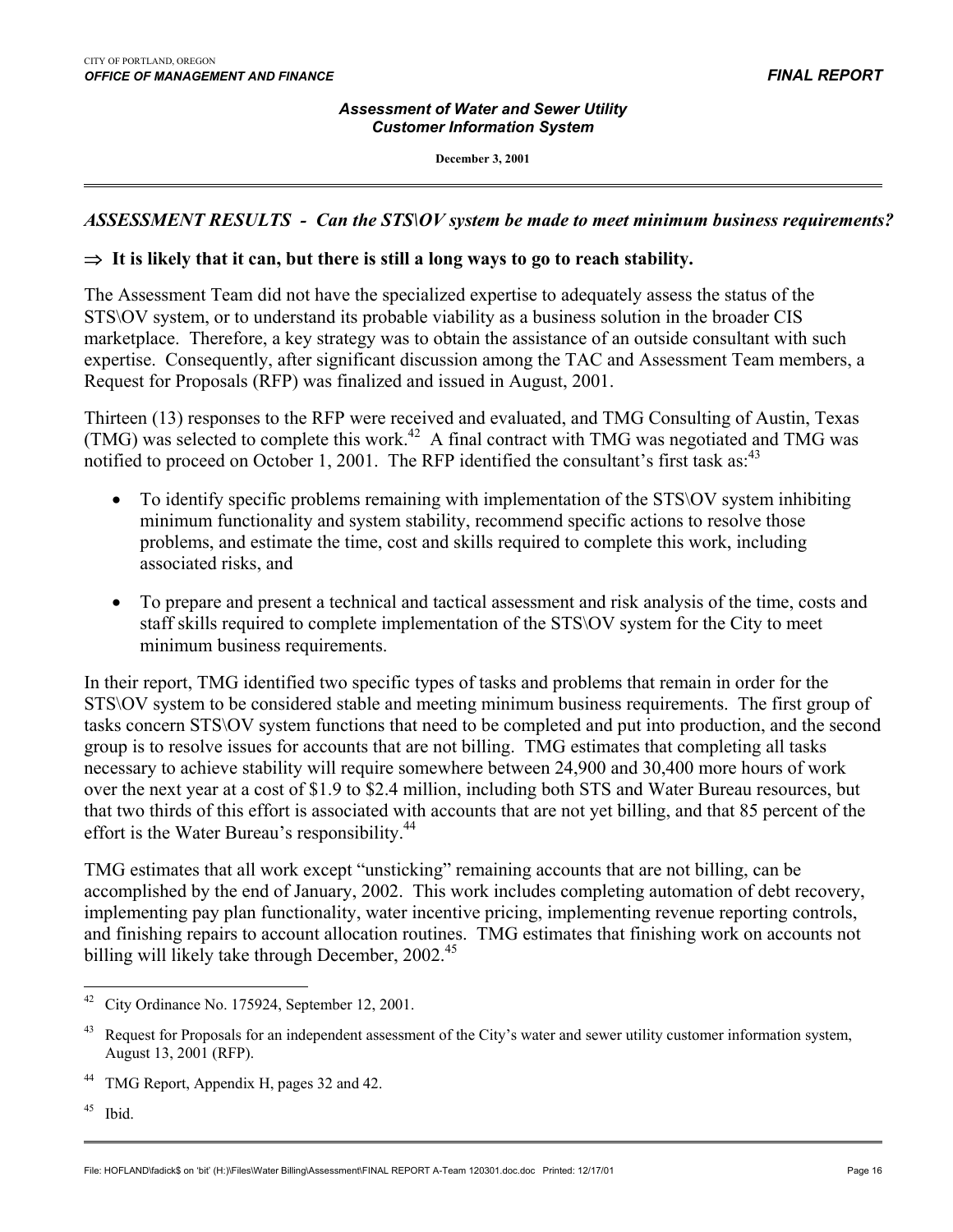#### *Assessment of Water and Sewer Utility Customer Information System*

**December 3, 2001**

## *ASSESSMENT RESULTS - Can the STS\OV system be made stable?**(continued)*

It should be noted that the Water Bureau has considerable staff resources already devoted to this work, so this does not necessarily mean that these are costs above current levels of effort.

TMG tables from their report are as follows:<sup>46</sup>

|                                   | <b>STS Only</b> |              |              |                |                |                |  |  |  |  |  |
|-----------------------------------|-----------------|--------------|--------------|----------------|----------------|----------------|--|--|--|--|--|
| <b>Stabilize System</b>           | Low             | <b>Mid</b>   | <b>High</b>  | Low            | <b>Mid</b>     | <b>High</b>    |  |  |  |  |  |
|                                   | <b>Hours</b>    | <b>Hours</b> | <b>Hours</b> | <b>Dollars</b> | <b>Dollars</b> | <b>Dollars</b> |  |  |  |  |  |
| Debt Recovery Shutoffs            | 637             | 708          | 779          | 111,510<br>S   | 123,900<br>\$  | 136,290<br>S   |  |  |  |  |  |
| <b>Payment Plans</b>              | 351             | 390          | 429          | 61.425<br>\$   | 68,250<br>\$   | 75,075<br>\$   |  |  |  |  |  |
| <b>Water Incentive Pricing</b>    | 345             | 383          | 421          | 60,323<br>\$   | 67,025<br>S    | 73,728<br>\$   |  |  |  |  |  |
| Fund Allocation / Accounting      | 439             | 488          | 537          | 76,860<br>\$   | 85,400<br>S    | 93,940<br>\$   |  |  |  |  |  |
| <b>Revenue Reporting Controls</b> | 459             | 510          | 561          | 80,325<br>\$   | 89,250<br>\$   | 98,175<br>\$   |  |  |  |  |  |
| Accounts Not Billing              | 1,728           | 1.920        | 2,112        | 302,400<br>S   | 336,000<br>S   | 369,600<br>S   |  |  |  |  |  |
|                                   |                 |              |              |                |                |                |  |  |  |  |  |
| Totals                            | 3,959           | 4,399        | 4,839        | 692,843<br>S   | 769,825<br>S   | 846,808<br>S.  |  |  |  |  |  |
| <b>Totals Rounded</b>             | 4,000           | 4,400        | 4,800        | 693.000<br>S   | 770,000<br>S   | 847.000<br>S   |  |  |  |  |  |

|                                     | <b>City Only</b> |              |              |                 |                |                 |  |  |  |  |  |
|-------------------------------------|------------------|--------------|--------------|-----------------|----------------|-----------------|--|--|--|--|--|
| <b>Stabilize System</b>             | Low              | <b>Mid</b>   | <b>High</b>  | Low             | <b>Mid</b>     | <b>High</b>     |  |  |  |  |  |
|                                     | <b>Hours</b>     | <b>Hours</b> | <b>Hours</b> | <b>Dollars</b>  | <b>Dollars</b> | <b>Dollars</b>  |  |  |  |  |  |
| Debt Recovery Shutoffs              | 719              | 799          | 879          | -\$<br>55,538   | \$<br>61,709   | 67,880<br>\$    |  |  |  |  |  |
| <b>Payment Plans</b>                | 397              | 441          | 485          | 30,695<br>S     | 34,105<br>\$   | 37,516<br>\$    |  |  |  |  |  |
| Water Incentive Pricing             | 389              | 432          | 475          | 30.020<br>S     | \$<br>33,356   | 36,692<br>\$    |  |  |  |  |  |
| 120% Sewer Credit                   | 3.667            | 4.074        | 4,481        | 216,855<br>\$   | \$<br>240.950  | \$<br>265,045   |  |  |  |  |  |
| <b>Fund Allocation / Accounting</b> | 495              | 550          | 605          | 38,198<br>\$    | \$<br>42,442   | \$<br>46,686    |  |  |  |  |  |
| Revenue Reporting Controls          | 518              | 576          | 634          | 40,063<br>\$.   | \$<br>44.514   | \$<br>48,965    |  |  |  |  |  |
| Accounts Not Billing                | 14.760           | 16.400       | 18.040       | \$<br>841,320   | \$<br>934.800  | \$<br>1,028,280 |  |  |  |  |  |
|                                     |                  |              |              |                 |                |                 |  |  |  |  |  |
| Totals                              | 20,945           | 23,272       | 25,599       | 1,252,688<br>\$ | \$1,391,876    | 1.531.064<br>\$ |  |  |  |  |  |
| <b>Totals Rounded</b>               | 20,900           | 23,300       | 25,600       | 1,253,000<br>S  | \$1,392,000    | \$<br>1.531.000 |  |  |  |  |  |

|                                   | <b>Totals</b> |              |              |    |                       |    |                |    |                |  |  |
|-----------------------------------|---------------|--------------|--------------|----|-----------------------|----|----------------|----|----------------|--|--|
| <b>Stabilize System</b>           | Low           | <b>Mid</b>   | <b>High</b>  |    | Low<br><b>Dollars</b> |    | <b>Mid</b>     |    | <b>High</b>    |  |  |
|                                   | <b>Hours</b>  | <b>Hours</b> | <b>Hours</b> |    |                       |    | <b>Dollars</b> |    | <b>Dollars</b> |  |  |
| Debt Recovery Shutoffs            | 1.356         | 1.507        | 1,658        | \$ | 167,048               | \$ | 185,609        | S  | 204,170        |  |  |
| Payment Plans                     | 748           | 831          | 914          | \$ | 92.120                | \$ | 102,355        | \$ | 112.591        |  |  |
| Water Incentive Pricing           | 734           | 815          | 897          | \$ | 90.343                | \$ | 100.381        | \$ | 110,419        |  |  |
| 20% Sewer Credit                  | 3.667         | 4.074        | 4,481        | \$ | 216,855               | \$ | 240,950        | \$ | 265,045        |  |  |
| Fund Allocation / Accounting      | 934           | 1.038        | 1,142        | \$ | 115.058               | \$ | 127,842        | \$ | 140,626        |  |  |
| <b>Revenue Reporting Controls</b> | 977           | 1.086        | 1,195        | \$ | 120,388               | \$ | 133,764        | \$ | 147,140        |  |  |
| <b>Accounts Not Billing</b>       | 16.488        | 18.320       | 20.152       | \$ | 1,143,720             | \$ | 1.270.800      | \$ | 1,397,880      |  |  |
|                                   |               |              |              |    |                       |    |                |    |                |  |  |
| Totals                            | 24.904        | 27,671       | 30,438       | \$ | 1,945,531             | \$ | 2,161,701      | \$ | 2,377,871      |  |  |
| <b>Totals Rounded</b>             | 24.900        | 27.700       | 30,400       | \$ | .946,000              | \$ | 2,162,000      | \$ | 2,378,000      |  |  |

<span id="page-18-0"></span><sup>&</sup>lt;sup>46</sup> TMG Report, Appendix H, page 32.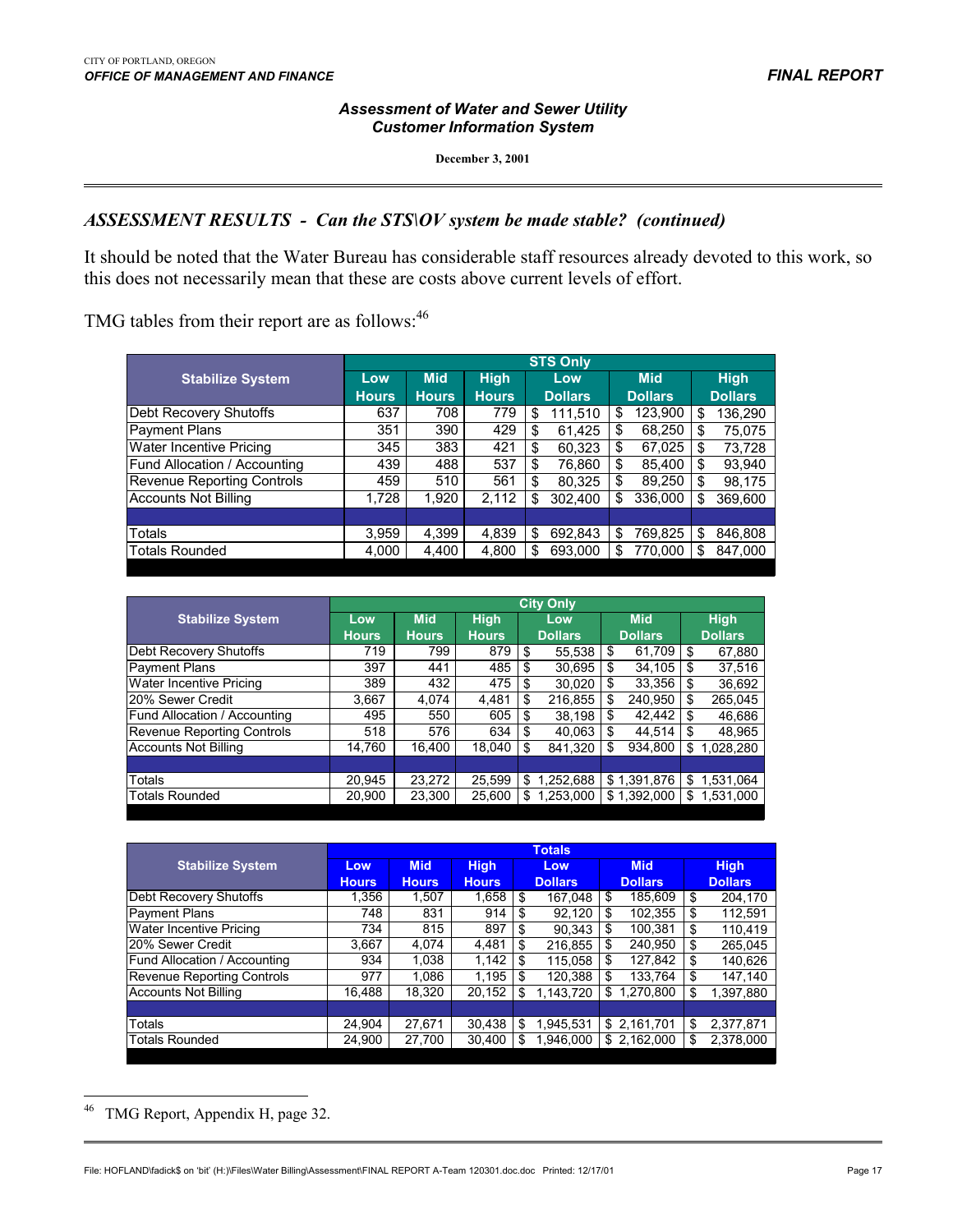$\overline{a}$ 

#### *Assessment of Water and Sewer Utility Customer Information System*

**December 3, 2001**

### *ASSESSMENT RESULTS - What does the City have to do to keep the STS\OV system stable?*

#### ⇒ **Arrange for long-term system maintenance and support.**

STS support continues to be crucial in resolving remaining STS\OV issues to achieve stability, and for longer term maintenance and support. For the City, the area of greatest risk surrounding the STS\OV system at this time (assuming stability is achieved) is lack of any longer term computer software code maintenance and support agreement. It is essential that this situation be addressed immediately.

The City does not have access to STS\OV computer source code and there is no agreement in place or under negotiation to allow City access to the code, although the License Agreement provides for a process to place the source code in escrow as long as the City pays the maintenance fee for the software.<sup>47</sup> According to the Water Bureau, STS is willing to enter into a maintenance agreement, although no such agreement is being actively negotiated, and the terms of any escrow and the conditions under which the code could be released to the City have never been negotiated. In a typical situation, software customers (such as the City) would either have the source code, or a maintenance contract with a vendor. Without the source code only STS can effectively provide routine maintenance of the fundamental CIS software the City now relies on for billing and managing utility customers. Since the annual utility cash flow is in excess of \$200 million and represents nearly 24% of the City's total annual cash flow,  $48$  it is imperative that the City maintain a robust relationship with a critical business partner such as STS.

The City should immediately identify an STS\OV system maintenance strategy. A direct maintenance agreement with STS should include provisions for City access to computer code in the event STS elects to no longer maintain the code under any such agreement. Absent STS and the City reaching an agreement for STS maintenance, the City must obtain access to the code so that alternative support arrangements can be made with another support vendor.

There are also support issues beyond maintenance of STS\OV computer code. The STS\OV system currently relies on other systems for such crucial activities as bill printing *outside* the STS\OV structure. The bill printing routine was written by the Water Bureau, containing over 500,000 lines of code, to achieve this function in a way that more closely matched existing practices.<sup>49</sup> Such "add-ons" or "work arounds" can produce "scar tissue" and interface issues that exacerbate maintenance difficulties. The City must be prepared to dedicate sufficient resources to maintain the code the Water Bureau has written.

File: HOFLAND\fadick\$ on 'bit' (H:)\Files\Water Billing\Assessment\FINAL REPORT A-Team 120301.doc.doc Printed: 12/17/01 Page 18

<span id="page-19-0"></span>License Agreement between the City and STS, February 7, 1998, Article 11.

<span id="page-19-1"></span><sup>48</sup> City's Comprehensive Annual Financial Reports, as audited by KPMG, for the fiscal years ended June 30, 1999, and June 30, 2000.

<span id="page-19-2"></span><sup>&</sup>lt;sup>49</sup> The STS/OV system as delivered did not include any means of bill printing developed. Instead, STS simply provided a commodity package which the City could have used for that purpose. The City decided to use a different package than STS originally specified.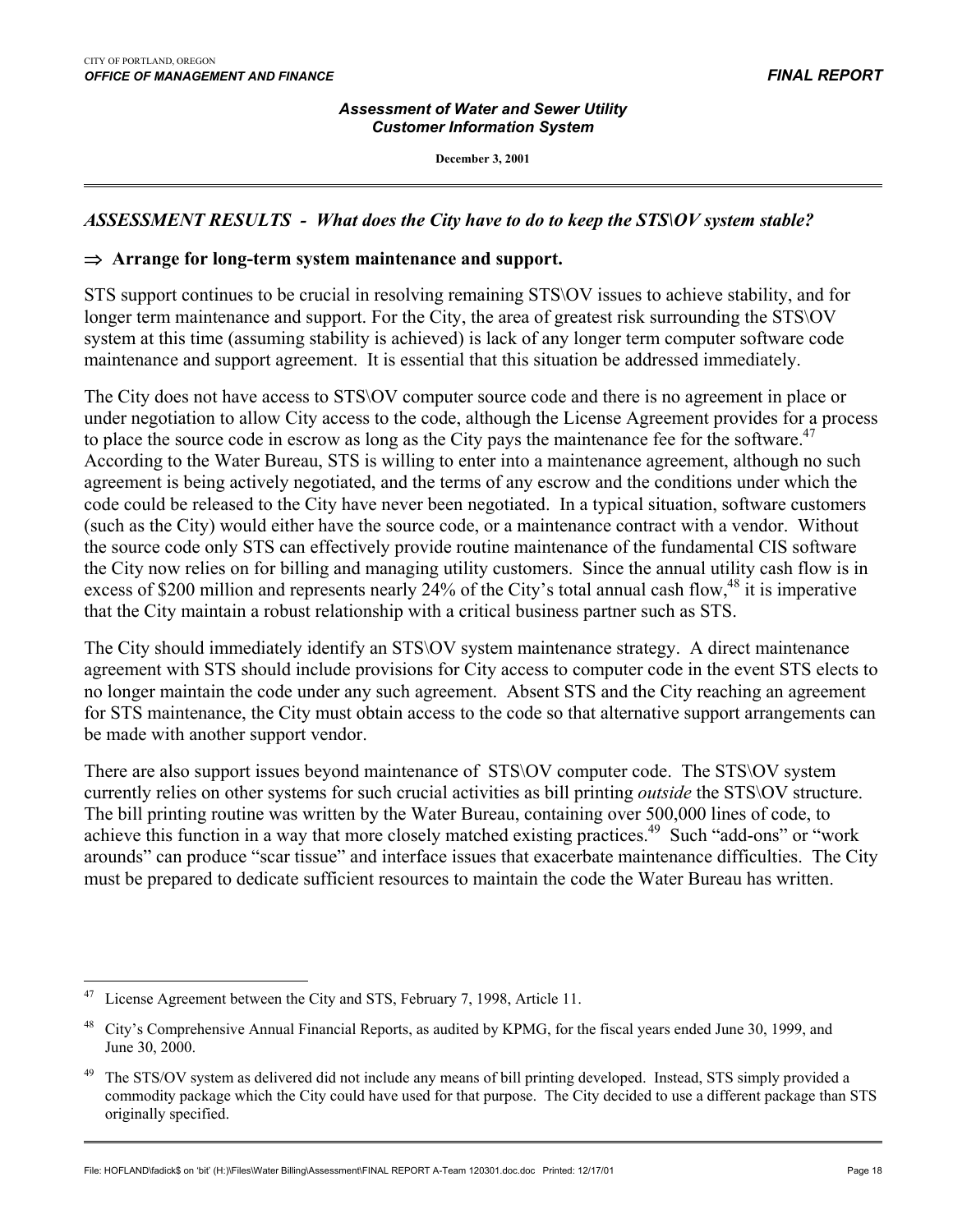#### *Assessment of Water and Sewer Utility Customer Information System*

**December 3, 2001**

### *ASSESSMENT RESULTS - Can the STS\OV system ever function as originally expected?*

⇒ **Basic business functionality is expected to be achieved in the near-term; long-term viability as a full-function CIS is unlikely.**

The RFP identified the consultant's second task as: $50$ 

- To assess the probability that the STS \ OV system will meet requirements of the City as identified in contract specifications, and if so at what cost and in what period of time, and with what probable level of continuing staff and financial support, and
- To prepare and present a strategic analysis of the STS\OV system's long-term viability in meeting the business needs of the City.

In their Report, TMG identified a number of functions, specific issues and problems that remain in order for the STS\OV system to operate at an acceptable level with all of the features of an industry-standard CIS. TMG estimates that stability will require somewhere between 27,000 and 33,000 more hours of work over the next two years at a cost of \$2.9 to \$3.6 million, including both STS and Water Bureau resources<sup>51</sup>

|                                   | <b>STS Only</b>          |              |                          |                         |                          |    |                |    |                          |
|-----------------------------------|--------------------------|--------------|--------------------------|-------------------------|--------------------------|----|----------------|----|--------------------------|
| <b>Finish System</b>              | Low                      | <b>Mid</b>   | High                     | Low                     |                          |    | <b>Mid</b>     |    | <b>High</b>              |
|                                   | <b>Hours</b>             | <b>Hours</b> | <b>Hours</b>             |                         | <b>Dollars</b>           |    | <b>Dollars</b> |    | <b>Dollars</b>           |
| Other Change Control              | 2.160                    | 2,400        | 2,640                    | \$                      | 378,000                  | \$ | 420.000        | \$ | 462,000                  |
| Master Account/Subs               | 495                      | 550          | 605                      | \$                      | 86,625                   | \$ | 96,250         | \$ | 105,875                  |
| <b>Bill Production</b>            | 455                      | 505          | 556                      | \$                      | 79,538                   | \$ | 88,375         | \$ | 97,213                   |
| Mass Changes                      | 313                      | 348          | 383                      | $\overline{\mathbb{S}}$ | 54,810                   | \$ | 60,900         | \$ | 66,990                   |
| Ready Billing                     | 189                      | 210          | 231                      | \$                      | 33,075                   | \$ | 36.750         | S  | 40,425                   |
| Enhance Validation & Estimation   | 216                      | 240          | 264                      | \$                      | 37,800                   | \$ | 42.000         | \$ | 46,200                   |
| On-line bill calc and gen         | 216                      | 240          | 264                      | \$                      | 37,800                   | \$ | 42.000         | \$ | 46,200                   |
| Cancel/rebill for current & prior | 450                      | 500          | 550                      | \$                      | 78,750                   | \$ | 87,500         | \$ | 96,250                   |
| Reporting                         | 990                      | 1,100        | 1,210                    | \$                      | 173,250                  | \$ | 192,500        | \$ | 211,750                  |
| Bill Messaging Group & Individual | 113                      | 125          | 138                      | \$                      | 19,688                   | \$ | 21.875         | \$ | 24,063                   |
| Customer Communication Paths.     | 810                      | 900          | 990                      | \$                      | 141,750                  | \$ | 157.500        | S  | 173,250                  |
| User defined fields               | 315                      | 350          | 385                      | \$                      | 55,125                   | \$ | 61,250         | \$ | 67,375                   |
| Flexible Config Without Coder     | 1.643                    | 1,825        | 2,008                    | \$                      | 287,438                  | \$ | 319.375        | S  | 351,313                  |
| <b>Customer Correspondence</b>    | 439                      | 488          | 537                      | \$                      | 76.860                   | \$ | 85.400         | \$ | 93.940                   |
| <b>ACH Bank Processing</b>        | 140                      | 155          | 171                      | \$                      | 24,413                   | \$ | 27,125         | \$ | 29,838                   |
| Mass change                       | 392                      | 435          | 479                      | \$                      | 68,513                   | \$ | 76,125         | \$ | 83,738                   |
| Refund processing                 | 282                      | 313          | 344                      | \$                      | 49,298                   | \$ | 54,775         | \$ | 60,253                   |
| Intelligent Customer Handler      | ٠                        |              |                          | \$                      |                          | \$ |                | \$ |                          |
| Deposit Processing                | $\overline{\phantom{0}}$ | ۰            | $\overline{\phantom{0}}$ | \$                      | $\overline{\phantom{a}}$ | \$ | ٠              | \$ | $\overline{\phantom{a}}$ |
| <b>Customer Contracts</b>         | ۰                        | ۰            | ä,                       | \$                      | ٠                        | \$ | L,             | \$ |                          |
| Meter Read Route - Rerouting      |                          |              | $\overline{a}$           | \$                      |                          | \$ |                | \$ |                          |
| Customer Contact                  | 63                       | 70           | 77                       | \$                      | 11,025                   | \$ | 12,250         | \$ | 13,475                   |
| Meter Exchange                    | $\overline{\phantom{0}}$ | ٠            | ä,                       | \$                      | $\overline{\phantom{a}}$ | \$ |                | \$ |                          |
| Miscellaneous Bill                | -                        | ۰            | ٠                        | \$                      | $\overline{a}$           | \$ |                | \$ | $\overline{\phantom{a}}$ |
| Personal Work Queue               | ٠                        | ٠            | $\overline{a}$           | \$                      | ÷,                       | \$ |                | \$ |                          |
|                                   |                          |              |                          |                         |                          |    |                |    |                          |
| Totals                            | 9,679                    | 10,754       | 11,829                   | \$                      | 1,693,755                |    | \$1,881,950    |    | \$2,070,145              |
| <b>Totals Rounded</b>             | 10.000                   | 11.000       | 12.000                   | \$                      | 1.700.000                | \$ | 1.900.000      |    | \$2.100.000              |
|                                   |                          |              |                          |                         |                          |    |                |    |                          |

<span id="page-20-0"></span><sup>50</sup> RFP.

<span id="page-20-1"></span><sup>&</sup>lt;sup>51</sup> TMG Report, Appendix H, pages 35-37 and 42.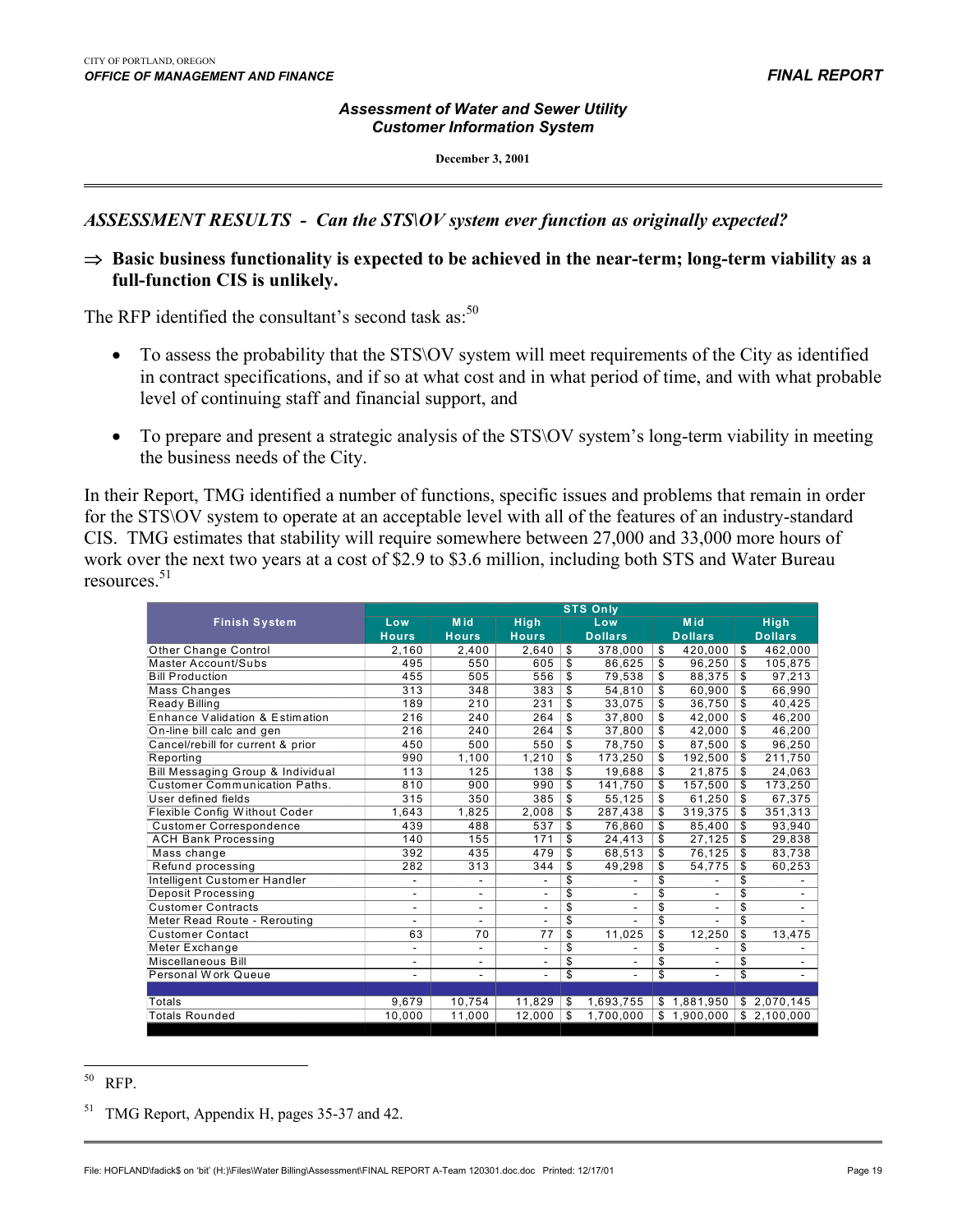#### *Assessment of Water and Sewer Utility Customer Information System*

**December 3, 2001**

## *ASSESSMENT RESULTS - Can the STS\OV system ever function as originally expected? (continued)*

|                                              | City Only       |              |              |                |                |                |  |  |
|----------------------------------------------|-----------------|--------------|--------------|----------------|----------------|----------------|--|--|
| <b>Finish System</b>                         | Low             | M id         | High         | Low            | M id           | High           |  |  |
|                                              | <b>Hours</b>    | <b>Hours</b> | <b>Hours</b> | <b>Dollars</b> | <b>Dollars</b> | <b>Dollars</b> |  |  |
| Other Change Control                         | 2,440           | 2,711        | 2,982        | S<br>188,457   | \$<br>209,397  | \$<br>230,337  |  |  |
| Master Account/Subs                          | 559             | 621          | 683          | \$<br>43,115   | \$<br>47.905   | \$<br>52,696   |  |  |
| <b>Bill Production</b>                       | 514             | 571          | 628          | \$<br>39,700   | \$<br>44.111   | \$<br>48,522   |  |  |
| Mass Changes                                 | 353             | 392          | 431          | \$<br>27,225   | \$<br>30,250   | \$<br>33,275   |  |  |
| Ready Billing                                | 214             | 238          | 262          | 16.564<br>\$   | \$<br>18.404   | \$<br>20,244   |  |  |
| Enhance Validation & Estimation              | 244             | 271          | 298          | \$<br>18,788   | \$<br>20.875   | \$<br>22,963   |  |  |
| On-line bill calc and gen                    | 244             | 271          | 298          | \$<br>18,788   | S<br>20.875    | \$<br>22,963   |  |  |
| Cancel/rebill for current & prior            | 509             | 565          | 622          | \$<br>39.286   | \$<br>43.651   | \$<br>48,016   |  |  |
| Reporting                                    | 535             | 594          | 653          | \$<br>46,827   | \$<br>52,030   | \$<br>57,233   |  |  |
| <b>Bill Messaging Group &amp; Individual</b> | 61              | 68           | 75           | \$<br>5,400    | \$<br>6.000    | \$<br>6,600    |  |  |
| Customer Communication Paths.                | 437             | 486          | 535          | 38,313<br>S    | \$<br>42,570   | s<br>46,827    |  |  |
| User defined fields                          | 170             | 189          | 208          | S<br>14,900    | \$<br>16,555   | \$<br>18,211   |  |  |
| Flexible Config Without Coder                | 1,855           | 2,061        | 2.267        | 143,218<br>S   | 159.131<br>\$  | \$<br>175,044  |  |  |
| Customer Correspondence                      | 237             | 263          | 289          | \$<br>20.714   | \$<br>23.015   | S<br>25,317    |  |  |
| <b>ACH Bank Processing</b>                   | 158             | 175          | 193          | \$<br>12,164   | \$<br>13,515   | \$<br>14,867   |  |  |
| Mass change                                  | 442             | 491          | 540          | \$<br>34,109   | \$<br>37.899   | \$<br>41,689   |  |  |
| Refund processing                            | 319             | 354          | 389          | \$<br>24.638   | 27.376<br>\$   | \$<br>30,114   |  |  |
| Intelligent Customer Handler                 | 1.901           | 2.112        | 2,323        | \$<br>128,736  | 143.040<br>\$  | \$<br>157,344  |  |  |
| Deposit Processing                           | 2.851           | 3.168        | 3.485        | S<br>193.104   | \$<br>214.560  | \$<br>236,016  |  |  |
| <b>Customer Contracts</b>                    | 950             | 1,056        | 1.162        | \$<br>64,368   | \$<br>71.520   | \$<br>78,672   |  |  |
| Meter Read Route - Rerouting                 | 158             | 176          | 194          | \$<br>10,728   | \$<br>11.920   | \$<br>13,112   |  |  |
| Customer Contact                             | $\overline{72}$ | 80           | 88           | S<br>5,591     | \$<br>6,212    | \$<br>6,833    |  |  |
| Meter Exchange                               | 158             | 176          | 194          | \$<br>10.728   | \$<br>11.920   | S<br>13,112    |  |  |
| Miscellaneous Bill                           | 1,267           | 1,408        | 1,549        | \$<br>85,824   | \$<br>95.360   | \$<br>104,896  |  |  |
| Personal Work Queue                          | 317             | 352          | 387          | \$<br>21,456   | \$<br>23,840   | \$<br>26,224   |  |  |
|                                              |                 |              |              |                |                |                |  |  |
| Totals                                       | 16,964          | 18,849       | 20,734       | \$1,252,738    | \$1,391,931    | \$1,531,124    |  |  |
| <b>Totals Rounded</b>                        | 17.000          | 19.000       | 21.000       | \$1.300.000    | \$1,400,000    | \$1,500,000    |  |  |
|                                              |                 |              |              |                |                |                |  |  |

|                                   | <b>Totals</b>                     |              |              |     |                |    |                |              |                |  |  |
|-----------------------------------|-----------------------------------|--------------|--------------|-----|----------------|----|----------------|--------------|----------------|--|--|
| <b>Finish System</b>              | <b>M</b> id<br><b>High</b><br>Low |              | Low          |     | <b>M</b> id    |    | <b>High</b>    |              |                |  |  |
|                                   | <b>Hours</b>                      | <b>Hours</b> | <b>Hours</b> |     | <b>Dollars</b> |    | <b>Dollars</b> |              | <b>Dollars</b> |  |  |
| Other Change Control              | 4,600                             | 5,111        | 5,622        | S   | 566,457        | S  | 629,397        | \$           | 692,337        |  |  |
| Master Account/Subs               | 1.054                             | 1,171        | 1.288        | \$. | 129,740        | S  | 144,155        | \$           | 158,571        |  |  |
| <b>Bill Production</b>            | 968                               | 1,076        | 1,184        | \$  | 119,237        | \$ | 132,486        | \$           | 145,735        |  |  |
| Mass Changes                      | 666                               | 740          | 814          | \$  | 82,035         | S. | 91,150         | \$           | 100,265        |  |  |
| Ready Billing                     | 403                               | 448          | 493          | \$  | 49,639         | \$ | 55,154         | \$           | 60,669         |  |  |
| Enhance Validation & Estimation   | 460                               | 511          | 562          | \$  | 56,588         | \$ | 62,875         | \$           | 69,163         |  |  |
| On-line bill calc and gen         | 460                               | 511          | 562          | \$  | 56.588         |    | 62.875         | \$           | 69,163         |  |  |
| Cancel/rebill for current & prior | 959                               | 1.065        | 1.172        | \$  | 118.036        | \$ | 131.151        | \$           | 144.266        |  |  |
| Reporting                         | 1,525                             | 1.694        | 1,863        | \$  | 220.077        | \$ | 244,530        | \$           | 268,983        |  |  |
| Bill Messaging Group & Individual | 174                               | 193          | 212          | \$  | 25.088         | \$ | 27.875         | \$           | 30.663         |  |  |
| Customer Communication Paths.     | 1,247                             | 1,386        | 1,525        | \$  | 180.063        | S  | 200.070        | \$           | 220,077        |  |  |
| User defined fields               | 485                               | 539          | 593          | \$  | 70,025         | \$ | 77,805         | \$           | 85,586         |  |  |
| Flexible Config Without Coder     | 3.497                             | 3,886        | 4,275        | \$  | 430,655        | S  | 478,506        | \$           | 526,357        |  |  |
| Customer Correspondence           | 676                               | 751          | 826          | \$  | 97,574         | \$ | 108,415        | \$           | 119,257        |  |  |
| <b>ACH Bank Processing</b>        | 297                               | 330          | 363          | \$  | 36,576         | \$ | 40.640         | \$           | 44,704         |  |  |
| Mass change                       | 833                               | 926          | 1,019        | \$  | 102.622        | \$ | 114.024        | \$           | 125.426        |  |  |
| Refund processing                 | 600                               | 667          | 734          | \$  | 73,936         | \$ | 82,151         | \$           | 90,366         |  |  |
| Intelligent Customer Handler      | 1,901                             | 2.112        | 2,323        | \$  | 128,736        | S. | 143,040        | \$           | 157,344        |  |  |
| Deposit Processing                | 2,851                             | 3,168        | 3,485        | \$  | 193,104        | \$ | 214,560        | \$           | 236,016        |  |  |
| <b>Customer Contracts</b>         | 950                               | 1,056        | 1,162        | \$  | 64,368         | \$ | 71,520         | \$           | 78,672         |  |  |
| Meter Read Route - Rerouting      | 158                               | 176          | 194          | \$  | 10.728         | \$ | 11,920         | \$           | 13,112         |  |  |
| Customer Contact                  | 135                               | 150          | 165          | \$  | 16,616         | \$ | 18,462         | \$           | 20,308         |  |  |
| Meter Exchange                    | 158                               | 176          | 194          | \$  | 10,728         |    | 11,920         | \$           | 13,112         |  |  |
| Miscellaneous Bill                | 1,267                             | 1,408        | 1,549        | S   | 85,824         |    | 95,360         | \$           | 104,896        |  |  |
| Personal Work Queue               | 317                               | 352          | 387          | \$  | 21,456         | \$ | 23,840         | \$           | 26,224         |  |  |
|                                   |                                   |              |              |     |                |    |                |              |                |  |  |
| Totals                            | 26.643                            | 29,603       | 32.563       | \$  | 2,946,493      |    | \$3,273,881    |              | \$3,601,269    |  |  |
| <b>Totals Rounded</b>             | 27.000                            | 30.000       | 33.000       | \$  | 2,900,000      |    | \$3,300,000    | $\mathbb{S}$ | 3,600,000      |  |  |
|                                   |                                   |              |              |     |                |    |                |              |                |  |  |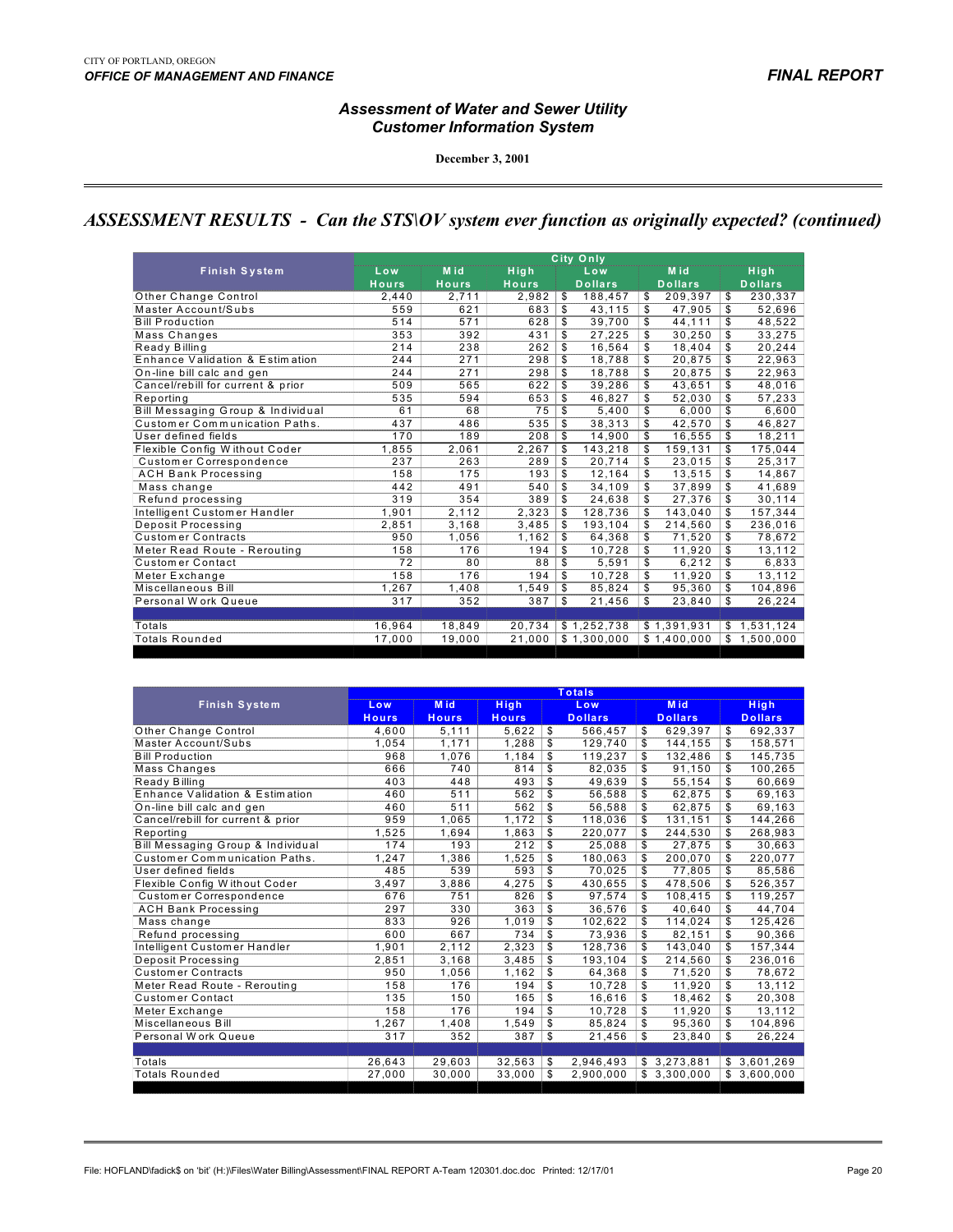#### *Assessment of Water and Sewer Utility Customer Information System*

**December 3, 2001**

### *ASSESSMENT RESULTS - Can the STS\OV system ever function as originally expected? (continued)*

Again, it should be noted that the Water Bureau has considerable staff resources already devoted to this work, so this does not necessarily mean that these are hours or costs above current levels of effort extended over the next two years.

TMG cautioned the City, however, about making significant further investments in the STS\OV system. According to TMG the STS\OV system is not viable in the long-term as a product that the City can expect to be significantly enhanced and evolved over time to support the City and its growing and changing business needs. From an industry perspective TMG made the following observations: <sup>52</sup>

- STS has not submitted an STS OV system proposal to several recent CIS procurements.
- There is no other successful STS\OV implementation of any substance within the U.S. market.
- There are a number of STS\OV customers who are not proceeding with STS\OV implementation efforts.

TMG believes that these and similar observations contribute to a lack of market viability for the STS\OV system. Instead of the City owning a healthy, growing product which is evolving in the market, it owns a CIS solution which has stagnated through lack of sales. Normal evolution of software products recognizes the synergy of participation among a broad customer base. In this case, the ability of STS\OV to satisfy evolving CIS business requirements of the City will be limited by the amount of money the City can invest, on its own, to enhance the system. Ultimately, the City's desire to offer additional features or services to its customers will be a driving force to replace the STS\OV system.<sup>[53](#page-22-1)</sup>

<span id="page-22-0"></span>Ibid, page 13.

<span id="page-22-1"></span><sup>53</sup> Ibid, pages 16.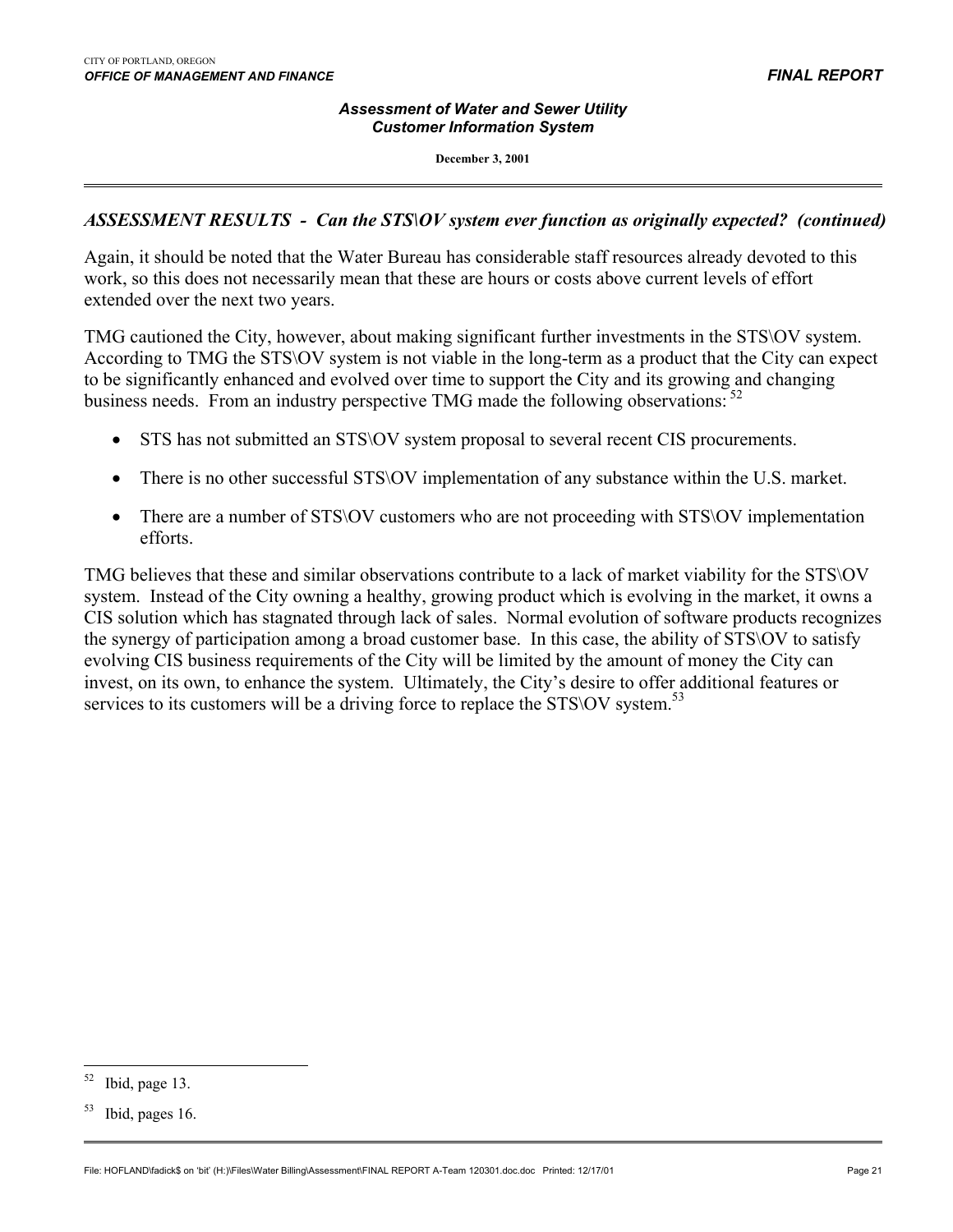$\overline{a}$ 

#### *Assessment of Water and Sewer Utility Customer Information System*

**December 3, 2001**

### *ASSESSMENT RESULTS - How is the City doing in responding to the Auditor's concerns?*

#### ⇒ **Progress has been made, but not all issues are fully resolved.**

In May, 2001, KPMG released a management letter to the City Council raising concerns about the financial impact that lingering problems with the STS\OV system implementation was having on the utility operations, and on the City's overall financial condition. The management letter detailed six internal control deficiencies related to the STS\OV system and made recommendations for corrective action. The management letter also included the Water Bureau's response to the recommendations, and discussed actions taken or planned to be taken to address the deficiencies.<sup>[54](#page-23-0)</sup>

Separately, and in conjunction with OMF's STS\OV assessment effort, the City Auditor began a follow up review of the Water Bureau's actions in response to the management letter, releasing a summary of those actions to date in October, 2001.<sup>55</sup>

A summary of the issues and their status are as follows.

• *Security over direct manual alteration of customer account data*

KPMG found that, where the STS\OV system does not provide a process for correcting customer account data, manual correction was accomplished by altering customer data directly in the data tables, outside of the STS\OV system. Six individuals had full access to all STS\OV customer billing files and data during the year. KPMG recommended that access to customer billing data and files be restricted. The Bureau responded by assigning new passwords and user ids. The City Auditor noted that while new passwords and user ids had been issued, the former password and user id had not been rendered inoperable. Some 14 individuals still had knowledge of the old password and user id. In addition, the Bureau still lacked a method of detecting and reporting direct alteration of customer billing files. Also, STS\OV database controls to detect and report such alterations were not activated because they degraded system performance. The Bureau took immediate action to render the old password and user id inoperable, and indicated that an alternative method of detecting and logging direct changes to selected STS\OV database tables and fields would be implemented by October 31, 2001. This latest action has not yet been verified.

<span id="page-23-0"></span><sup>54</sup> KPMG Management Letter to the City, distributed to the City Council May 14, 2001. See Appendix C.

<span id="page-23-1"></span><sup>55</sup> City Auditor memorandum to City Council, October 22, 2001. See Appendix D.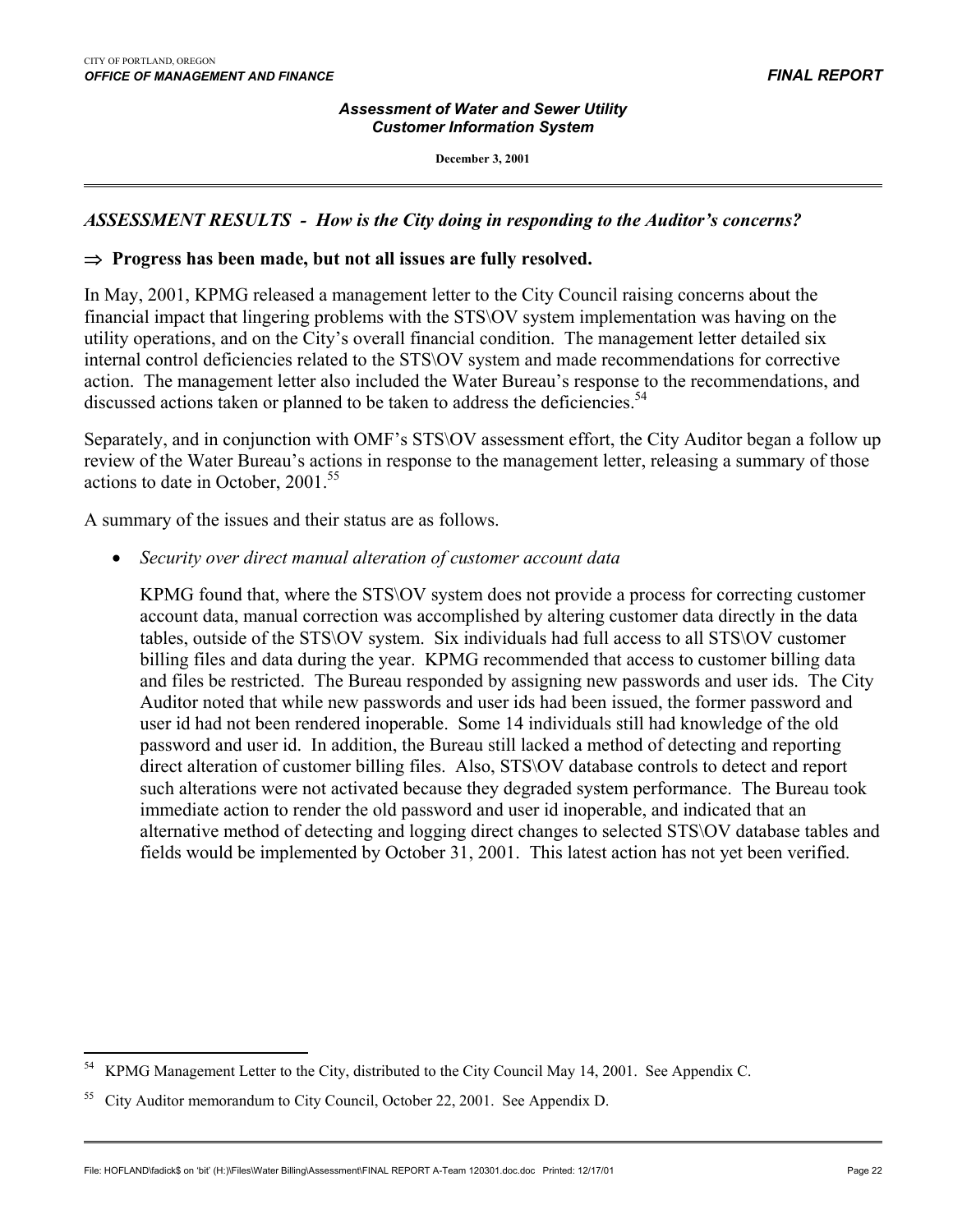$\overline{a}$ 

#### *Assessment of Water and Sewer Utility Customer Information System*

**December 3, 2001**

### *ASSESSMENT RESULTS - How is the City doing in responding to the Auditor's concerns? (continued)*

### • *Backup of OV Production Tables and Data*

KPMG reported that the STS\OV system operates in "real time" which makes daily back up of customer data and files critical. However, they found the Water Bureau had not implemented daily backups that necessitated additional audit work and cost to verify year end accounts receivable balances. They also found the Water Bureau had not developed and implemented backup and restore procedures or policies and recommended that this be done. The Water Bureau indicated that daily back ups were started the first week in March, 2001, and that new policies and procedures would be completed before June 30. The City Auditor found that the Water Bureau had implemented several backup methods. However, it was not until July and August, 2001, that backup procedures and a policy were finally adopted. The City Auditor recommended that conflicting and confusing terms and requirements between these two documents be eliminated.

KPMG also recommended that the Water Bureau develop restore time goals and test frequency to ensure that the system can be restored to full operation within a Water Bureau-designated time frame. The City Auditor found that the Water Bureau had not established restore time goals or a test frequency. Lack of computer resources precluded a restore test by the City Auditor; however, the Water Bureau felt that a restore test was less critical because the STS\OV database tables and transactions are "mirrored" in real time on a separate computer. The City Auditor recommended that the Water Bureau include system restoration goals and restore test frequency in its new back up policy and procedures.

• *Unbilled Accounts at Year-end*

KPMG found the Water Bureau could not produce a detailed list of accounts receivable at June 30, 2000. This constituted a significant deficiency in the design and operation of internal control and represented a "reportable condition" included in the City's Single Audit report. In addition, KPMG found over 11,000 unbilled accounts that required considerable audit work to calculate and record the related revenue. The City Auditor found the Water Bureau had taken adequate steps to ensure copies of customer data were made at June 30, 2001. The Bureau also prepared and recorded estimated revenues for 11,479 unbilled accounts at June 30, 2001. However, this estimate may be under or over stated because the Bureau used billing averages from two year old CBIS data rather than current rates and usage, revenues were calculated for accounts with no billable meter reads, and an addition error understated BES revenue and receivables by over \$750,000.

As part of their audit for the fiscal year ended June 30, 2001, KPMG is completing a review of billing accuracy. Their work is expected to be complete around the middle of December, 2001.<sup>[56](#page-24-0)</sup>

<span id="page-24-0"></span>KPMG email memorandum to City Auditor's Office, November 27, 2001.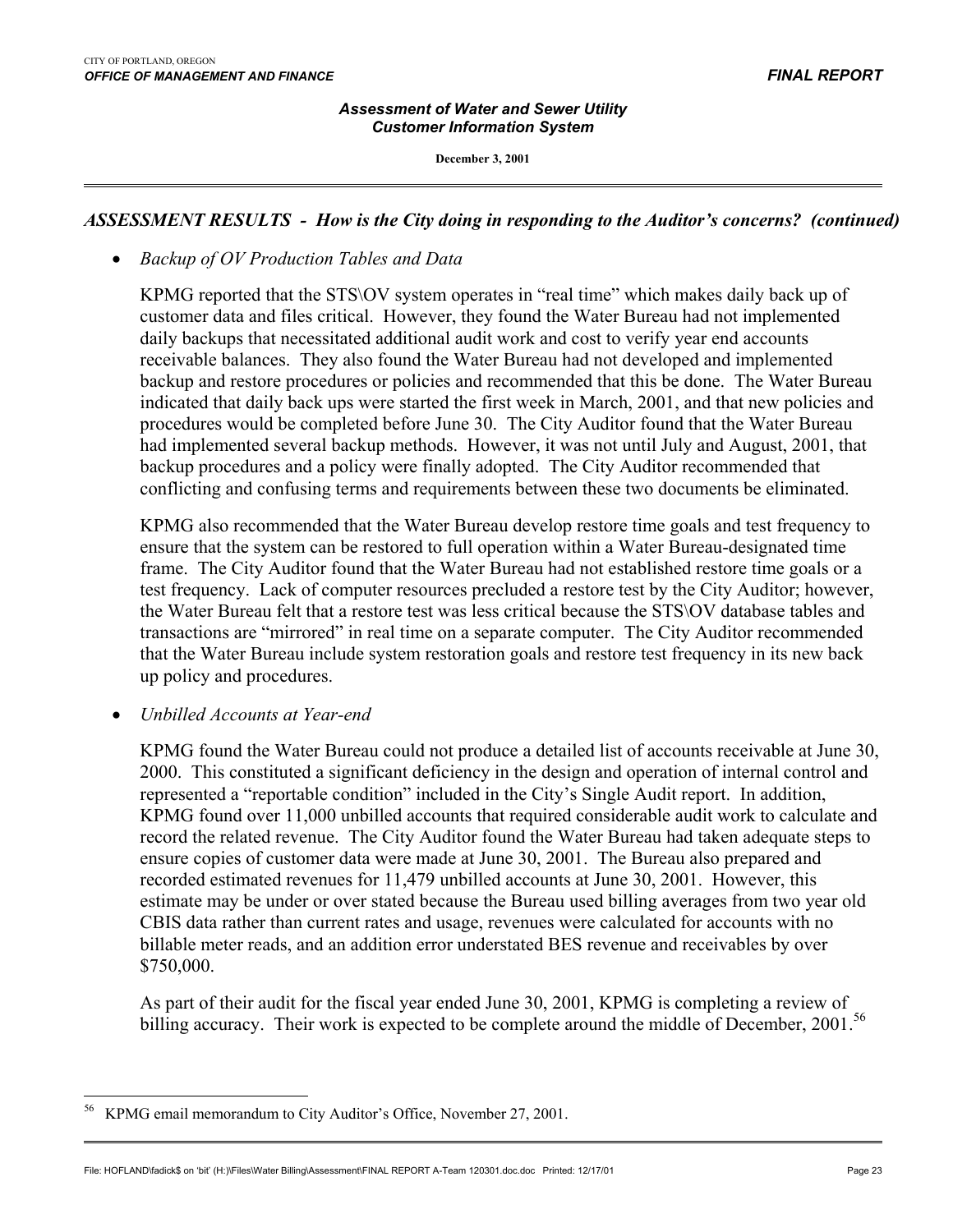#### *Assessment of Water and Sewer Utility Customer Information System*

**December 3, 2001**

### *ASSESSMENT RESULTS - How is the City doing in responding to the Auditor's concerns? (continued)*

• *Complete and accurate bill processing*

KPMG found that STS\OV system controls to flag billing errors were unreliable and recommended that the Water Bureau obtain an understanding of these controls and establish parameters that meet their business needs. The Water Bureau responded by establishing a new "bill audit" process designed to account for all bills processed through a bill cycle. The City Auditor found the "bill audit" process was not completely effective in accounting for all bills. During the City Auditor's review, the Water Bureau took some steps to facilitate reconciliation of bill counts and indicated it would develop procedures to more fully account for all printed bills.

• *Billing error resolution*

KPMG found that controls were not it place to ensure that system-related billing errors were reported and tracked through resolution and recommended that the Water Bureau maintain one comprehensive database of customer billing problems and issues. The Water Bureau responded that the STS\OV system has a "suspend billing" feature for flagging accounts with billing problems and that a separate, external personal computer database is used to track all identified system-related issues. The City Auditor found there was no link between an account in "suspended" status in the STS\OV system and the issues noted in the external database. Therefore, there is no assurance that all system-related suspensions are also included in the external database. The Water Bureau indicated they rely on the STS\OV system implementation Project Team to ensure all system problems are included in the database.

• *Project assessment and control*

KPMG noted that the Water Bureau needed to provide better communications and controls over the STS\OV system implementation project and implement tools and "best practices" for resolving project implementation issues. The Water Bureau indicated that they had divided the project into "technical issues" and "backlog work" which were being managed using personal computer project management and spreadsheet software. The City Auditor found that critical items in the spreadsheet are now being tracked, that one person is responsible for updating the files, and that the Water Bureau is adequately controlling all facets of the project – including critical issues.

Complete copies of KPMG's management letter and the City Auditors report are included as Appendices C and D to this report.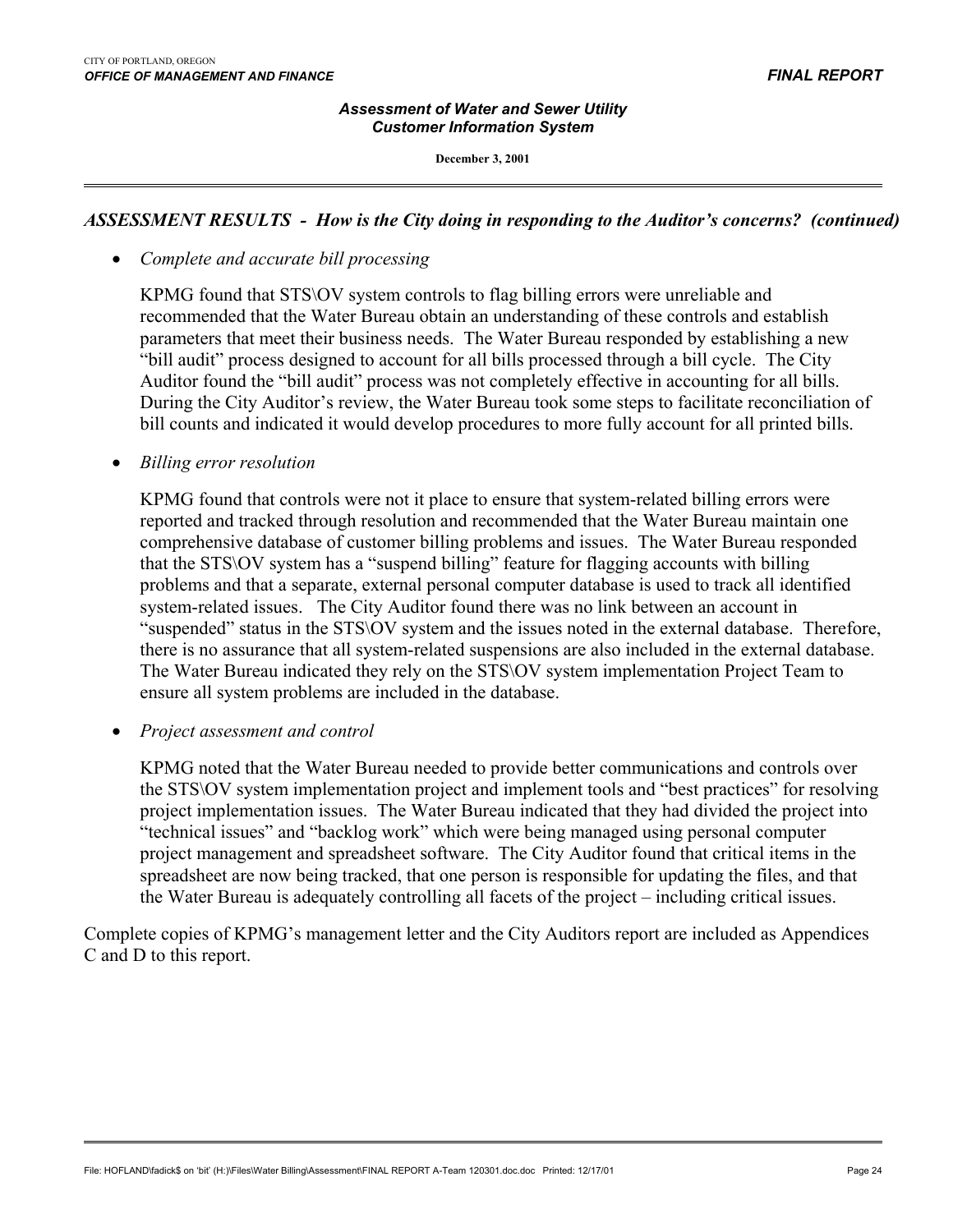$\overline{a}$ 

#### *Assessment of Water and Sewer Utility Customer Information System*

**December 3, 2001**

### *ASSESSMENT RESULTS - Do billing system problems affect City credit ratings?*

### ⇒ **Potentially, but they appear to be manageable if there is continued progress toward system stability.**

As part of its assessment work, the Finance Work Group drafted recommendations on a bond credit rating strategy for the Water Bureau and BES.<sup>57</sup> The strategy focused on steps the City should take to protect and preserve existing credit ratings. Credit ratings do not currently appear to be in jeopardy due to any inherent (or proposed) legal structures or security pledges for bonds, or due to actual water or sewer service characteristics. Credit rating elements that may be in question involve utility financial performance due to STS\OV system difficulties, and City management's ability to resolve those problems.

Credit rating concerns are significant because both the Water Bureau and BES need to access the capital markets during the next 12 months in order to continue their capital improvement programs. The Water Bureau is scheduled to be in the bond market for approximately \$25 million as early as the spring of 2002, and BES is scheduled to be in the market in the fall of 2002 for a planned \$160 million borrowing. Capital markets will require a solid record of improvement in the City's utility financial performance, or a definitive, believable plan and schedule for achieving financial stability. Lacking one or the other, the City faces the potential that utility revenue bond ratings may fall, with a resulting increase in interest charges and cost of borrowing. This is not an insignificant factor. A reduction of one rating category translates into a tenth of a percent increase in the interest rate, which would increase the cost of borrowing \$185 million over 20 years by \$2.5 million.

Although total billings have increased and the outstanding accounts receivable balance appears to have peaked, current financial performance is not yet sufficiently reliable to support any long-term borrowing by the Water Bureau at this time. For these reasons, the Finance Work Group is recommending that the Water Bureau pursue a short-term borrowing backed in part by a pledge of the General Fund to meet its near term capital needs. The short-term borrowing would be redeemed by a long-term Water Bureau borrowing executed during the summer of 2002 when it is expected that more definitive information regarding billing system performance will be available. It is hoped that this strategy will enable the billing system financial related issues to be resolved or managed in a manner that avoids a credit rating downgrade. Similarly, at this time it is assumed that BES will be able to enter the capital markets in late fall of 2002, and that no credit rating downgrade will result.

The success of the credit rating strategy developed by the Finance Work Group is predicated on continued success in improving billing system performance and achieving billing system stability. To compensate for STS\OV performance history, the Finance Work Group recommended that specific commitments be made to rating agencies to meet minimum financial targets, including completion of this independent assessment, completion of key elements of the STS\OV system's functionality, and specific actions for both the Water Bureau and BES (included within the Recommendations section of this Report). If these actions do not occur, the strategy as outlined may prove unable to avoid a downgrade in the City's water and sewer revenue bond credit ratings.

<span id="page-26-0"></span><sup>&</sup>lt;sup>57</sup> Recommendation on Credit Rating Strategy, Assessment Team Finance Work Group, August 20, 2001. See Appendix I.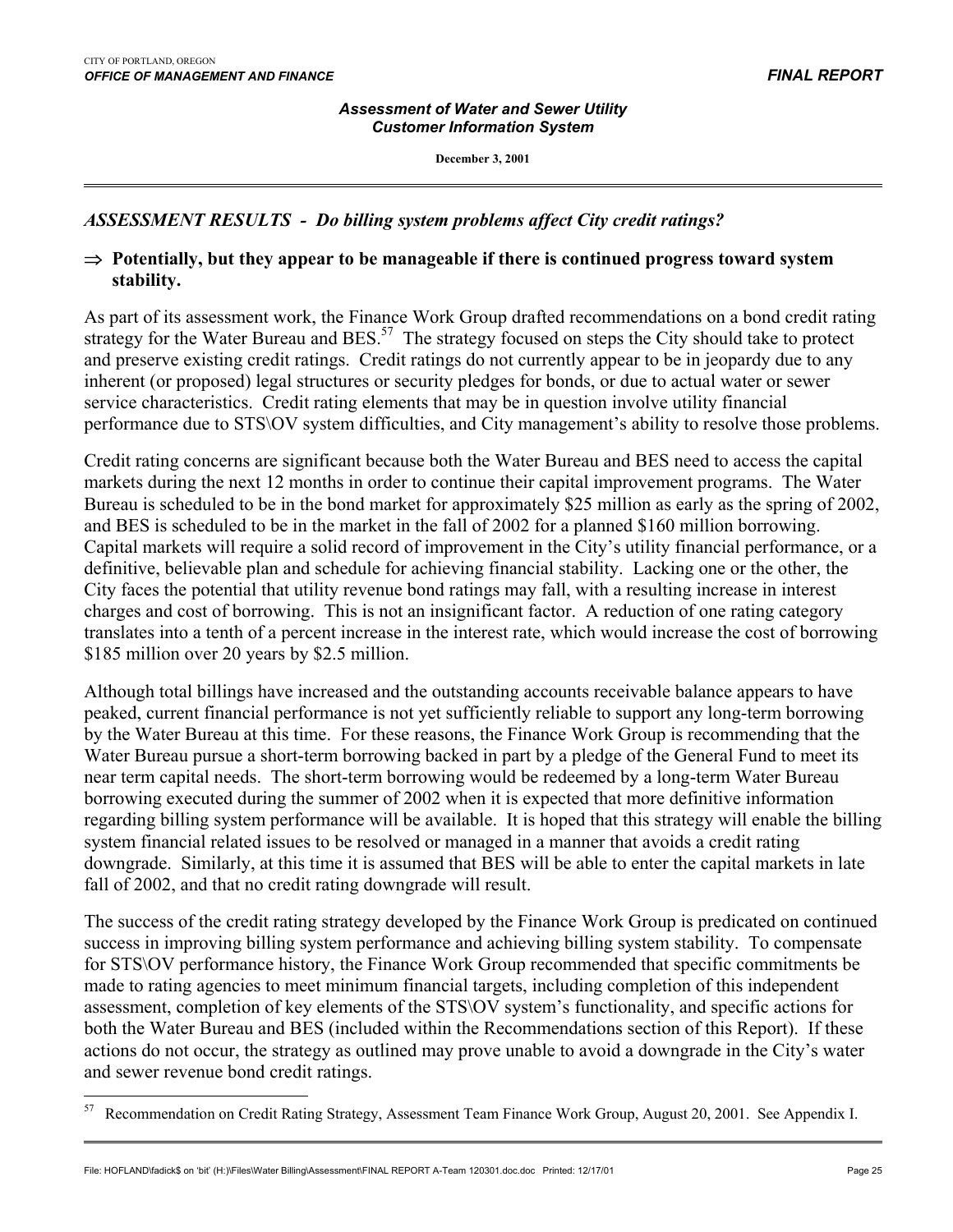**December 3, 2001**

### *OTHER ISSUES*

 $\overline{a}$ 

 $\overline{a}$ 

Two issues emerged from the Assessment Team's work that require mention, even though investigation of them was not part of the Assessment Team's assignment from City Council.

• *Operating and Financial Policy Changes*

Discussions with other organizations clearly indicated that each utility has a unique set of billing practices which are addressed by their billing systems. A billing practice may have been developed as a way to deal with situations that are particular to that utility (e.g., special sub-meters to measure cooling or product water discharge). A billing practice may have been developed as a way to deal with a common situation in a unique way (e.g., promoting wise water use through Water Incentive Pricing). Some billing practices are easily handled by existing capabilities within a billing system; other billing practices may require custom software changes. The key point is that although customizing software may be required in some situations, customizing should be avoided whenever possible by changing or eliminating billing practices that do not match the system's standard process, particularly when policy objectives can still be reasonably achieved.

Currently, City Code 17.30.136 provides for penalty-free extended payment plans and a 20 percent credit for the portion of a sewer bill that is delayed by more than six months. Such discounts and penalty-free terms, no matter how appealing, just, or reasonable they may be for the individual customer, cause significant financial issues for the utilities, and raise questions of customer equity. It is important that the City Council (and the public) recognize that offering interest free payment terms or discounts to one customer simply penalizes other customers who will be forced to endure higher rates to cover the losses incurred in granting such discount terms.

The Assessment Team has therefore included recommendations suggesting a review of utility operating and business procedures to determine if current practices can be simplified, and specific recommendations on sunsetting of the penalty-free payment plans and the 20 percent sewer credit for future bills  $58$ 

#### • *Organizational Considerations*

The Assessment Team discussed a number of organizational challenges that the STS\OV system implementation has faced, and continues to face. There are competing interests in any such largescale project, and how well those interests are balanced can determine the success of the project from those various points of view. In this case the City has a project with enormous customer service, financial, business practice and information technology implications spanning two major bureaus that comprise almost a quarter of the City's entire annual cash flow. How a project of this magnitude should be managed, or how such a system should be operated and maintained, is an area ripe for discussion, but beyond the scope of this assessment effort.

<span id="page-27-0"></span>See Appendix J for a complete discussion of interest free payment plans and the 20 percent sewer credit.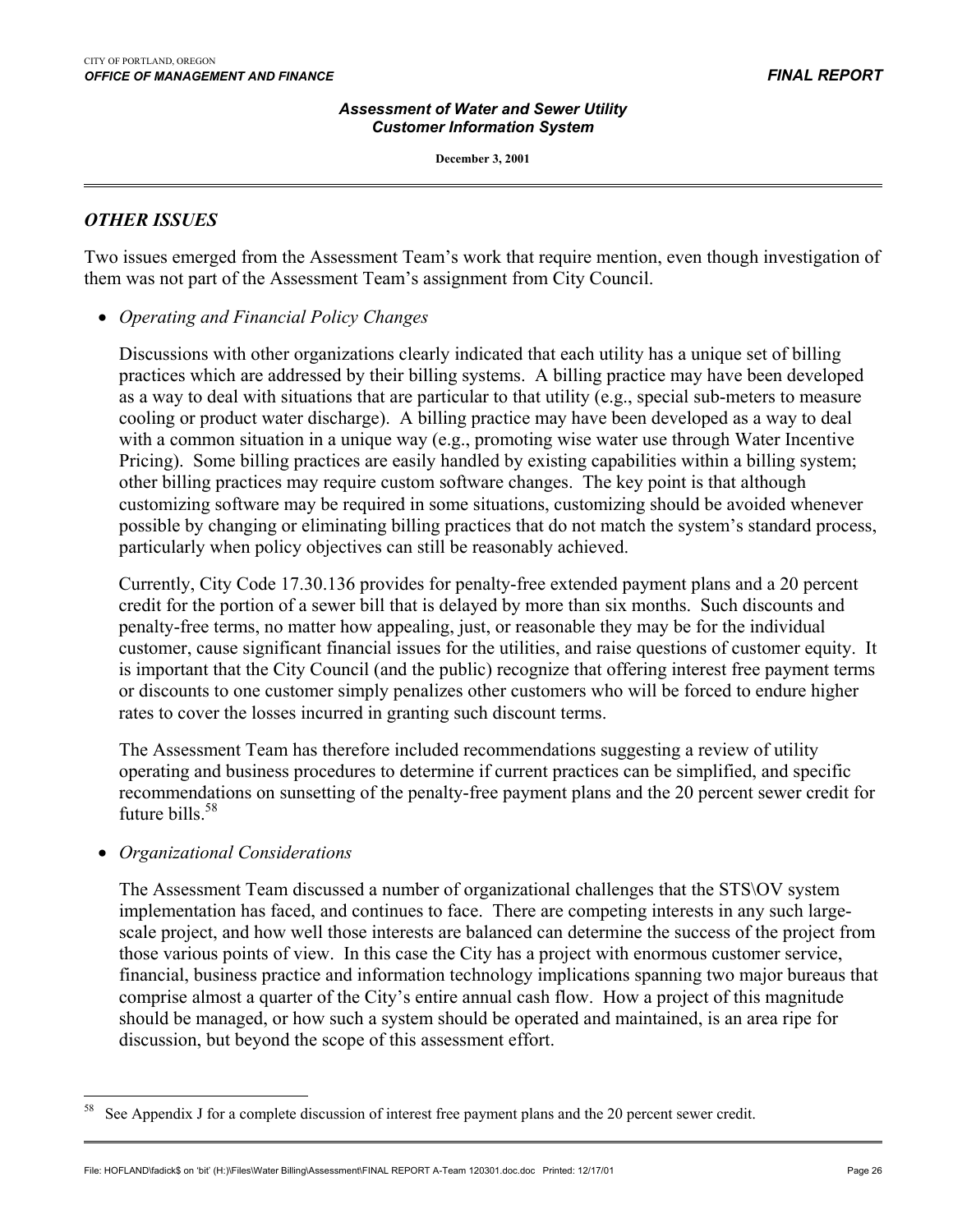**December 3, 2001**

#### *OTHER ISSUES (continued)*

 $\overline{a}$ 

• *Organizational Considerations (continued)*

The Assessment Team believes, however, that this discussion should be conducted, but that it should occur in the context of a broader strategic vision for the City. For example, there are issues of potential regional water supply or utility operations, a City Budget Note asking OMF to investigate a Revenue Bureau, a recent change in City-wide IT organization, recent Council preference to use the utility billing system to collect other types of fees (such as the Street Maintenance and Improvement Fee), the still evolving relationship of the Integrated Regional Network Enterprise (IRNE) project to core City business practices, and the long-standing latent desire to "do something" about the City's core financial system (IBIS).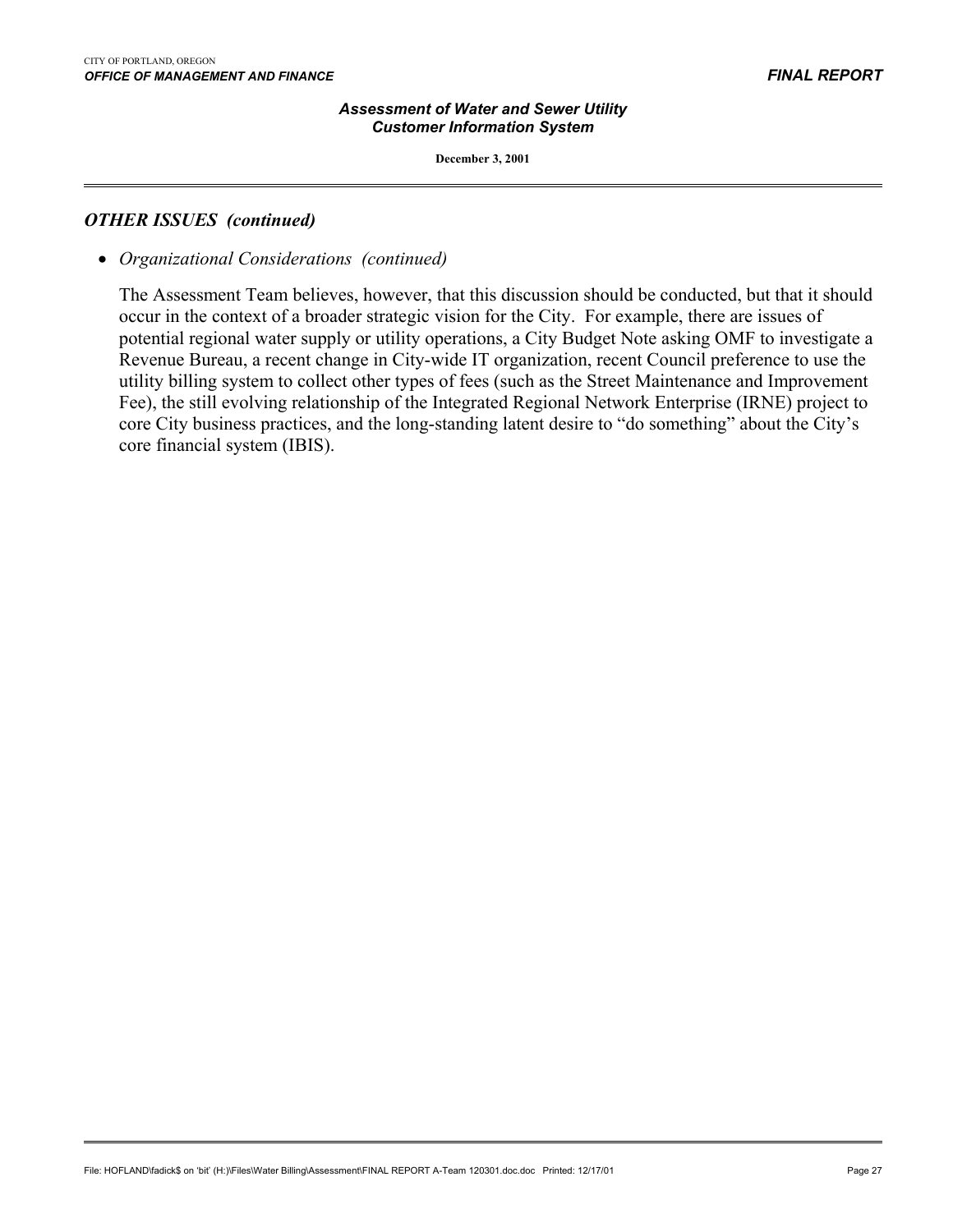$\overline{a}$ 

#### *Assessment of Water and Sewer Utility Customer Information System*

**December 3, 2001**

### *ASSESSMENT TEAM RECOMMENDATIONS*

The Assessment Team spent many hours poring over documents, discussing strategies and options among themselves and with outside advisors. Our advisors included a Technical Advisory Committee (TAC) composed of top IT managers from large businesses in the metropolitan area, plus the leader of the "salvage" team on the State of Oregon's Department of Motor Vehicles system. We also had the assistance of a nationally known consulting firm specializing in CIS, and asked them to do a large job in a short period of time. The following recommendations were endorsed unanimously by all of these groups.

### **1. Continue to conserve Water Bureau resources by directing the Water Bureau to adopt specific quick, low risk actions**

- *Maintain a minimum Operating Fund balance* of not less that \$5 million but build cash back to financial plan levels as quickly as possible.<sup>59</sup>
- *Increase cash flows* to financial plan levels through improved collections efforts or operational efficiencies.
- *Review all capital projects* for deferral until the STS\OV system stabilizes and cash flows improve to financial plan levels, but maintain capital efforts at a level that enables staff and indirect costs to be fully capitalized and funded from the Construction Fund.<sup>60</sup>
- *Eliminate penalty-free payment plan options*. [61](#page-29-2)
- *Identify other business or policy changes* required to simplify meeting minimum business requirements and prepare a work plan and cost estimate for discussion by the City Council in conjunction with budget discussions during the spring on 2002.
- *Be prepared to reduce expenditures further*, up to and including staff layoffs, including reductions required due to any shift in costs from the Construction Fund to the Operating Fund, to maintain the Operating Fund balance of at least \$5 million.
- *Be prepared to impose an interim and temporary rate increase* if the above actions are insufficient to maintain a minimum balance in the Operating Fund of at least \$5 million.

<span id="page-29-0"></span><sup>&</sup>lt;sup>59</sup> Bureau of Water Works Ten Year Financial Plan, July, 1999. Given the nature of the operation, the Water Bureau's current "Aa1" bond rating, and the historic stability of revenue, current policy is to maintain an Operating Fund balance equal to approximately 45 to 60 days of ongoing day to day expenditures, including General Fund Overhead and Utility License Fees. This currently translates into approximately \$8.5 million. Lowering the minimum to \$5 million is acceptable but is a professional judgement call in which OMF concurs.

<span id="page-29-1"></span> $60$  Critical to this action is the ability for the Water Bureau to borrow additional construction capital in the early spring of 2002. If this is not possible, then additional costs now paid from the Construction Fund may shift to the Operating Fund.

<span id="page-29-2"></span><sup>&</sup>lt;sup>61</sup> Water Bureau penalty-free payment plans are *not* the same as the 20% credit and penalty-free payment options currently available for delayed *sewer* billings.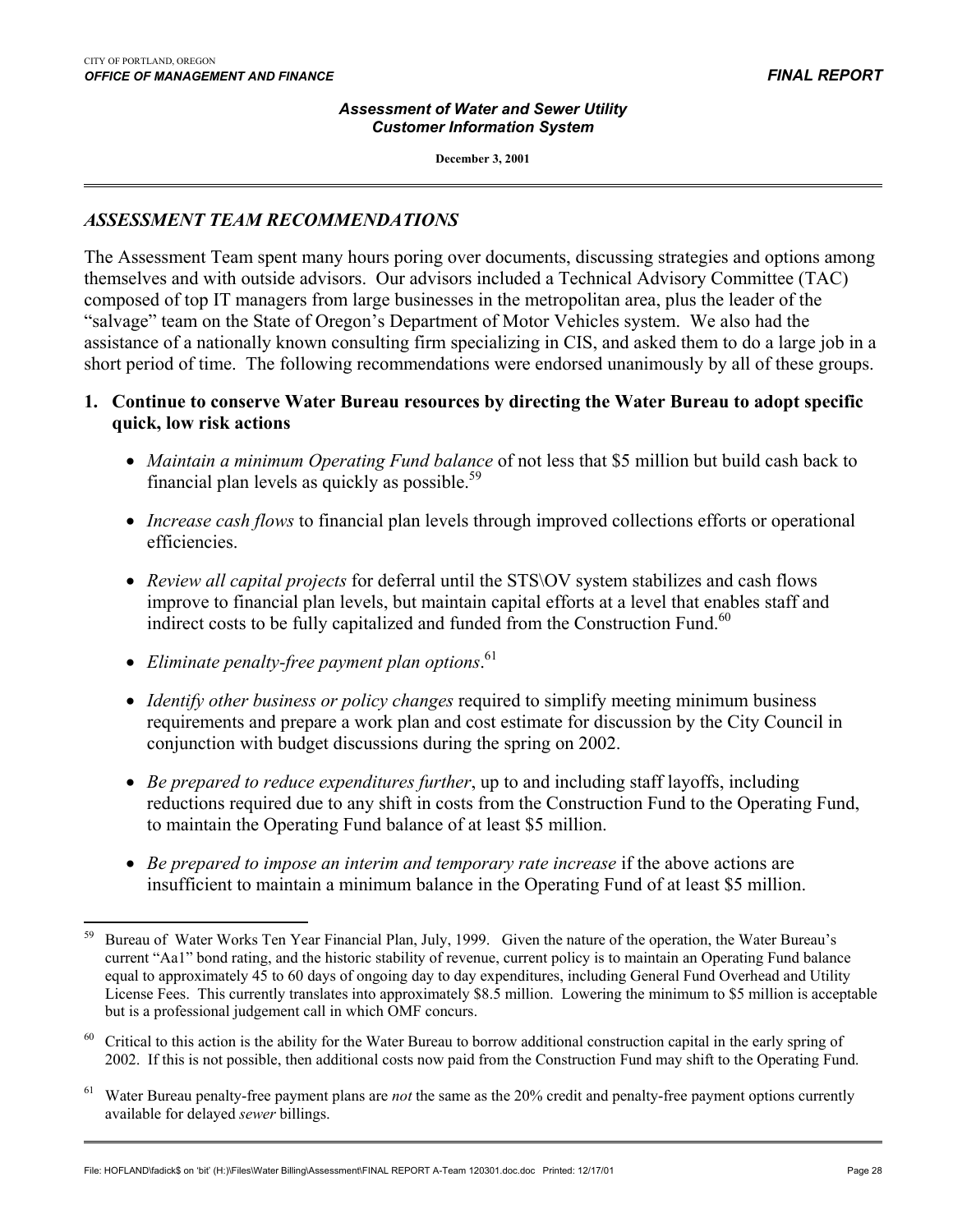#### *Assessment of Water and Sewer Utility Customer Information System*

**December 3, 2001**

### *ASSESSMENT TEAM RECOMMENDATIONS (continued)*

### **2. Continue to conserve BES resources by directing BES to adopt specific quick, low risk actions**

- *Maintain Operating Fund balance* of not less than the current financial planning policy level of 10 percent of operating expenses. $62$
- *Slow operating and capital expenditures* as much as possible until the STS\OV system stabilizes and cash flows improve to financial plan levels.
- *Sunset the 20 percent sewer credit* and the policy that allows customers to pay past due balances over a two-year period penalty-free if sewer bills that are delayed six (6) months or longer for any future billing issues *for future bills*. [63](#page-30-1)
- *Identify other business or policy changes* required to simplify meeting minimum business requirements and prepare a work plan and cost estimate for discussion by the City Council in conjunction with budget discussions during the spring on 2002.
- *Be prepared to impose an interim and temporary rate increase*, or a temporary surcharge above the rate increase that occurred July 1, 2001, if the above actions are insufficient to maintain the Operating Fund balance at financial plan levels.

### **3. Achieve stability with the STS\OV system to meet minimum business requirements before any other changes are made to the system**

As noted earlier, the criteria outlined by the Finance Work Group for defining STS\OV *success* is *different* from the list of *features* that TMG has identified that must be made to operate successfully in order to achieve *stability*. All of the *features* identified by TMG must be made to operate, without any hitches, and the *results* of these operations must then satisfy the criteria identified by the Finance Work Group for a low number of problem accounts, automated debt collection, revenue allocations between the Water Bureau and BES, cash flow and staffing support levels.

The Assessment Team recognizes that there may be additional functionality that is important for the City to have from a utility billing system, including such things as monthly billings for residential customers and storm drain discounts. But the Assessment Team recommends that implementation of such features be distinguished from work that is absolutely essential to achieve basic, stable utility cash flow functionality within the STS\OV system. Once stability has been achieved, additional functionality can be considered, but even then, changes should be undertaken only after careful analysis of the best approach.

<span id="page-30-0"></span><sup>62</sup> 62 Bureau of Environmental Services Financial Policies and Practices, November 27, 2001. Current policy is to maintain an Operating Fund balance equal to \$4.5 million, or nine percent of the current year's projected operating expenses (plus one percent in the Rate Stabilization Fund), whichever is greater. This currently translates into \$6.4 million.

<span id="page-30-1"></span>Customers who may be eligible for the 20 percent sewer credit and penalty-free payment terms (based on prior late bills) should continue to receive these terms on their late bills to date.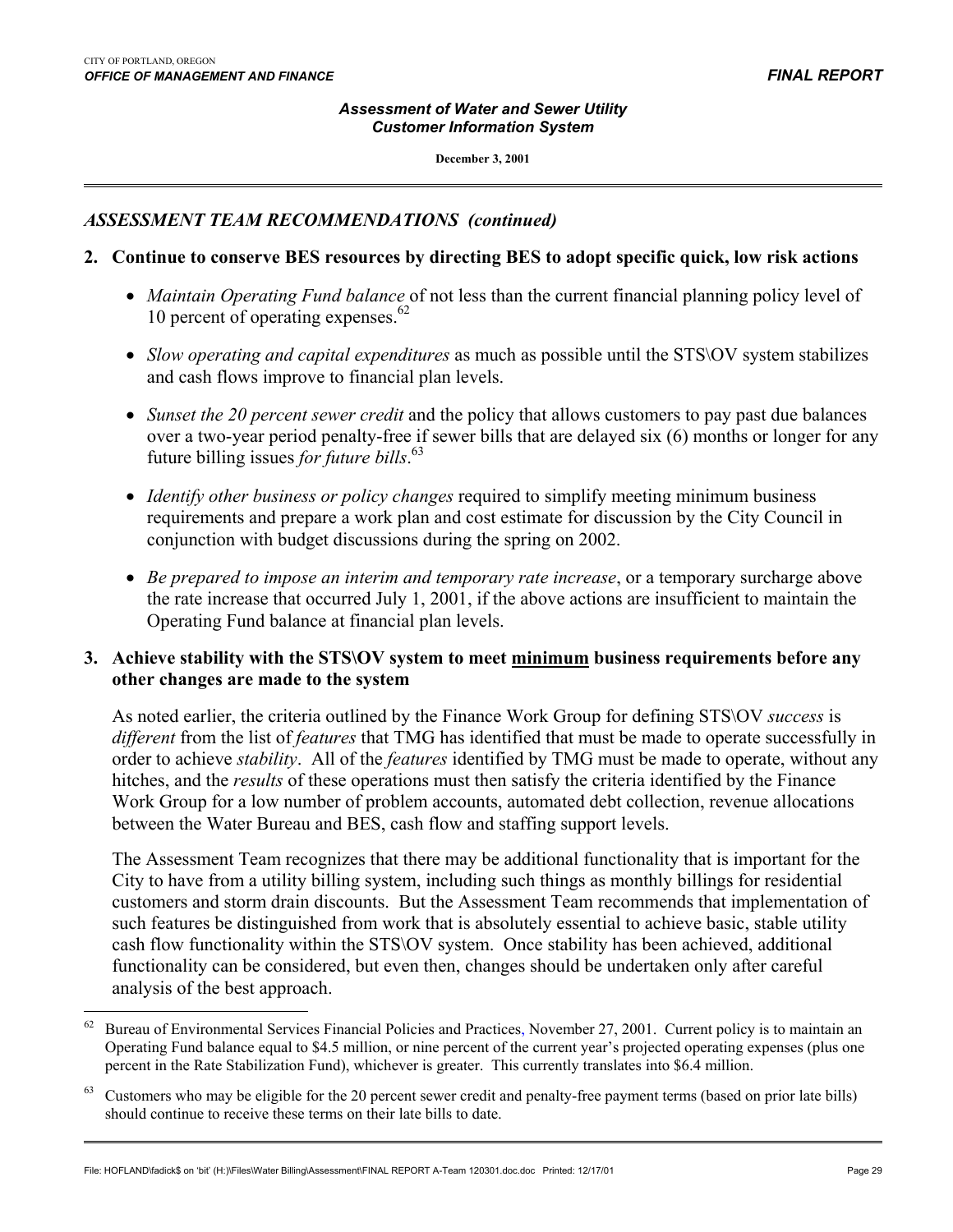#### *Assessment of Water and Sewer Utility Customer Information System*

**December 3, 2001**

### *ASSESSMENT TEAM RECOMMENDATIONS (continued)*

### **3. Achieve stability with the STS\OV system** *(continued)*

TMG believes that the City, working with STS, can provide minimum business functionality with the STS\OV system to ensure an uninterrupted revenue stream by the end of January, 2002, including completing implementation of automated debt recovery, payment plans, and Water Incentive Pricing.<sup>64</sup> The Assessment Team cannot predict when the STS\OV system will satisfy the *stability* criteria identified by the Finance Work Group.

The Assessment Team recommends that the City Council should:

- *Affirm* that minimum business requirements include only the following
	- 99% of all accounts are billing accurately within their scheduled billing cycle
	- $\Box$  Accurate debt recovery reminder notices are being sent according to policy guidelines
	- $\Box$  99% of past due accounts are managed and tracked by STS\OV or collection agency
	- $\Box$  Cash receipts track with adopted financial plans for water and sewer utilities
	- $\Box$  Accounts receivable do not exceed \$17 million at any time<sup>[65](#page-31-1)</sup>
	- $\Box$  Allocation of revenues between water and sewer utilities is accurate 99% of the time
	- There is security over direct manual alteration of customer account data
	- $STS\,OV$  production tables and data is backed up daily, and archived for key audit dates
	- STS\OV support staffing benchmark level should remain at 49 full-time equivalents, until the Water Bureau documents permanent staffing required following system stability
- *Recognize* that minimum business requirements do not include the following features
	- $\Box$  Monthly billing for residential customers
	- Storm Drain discounts
	- $\Box$  Electronic payment processing
	- Customer access to account information via the internet
	- New functionality or billing services not already included in this Assessment Team Report

<span id="page-31-0"></span>TMG Report, Appendix H, page 42.

<span id="page-31-1"></span><sup>&</sup>lt;sup>65</sup> A "normal" level of accounts receivable may change over time as rates and other factors change.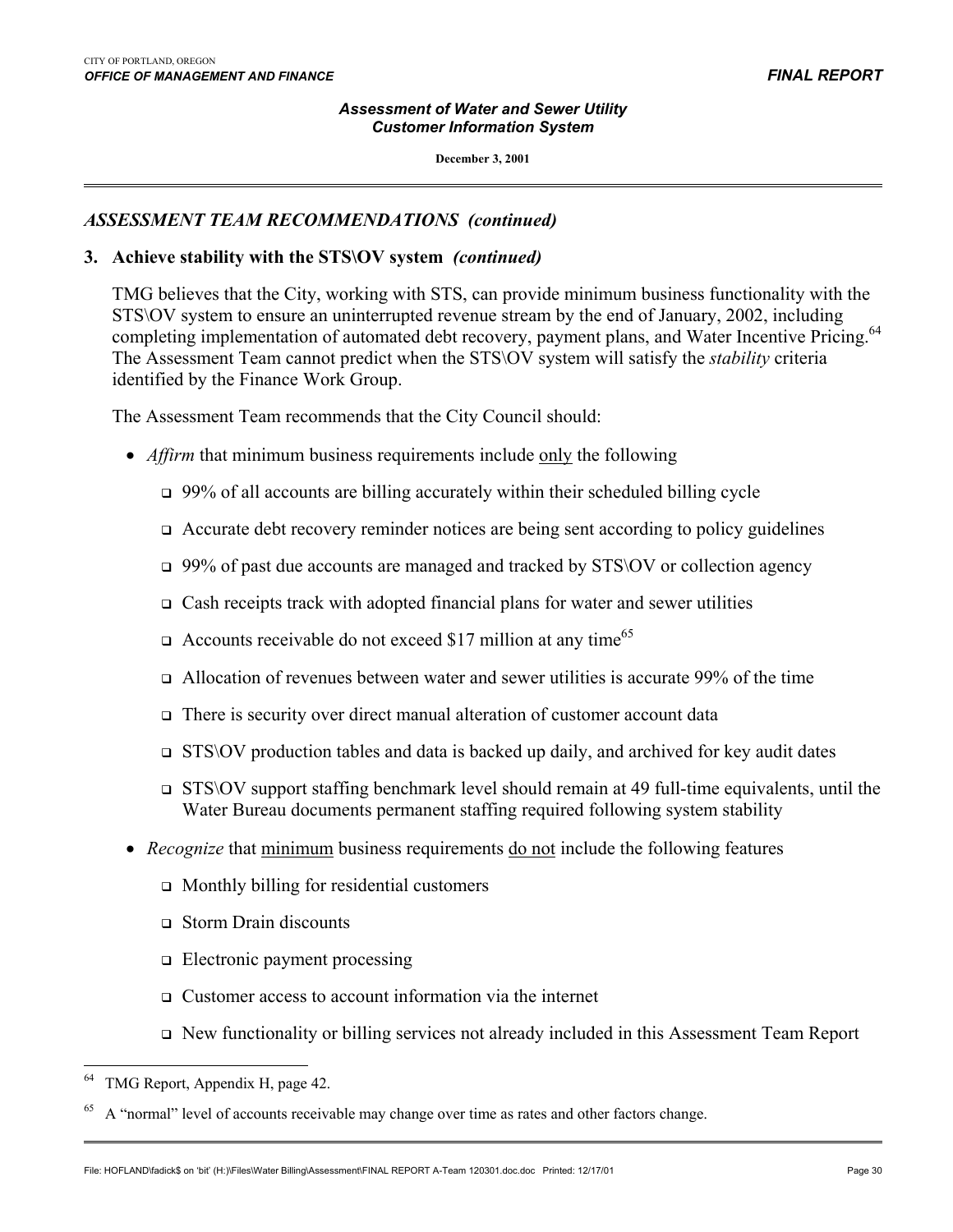#### *Assessment of Water and Sewer Utility Customer Information System*

**December 3, 2001**

### *ASSESSMENT TEAM RECOMMENDATIONS (continued)*

#### **3. Achieve stability with the STS\OV system** *(continued)*

- *Direct the Water Bureau* to do the following:
	- Do not begin work on any STS\OV system changes not necessary to meet minimum business requirements, including upgrades to newer versions of the STS\OV system
	- Within 45 days, prepare "Plan B" actions for minimum business functions not in production, including pay plans, water incentive pricing and service shut offs.
	- $\Box$  Review accounts for application of the 20% sewer credit and apply as a manual adjustment
	- Continue to follow-up on large past due accounts.
	- Document permanent STS\OV system staffing required following system stability
	- Refine and translate TMG level of effort and schedule estimates for achieving stability into work plans and cost estimates for discussion by the City Council in conjunction with budget discussions during the spring on 2002.
	- Identify any additional work necessary to meet minimum business requirements and prepare work plans and cost estimates for discussion by the City Council in conjunction with budget discussions during the spring on 2002.
	- Prepare or revise work plans and schedules to balance available resources and track progress within very narrow windows for completing steps necessary to achieve minimum business requirements, including trigger dates for moving to "Plan B" actions.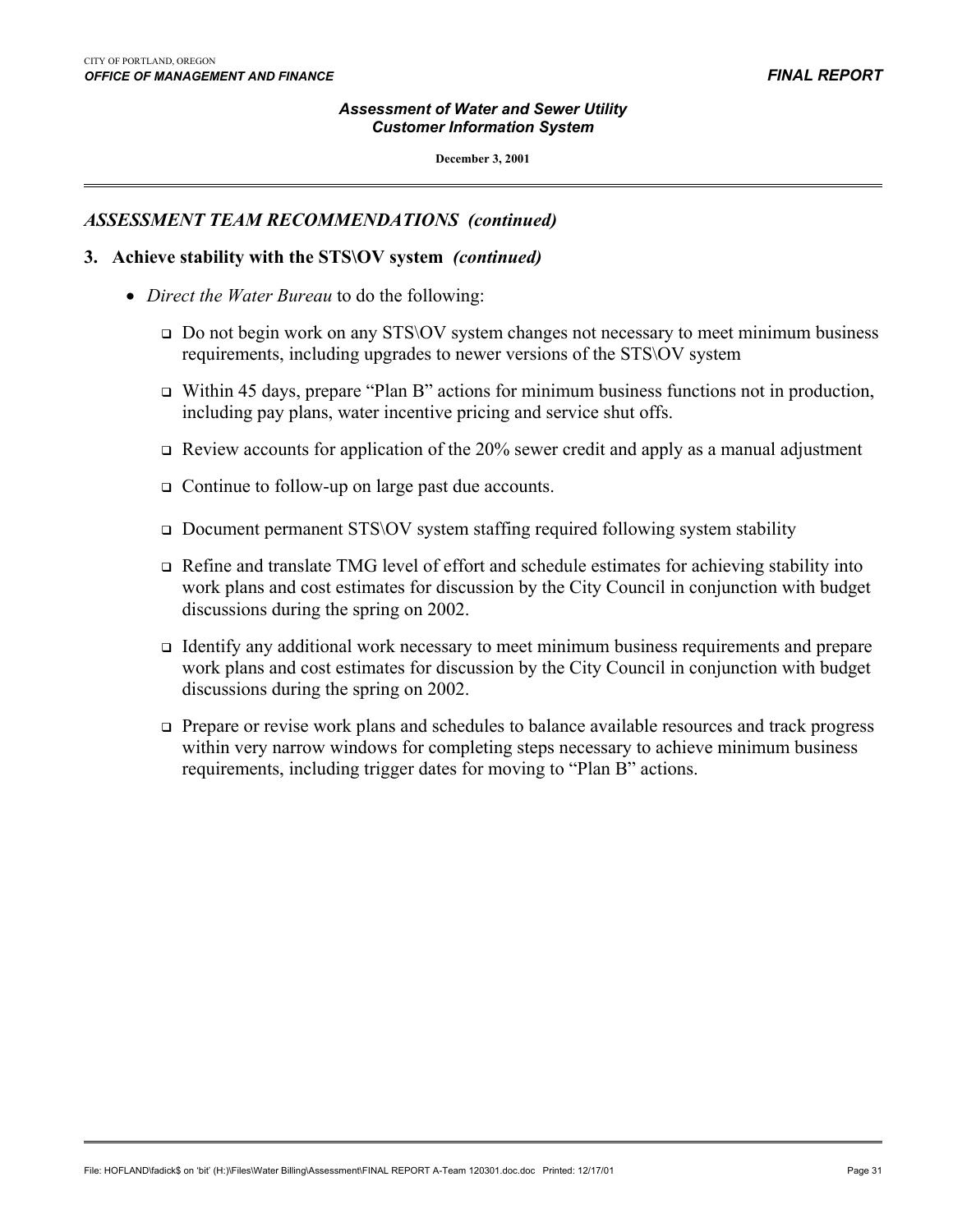#### *Assessment of Water and Sewer Utility Customer Information System*

**December 3, 2001**

### *ASSESSMENT TEAM RECOMMENDATIONS (continued)*

#### **4. Arrange for on-going STS\OV maintenance and support**

TMG believes that it is imperative for the City to immediately engage STS in discussions to understand and agree on a maintenance program for the STS\OV system. According to the Water Bureau, STS is willing to enter into a support agreement, but if it is determined for any reason that STS will not provide maintenance, TMG recommends that the City should secure access to the computer code and outsource the entire hardware, software and STS\OV system to a third party to support the application.<sup>66</sup> If access to the computer code is not available, TMG recommends that the City immediately launch an effort to replace the STS\OV system with a billing service.

Assuming that STS\OV stability can be achieved, *lack of maintenance and support arrangements for the STS\OV system represents the area of most significant risk to the City at this time.*

The Assessment Team recommends that the City Council should:

- *Direct the Water Bureau* to do the following:
	- With BES, OMF and City Attorney participation, identify STS\OV system support and maintenance options and strategies for City Council consideration within 90 days.
	- $\Box$  Refine and translate TMG level of effort and schedule estimates for system maintenance<sup>[67](#page-33-1)</sup> into work plans and cost estimates for discussion by the City Council in conjunction with budget discussions during the spring on 2002.
	- Identify maintenance requirements for supporting computer code developed by the City in support of the STS\OV system and prepare work plans and cost estimates for discussion by the City Council in conjunction with budget discussions during the spring on 2002.
	- Identify upgrades or additions to hardware, operating environment software and associated licenses that should be undertaken to effectively and efficiently operate the STS\OV system for the next three years and prepare work plans and cost estimates for discussion by the City Council in conjunction with budget discussions during the spring on 2002.

<span id="page-33-0"></span>TMG Report, Appendix H, page 16.

<span id="page-33-1"></span> $67$  TMG refers to system maintenance as "enhancements" over time.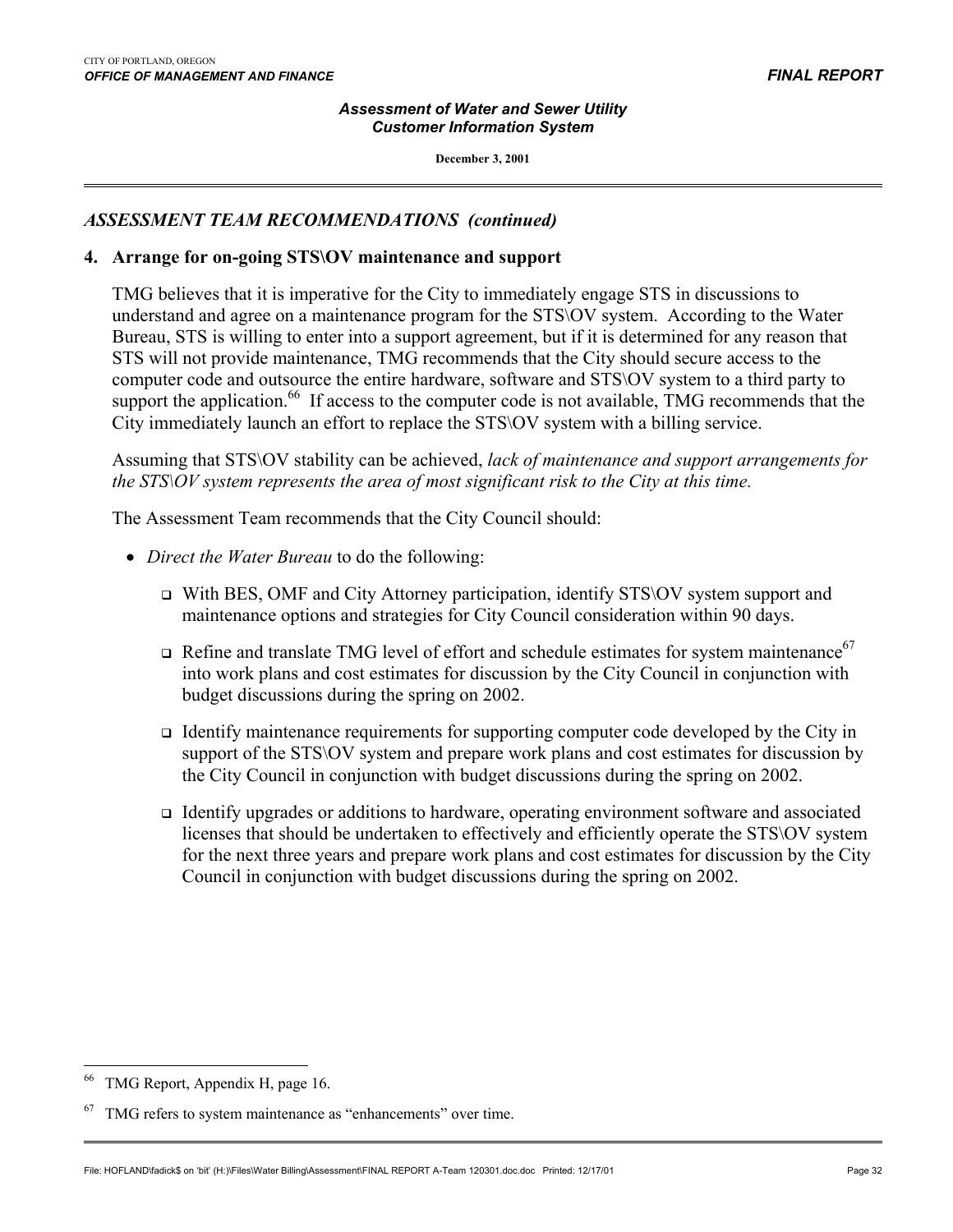#### *Assessment of Water and Sewer Utility Customer Information System*

**December 3, 2001**

### *ASSESSMENT TEAM RECOMMENDATIONS (continued)*

#### **5. Approach further investments in the STS\OV system with care**

TMG believes that some additional functions, such as monthly billings for residential customers, may be possible within the STS/OV system.<sup>68</sup> However there may be many system implications such as database size, call center loads, postage costs, billing review costs, meter reading costs and up-loads that could severely impact the capacity of the Water Bureau. Likewise, storm water discounts may also be possible, subject to testing within STS/OV. Customer internet access to account information and consumption data may not be available within STS/OV, but may be possible through add-on software or data extracts and a separate server.

The Water Bureau has also considered upgrading the STS\OV system software to version 4.0, and changes to operating hardware and software, such as the Oracle database. TMG has specifically recommended against upgrading to STS\OV version 4.0 unless STS delivers a "critical item" with it,<sup>69</sup> but has noted that much of the hardware and software used to support the STS\OV system was purchased in the early days of the project and is in need of upgrade or replacement. TMG noted that delay in making such upgrades may be short-sighted, since the City will be relying on the STS\OV system for at least four years even if a decision was reached to replace it immediately.<sup>70</sup>

The Assessment Team recommends that the City Council should direct the Water Bureau to:

- *Make no changes* to the STS\OV system (beyond those required to achieve minimum business requirements) until the system has run in a stable condition for at least one quarterly billing cycle *and* a maintenance and support agreement (with STS or another vendor) is in place
- *Make decisions about adding billing system capabilities, or upgrading hardware or software, including STS\OV versions,* only after City Council discussion of options, benefits, associated risks, timing, detailed work plans and costs associated with the change for providing that functionality, either within the STS\OV system, as add-on functions, or as completely separate efforts.
- *Maintain STS\OV system stability* through all phases of any changes in functionality.

<span id="page-34-0"></span><sup>68</sup> TMG email memorandum to Assessment Team, November 9, 2001.

<span id="page-34-1"></span><sup>69</sup> TMG Report, Appendix H, page 16.

<span id="page-34-2"></span> $70$  Ibid, page 22.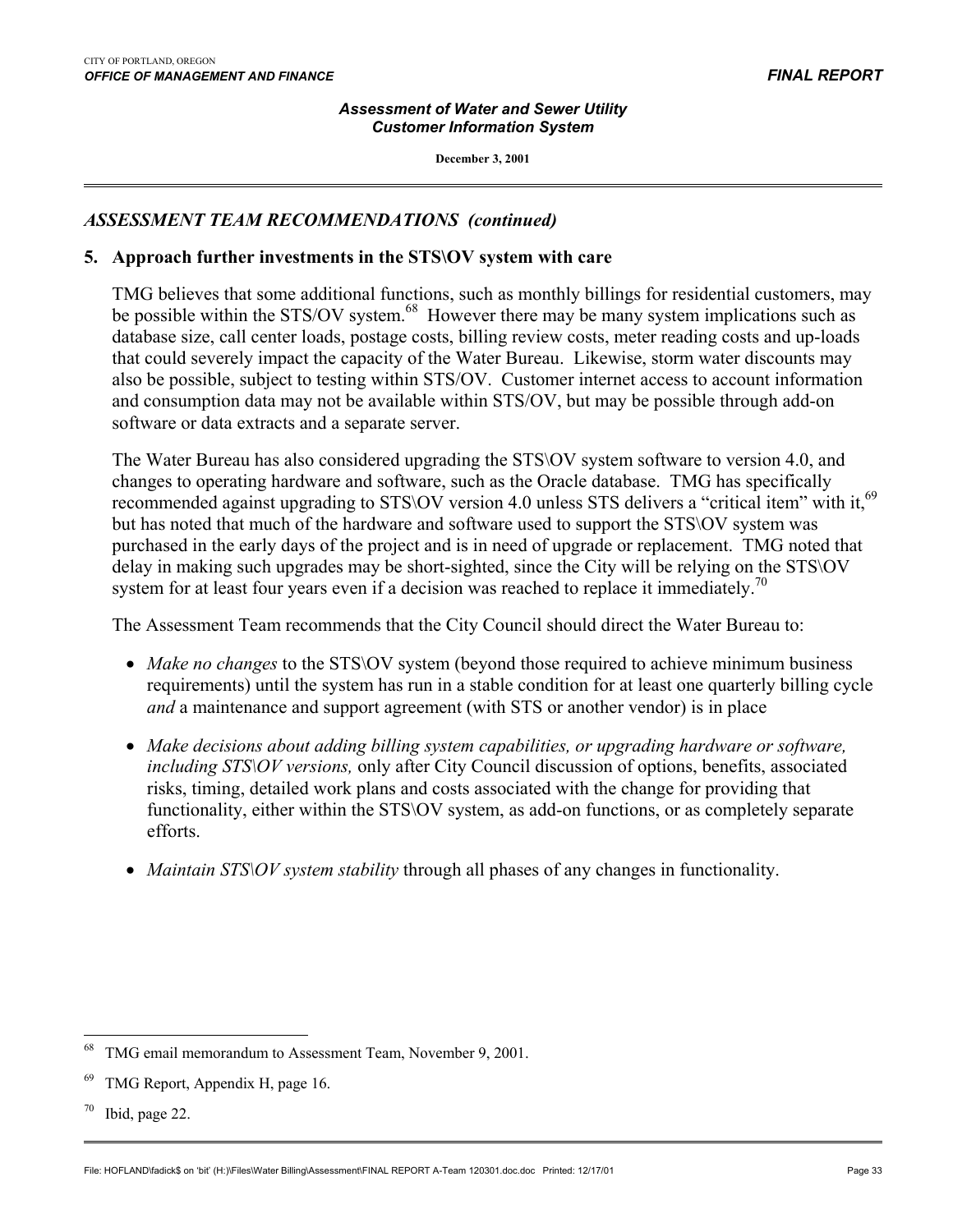#### *Assessment of Water and Sewer Utility Customer Information System*

**December 3, 2001**

### *ASSESSMENT TEAM RECOMMENDATIONS (continued)*

#### **6. Review Water Bureau and BES operating and business procedures**

The City Council should direct the Water Bureau and BES to:

• *Prepare a report* to the Council within six months that outlines current operating and business practices that can be simplified in the interest of easing demands on the STS\OV system.

The report should include but not be limited to TMG suggestions for such actions. Any item suggested by TMG that cannot be implemented should either identify options for achieving the same goal, or offer a reasoned opinion about why the action should not be taken. For any recommended options, the report should identify risks and benefits, and include detailed work plans, costs and proposed schedules for implementation.

TMG offered a number of specific changes the City should consider, including:<sup>71</sup>

- Utilize the STS\OV functionality and supporting data model as it was designed, particularly utilization of a single account associated with a *customer*, rather than a service address.
- Produce Final Bills for customers based on the day of termination for advance notifications, or the day of notification to the Water Bureau; eliminate backdated terminations to a day the customer states they terminated the service.
- Schedule bill printing routines so they do not conflict with on-line system response times.
- Begin collecting account deposits for high-risk customers.
- Investigate and recommend appropriate changes in complicated rate structures that are causing accounts to fail to bill.
- Implement seasonal rates within the STS\OV system, which could result in similar water conservation rates, but not require a custom solution for the current Water Bureau Water Incentive Pricing structure.
- Improve the process for conducting and recording the results of a meter exchange to eliminate the current nine-day window between meter reading and billing when an exchange is required.
- Investigate outsourcing the application technology components to a company specializing in application hosting agreements
- Review staff roles and responsibilities in light of operating procedure changes.
- Develop and actively support an on-going staff training and education programs.

<span id="page-35-0"></span>TMG Report, Appendix H, page 23.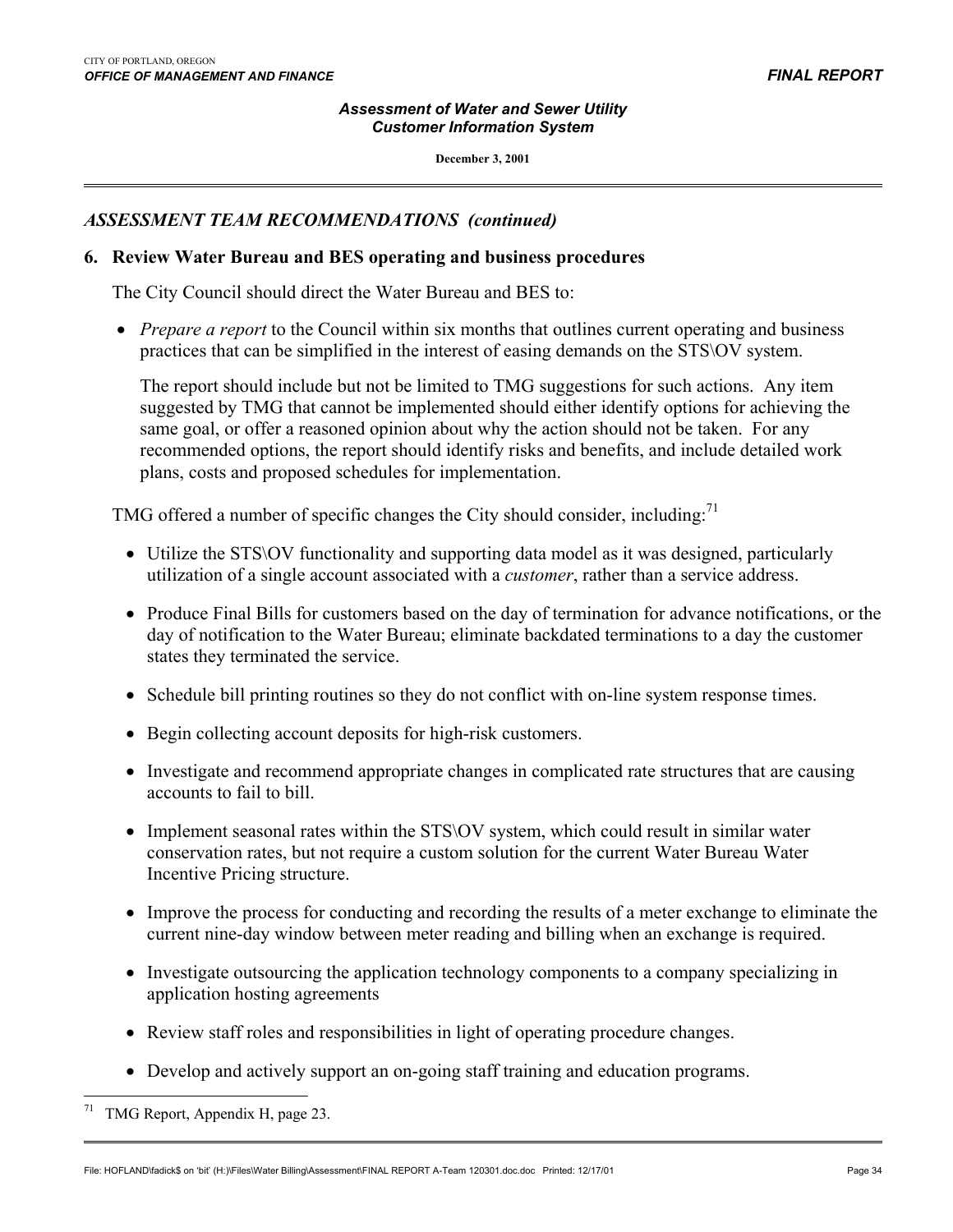#### *Assessment of Water and Sewer Utility Customer Information System*

**December 3, 2001**

## *ASSESSMENT TEAM RECOMMENDATIONS (continued)*

### **7. Expand the review of alternatives to the STS\OV system, including organizational options for development, operation and evolution of similar systems in the future, and eventual operation and maintenance of the STS\OV system**

Because of the risk factor that lack of an ongoing maintenance and support agreement presents to the City, the potential lack of longer-term viability of the STS\OV system in the CIS market , and the possibility that resolving support issues (including access to computer source code) may become part of larger discussions between the City and STS, the City should be prepared to launch a selection process for a replacement system once stability is achieved.

The Assessment Team discussed a number of organizational challenges that the STS\OV system implementation has faced, and continues to face. TMG noted that business operations (including call center, billing and remittance processing) are frequently managed in municipal operations by the finance organization[.72](#page-36-0) Only two of the 16 cities surveyed by the System Alternatives Work Group were organized in this fashion. TMG also observed that central IT operations typically assume responsibility for operating enterprise or mission critical systems such as a CIS.<sup>7</sup>

There are competing interests between finance, customer services and information technology in any such large-scale project, and how well those interests are balanced can determine the success of the project from those various points of view. In the case of the STS\OV system the City has a project with enormous customer service, financial, business practice and information technology implications spanning two major bureaus that comprise almost a quarter of the City's entire annual cash flow. How a project of this magnitude should be designed and managed, or how such a system should be operated and maintained, is an area ripe for discussion, but was beyond the scope of this assessment effort.

Because of these factors, the City Council should:

• *Direct OMF*, through the CAO, with participation of other stakeholders, to complete an expanded investigation within one year of alternatives to the STS\OV system.

This analysis should be completed in the context of a broader strategic vision for the City, including discussions surrounding regional water supply or utility operations, the City Budget Note concerning a Revenue Bureau, recent City Council preference to use the utility billing system to collect other types of fees (such as the Street Maintenance and Improvement Fee), the still evolving relationship of the IRNE project to core City business practices, and the longstanding latent desire to "do something" about the City's core financial system (IBIS). This analysis should also include organizational alternatives for development, operation and maintenance of large City mission critical systems, including the STS\OV system *after it has achieved stability for at least one quarterly billing cycle*, in the context of such broader strategic visions.

<span id="page-36-0"></span> $\overline{a}$ TMG Report, Appendix H, page 14.

<span id="page-36-1"></span> $73$  Ibid.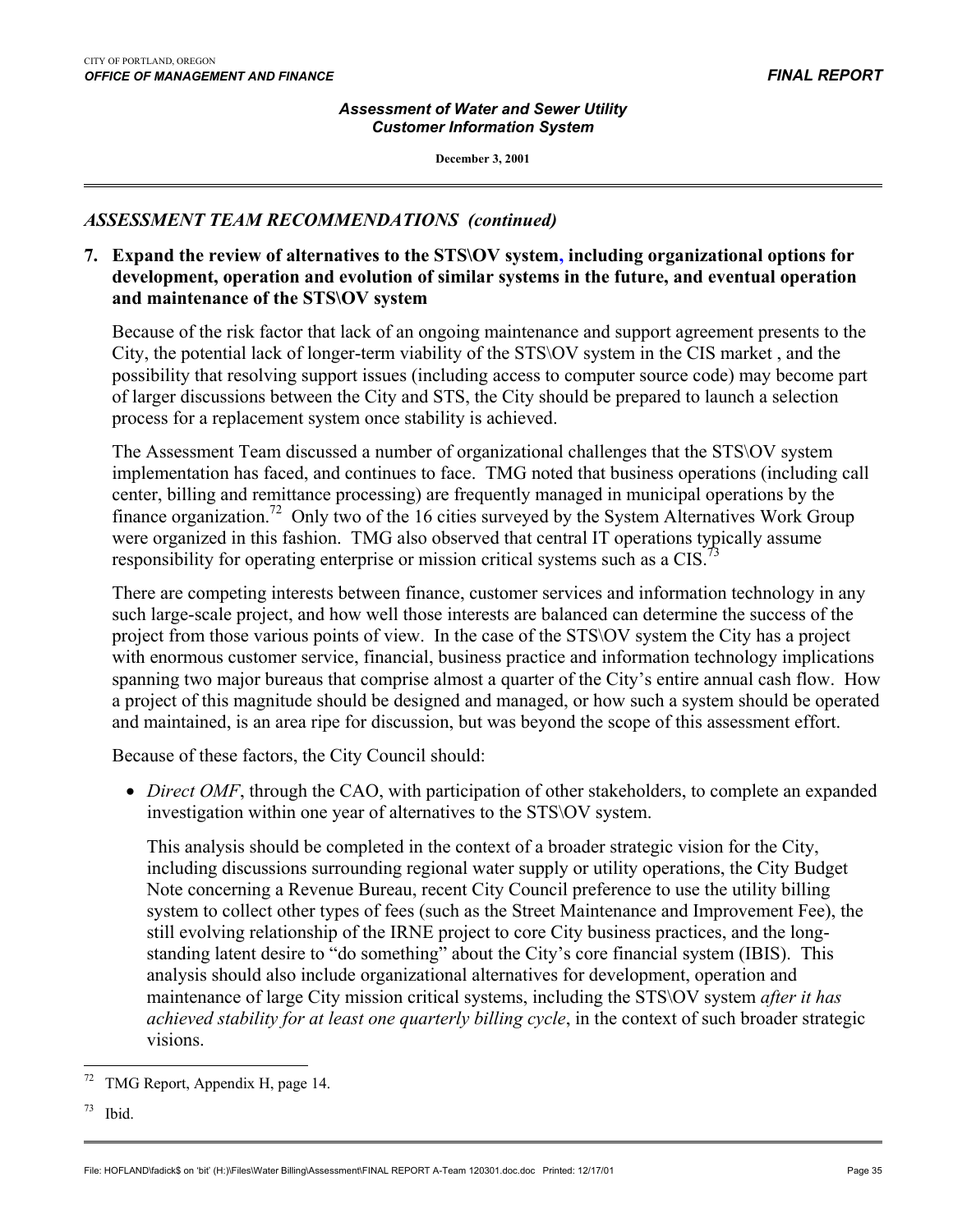#### *Assessment of Water and Sewer Utility Customer Information System*

**December 3, 2001**

### *ASSESSMENT TEAM RECOMMENDATIONS (continued)*

#### **8. Identify and understand lessons learned from the STS\OV implementation effort**

At the time it directed this assessment work, the City Council recognized the importance of understanding whether different approaches to the STS\OV system acquisition and implementation could have avoided some or all of the difficulties encountered. Although not part of our work, the Assessment Team concurs that this is essential, particularly since the City is currently engaged in other large-scale information technology projects, and others are probable in the foreseeable future, including finding a new CIS strategy. The Assessment Team recommends that the City Council should:

• *Ask the City Auditor to conduct a performance audit* of the procedures used by the Water Bureau to acquire and implement the STS\OV system. The audit should commence after the STS\OV system is stable, and should compare Water Bureau procedures to industry standards for large system acquisition and implementation.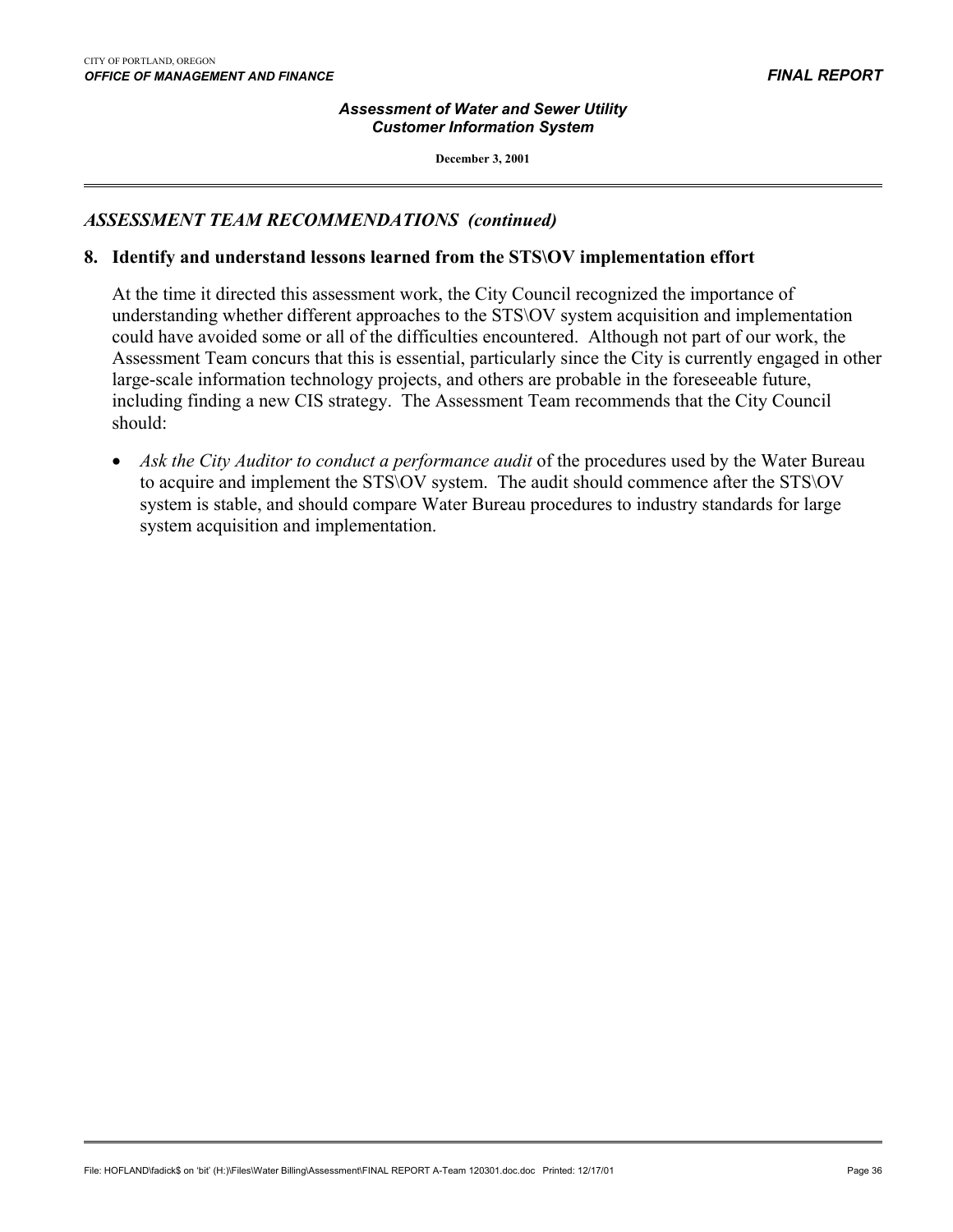#### **December 3, 2001**

### *CONCLUSIONS*

 $\overline{a}$ 

### *Current Situation*

- 1. Accounts receivable and cash balances are not yet to financial plan levels
	- Water and BES accounts receivable have historically been constant at about \$15 million
	- As of June 30, 2001, unaudited accounts receivable were \$42 million
	- On November 30, 2001, unadjusted and unaudtied accounts receivable were \$43.6 million
	- Activation of the first phases of automated debt recovery has generated over \$2 million in payments just since mid-October
- 2. The STS\OV system is regularly billing 95 percent of the City's 180,000 utility accounts
	- About 8,000 active accounts are still not billing
	- In addition, approximately 2,000 inactive accounts in Final Bill status are not billing
	- As part of their audit work, KPMG is completing a review of billing reliability
- 3. STS\OV system staff support levels remain at almost twice the historical levels required to support the old system
	- Initial expectations were that support staff would decrease
	- It was unrealistic to expect support levels to drop with a new, more complex system
	- Until new STS\OV functionality comes on-line, a return to support levels required by old the system remains the target
	- Future support levels cannot be determined until the system is stable, and appropriate levels can be analyzed and justified by the Water Bureau
- 4. Additional work remains to attain minimum business requirements and STS\OV system stability
	- Accounts that are not billing
	- Additional critical functionality is still needed to achieve basic stability
	- Response to KPMG management letter concerns
	- Progress has been made, particularly over the last six months

#### *Assessment Results*

- 1. The time and cost to "go back" to the old billing system is equivalent to other alternatives
	- Update of customer files from STS OV system would be a significant technical challenge
	- Subsidiary systems modified to work with STS\OV system would have to be "unmodified"
	- Staff training would be required
	- Using only parts of the old system presents the same challenges
	- Better alternatives are available for the same time and effort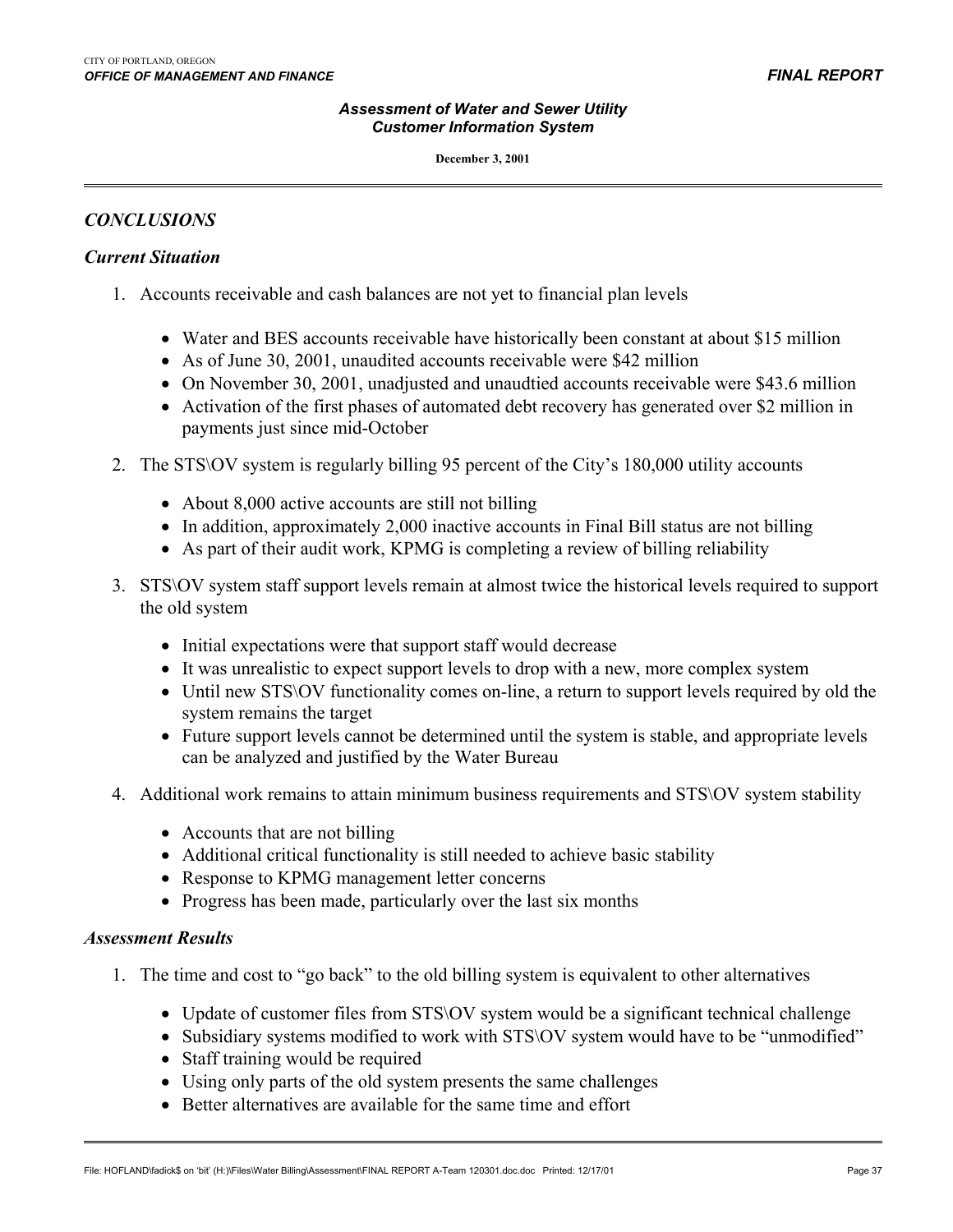### *CONCLUSIONS (continued)*

 $\overline{a}$ 

#### *Assessment Results (continued)*

- 2. Switching to a different billing system will be a long and expensive process
	- Purchasing and implementing a different CIS would likely take 3 years
	- Vendors state that switching to an ASP could take 10 to 14 months or longer, after selection
	- A switch to an ASP would require changes to services and business practices
	- In the meantime, we still have to bill customers
	- Cost of new system or ASP arrangements are difficult to estimate, but will be expensive
- 3. The system can likely be made stable to meet minimum business requirements within 15 months
	- STS remains crucial to resolving remaining issues to achieve functional stability
	- Completing remaining minimum functional issues will take through January, 2002
	- Clean-up on accounts not billing will take another year
	- TMG believes that full system functional stability can be expected by around January, 2003
	- To be considered stable by City criteria the STS\OV system must then run well for at least three months
- 4. Beyond achieving stability, the greatest risk is not having a maintenance and support agreement
	- The City does not have a maintenance agreement for the STS\OV system
	- The City does not have the source code either, necessary to support the system internally
	- A support strategy for subsidiary system code must be formalized
	- Hardware and operating environment software upgrades are expected
	- Operating environment licensing must be maintained
- 5. Beyond meeting minimum requirements, the system is unlikely to be viable as a long-term solution
	- The STS NOV system is not being actively marketed
	- There is no other successful implementation of substance in the U.S.
	- A number of STS\OV customers are not proceeding with implementation efforts
	- Lack of broader market viability means normal upgrades will be the City's exclusive responsibility
- 6. Some progress has been made on audit issues, but work on them remains
- 7. Credit rating issues appear to be manageable if there is continued progress toward system stability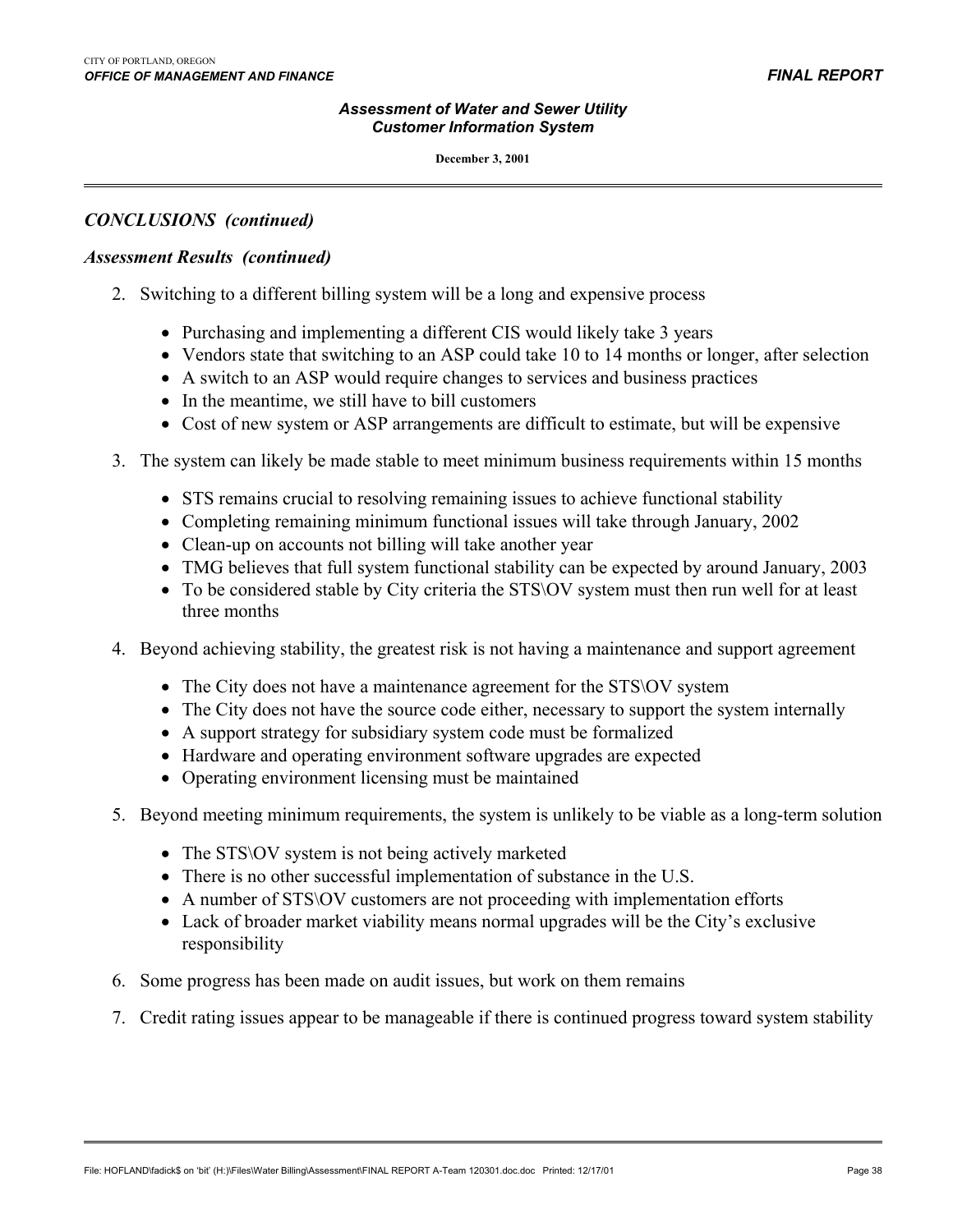#### **December 3, 2001**

### *CONCLUSIONS (continued)*

#### *Recommendations*

 $\overline{a}$ 

- 1. The Water Bureau should continue to conserve financial resources
	- Maintain operating fund balance at financial planning levels if possible
	- Maintain operating fund balance of not less than \$5 million under any conditions
	- Increase cash flows to financial plan levels through improved collections efforts or operational efficiencies
	- Review capital projects for deferral
	- Eliminate penalty-free payment plan options
	- Identify business or policy changes to simplify meeting minimum requirements
	- Be prepared to reduce expenditures further to maintain operating fund balances
	- Be prepared to impose interim rate increases to maintain operating fund balances if the above actions are not sufficient
- 2. BES should continue to conserve financial resources
	- Maintain operating fund balance at financial planning level
	- Slow operating and capital expenditures as much as possible
	- Sunset 20 percent sewer credit and penalty-free payment plan options for future bills
	- Identify business or policy changes to simplify meeting minimum requirements
	- Be prepared to impose interim rate increases to maintain operating fund balances if the above actions are not sufficient
- 3. Achieve stability to meet minimum business requirements before any other changes are made
	- City Council should affirm what constitutes minimum business requirements
	- City Council should recognize that minimum requirements may not include desired functionality
	- Water Bureau should not begin work on any functions not part of minimum requirements until stability is achieved
	- Water Bureau should refine and translate TMG estimates of level of effort into budgets
	- Water Bureau should identify any additional work necessary to meet minimum requirements
	- Water Bureau should prepare or revise work plans to complete all work necessary to achieve minimum business requirements
- 4. Water Bureau should immediately arrange for long-term system maintenance and support
	- Identify support options for City Council consideration within 90 days
	- Refine and translate TMG estimates of level of effort into budgets
	- Identify maintenance requirements for supporting subsidiary system code
	- Identify upgrades or additions to hardware, operating environment software and licenses